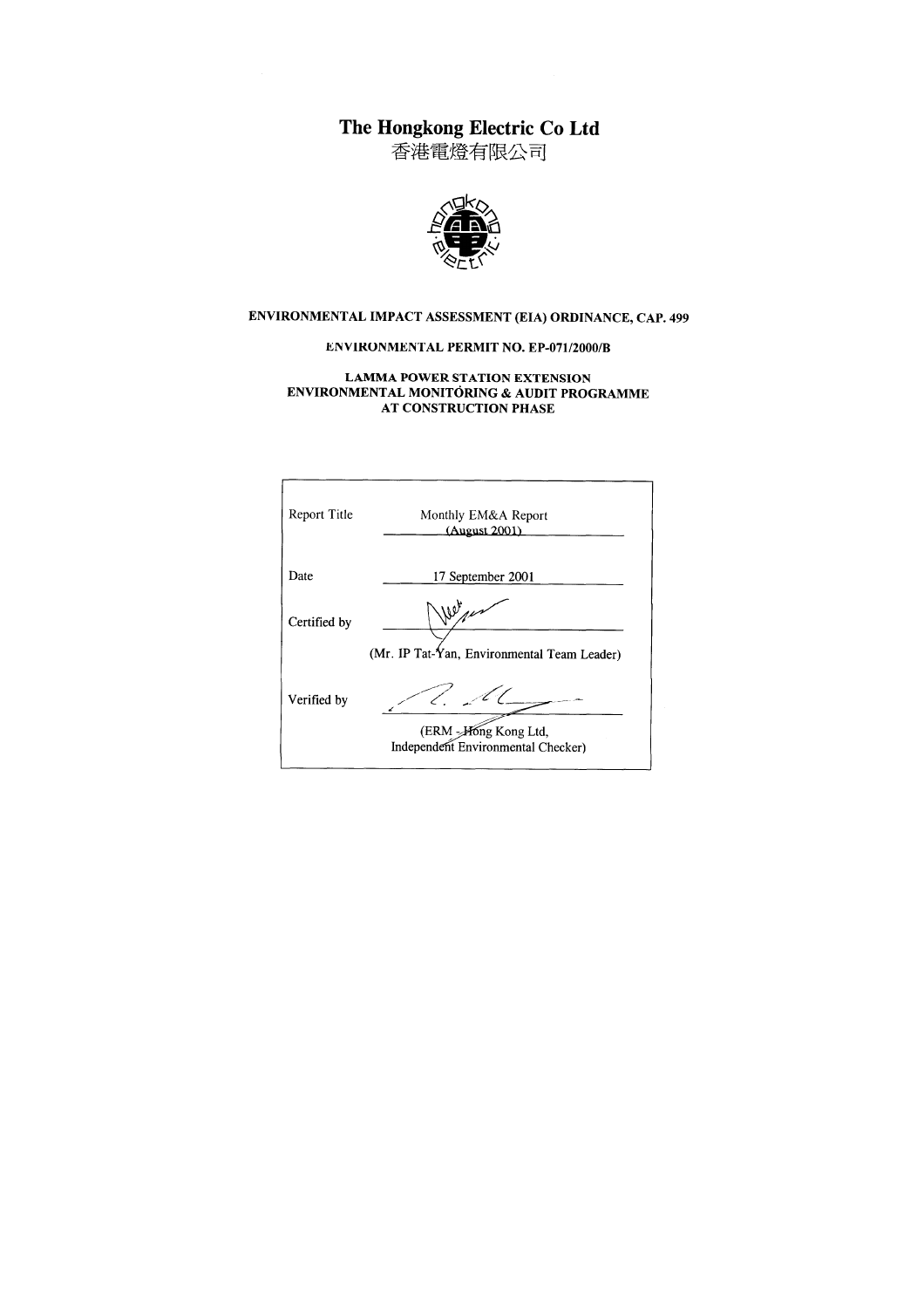## **TABLE OF CONTENT**

# **EXECUTIVE SUMMARY**

| 1.  |                                                                             | 1                |
|-----|-----------------------------------------------------------------------------|------------------|
| 1.1 | Background                                                                  | $\mathbf{1}$     |
| 1.2 | Project Organisation                                                        | $\mathbf{1}$     |
| 1.3 | Construction Works undertaken during the Reporting Month                    | $\overline{c}$   |
| 1.4 | Summary of EM&A Requirements                                                | $\overline{3}$   |
| 2.  |                                                                             | 7                |
| 2.1 | <b>Monitoring Requirements</b>                                              | 7                |
| 2.2 | <b>Monitoring Locations</b>                                                 | $\boldsymbol{7}$ |
| 2.3 | Monitoring Equipment                                                        | $\boldsymbol{7}$ |
| 2.4 | Monitoring Parameters, Frequency and Duration                               | $\,8\,$          |
| 2.5 | Monitoring Procedures and Calibration Details                               | 9                |
| 2.6 | <b>Results And Observations</b>                                             | 10               |
| 3.  |                                                                             | 12               |
| 3.1 | <b>Monitoring Requirements</b>                                              | 12               |
| 3.2 | <b>Monitoring Locations</b>                                                 | 12               |
| 3.3 | Monitoring Equipment                                                        | 12               |
| 3.4 | Monitoring Parameters, Frequency and Duration                               | 13               |
| 3.5 | Monitoring Procedures and Calibration Details                               | 13               |
| 3.6 | <b>Results &amp; Observations</b>                                           | 14               |
| 4.  |                                                                             | .16              |
| 4.1 | <b>Monitoring Requirements</b>                                              | 16               |
| 4.2 | <b>Monitoring Locations</b>                                                 | 16               |
| 4.3 | <b>Monitoring Equipment</b>                                                 | 17               |
| 4.4 | Monitoring Parameters, Frequency and Duration                               | 17               |
| 4.5 | Monitoring Procedures and Calibration Details                               | 18               |
| 4.6 | <b>Results and Observations</b>                                             | 21               |
| 5.  |                                                                             | 33               |
| 5.1 | Review of Environmental Monitoring Procedures                               | 33               |
| 5.2 | <b>Assessment of Environmental Monitoring Results</b>                       | 33               |
| 5.3 | <b>Site Environmental Audit</b>                                             | 34               |
| 5.4 | <b>Status of Environmental Licensing and Permitting</b>                     | 35               |
| 5.5 | <b>Implementation Status of Environmental Mitigation Measures</b>           | 36               |
| 5.6 | <b>Implementation Status of Action/Limit Plans</b>                          | 36               |
| 5.7 | <b>Implementation Status of Environmental Complaint Handling Procedures</b> | 36               |
| 6.  |                                                                             | 37               |
| 6.1 | <b>Status of Natural Gas supply</b>                                         | 37               |
| 6.2 | Key Issues for the Coming Month                                             | 37               |
| 6.3 | Monitoring Schedules for the Next 3 Months                                  | 37               |
| 6.4 | Construction Program for the Next 3 Months                                  | 37               |
| 7.  |                                                                             | .38              |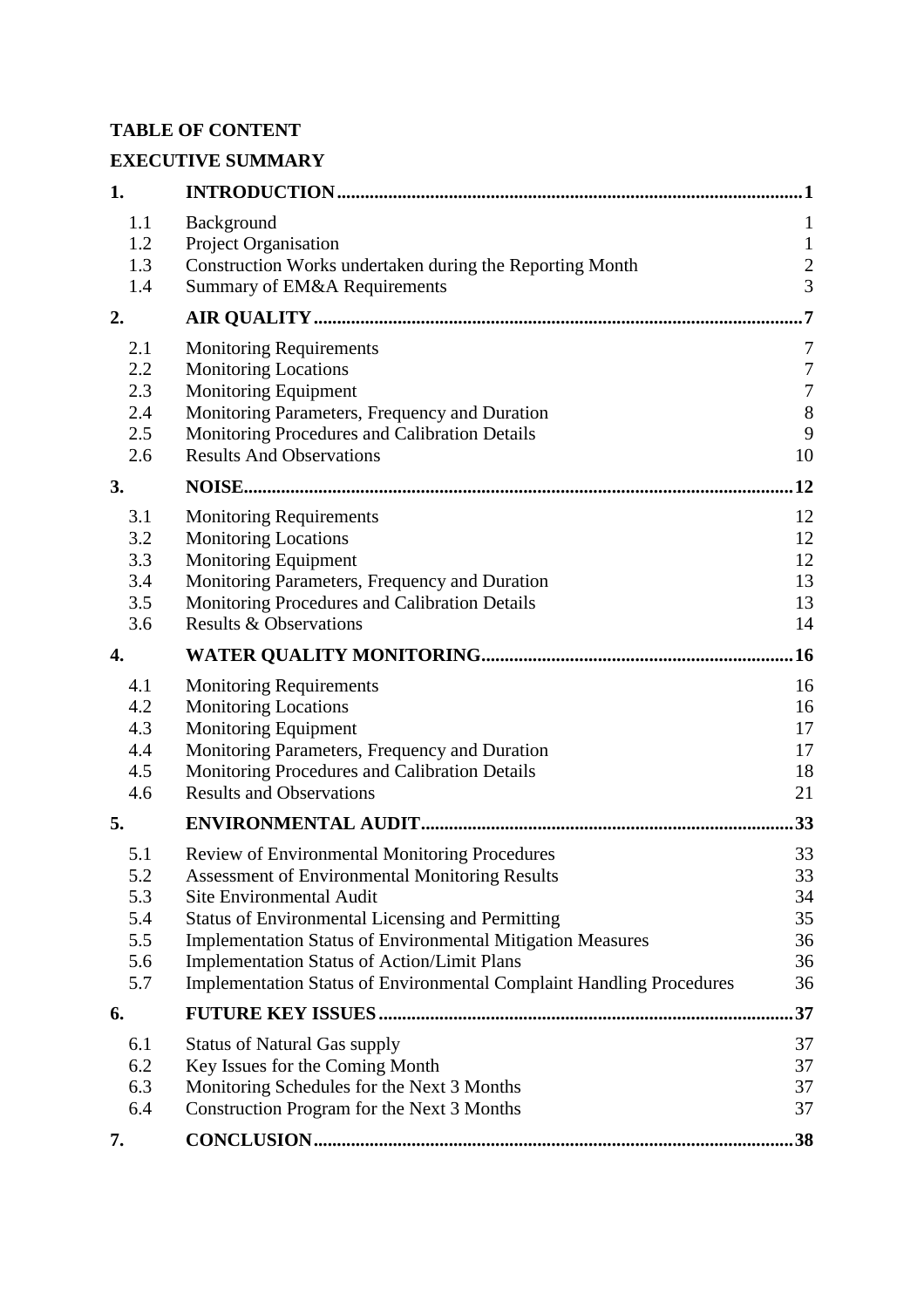#### **LIST OF TABLES**

- Table 1.1 Construction Activities and Their Corresponding Environmental Mitigation Measures
- Table 2.1 Air-Quality Monitoring Locations
- Table 2.2 Air Quality Monitoring Equipment
- Table 2.3 Air Quality Monitoring Parameter, Duration and Frequency
- Table 3.1 Noise Monitoring Locations
- Table 3.2 Noise Monitoring Equipment
- Table 3.3 Noise Monitoring Duration and Parameter
- Table 4.1 Water Quality Monitoring Locations
- Table 4.2 Water Quality Monitoring Equipment
- Table 4.3 Water Quality Monitoring Parameters and Frequency
- Table 4.4 Laboratory Analysis Methodologies of Marine Water Samples
- Table 5.1 Summary of AL Level Exceedances on Monitoring Parameters
- Table 5.2 Estimated Amounts of Waste Generated in August 2001
- Table 5.3 Summary of Environmental Licensing and Permit Status
- Table 5.4 Environmental Complaints / Enquiries Received in August 2001
- Table 5.5 Outstanding Environmental Complaints / Enquiries Received Before

## **LIST OF FIGURES**

- Figure 1.1 Layout of Work Site
- Figure 1.2 Location of Dumping Area (from  $9<sup>th</sup>$  July 2001)
- Figure 1.3 Location of Dumping Area (from  $13<sup>th</sup>$  August 2001)
- Figure 2.1 Location of Air Quality Monitoring Stations
- Figure 3.1 Location of Noise Monitoring Stations
- Figure 4.1 Location of Water Quality Monitoring Stations

## **APPENDICES**

- Appendix A Organization Chart
- Appendix B Amount of Dredged and Dumped Marine Sediment
- Appendix C Action and Limit Levels for Air Quality, Noise, Water quality Monitoring
- Appendix D Environmental Monitoring Schedule
- Appendix E Air Quality Monitoring Results for August 2001
- Appendix F Noise Monitoring Results for August 2001
- Appendix G Water Quality Monitoring Results for August 2001
- Appendix H The QA/QC Procedures and Results
- Appendix I Event/Action Plans
- Appendix J Site Audit Summary
- Appendix K Summary of EMIS
- Appendix L Tentative Construction Programme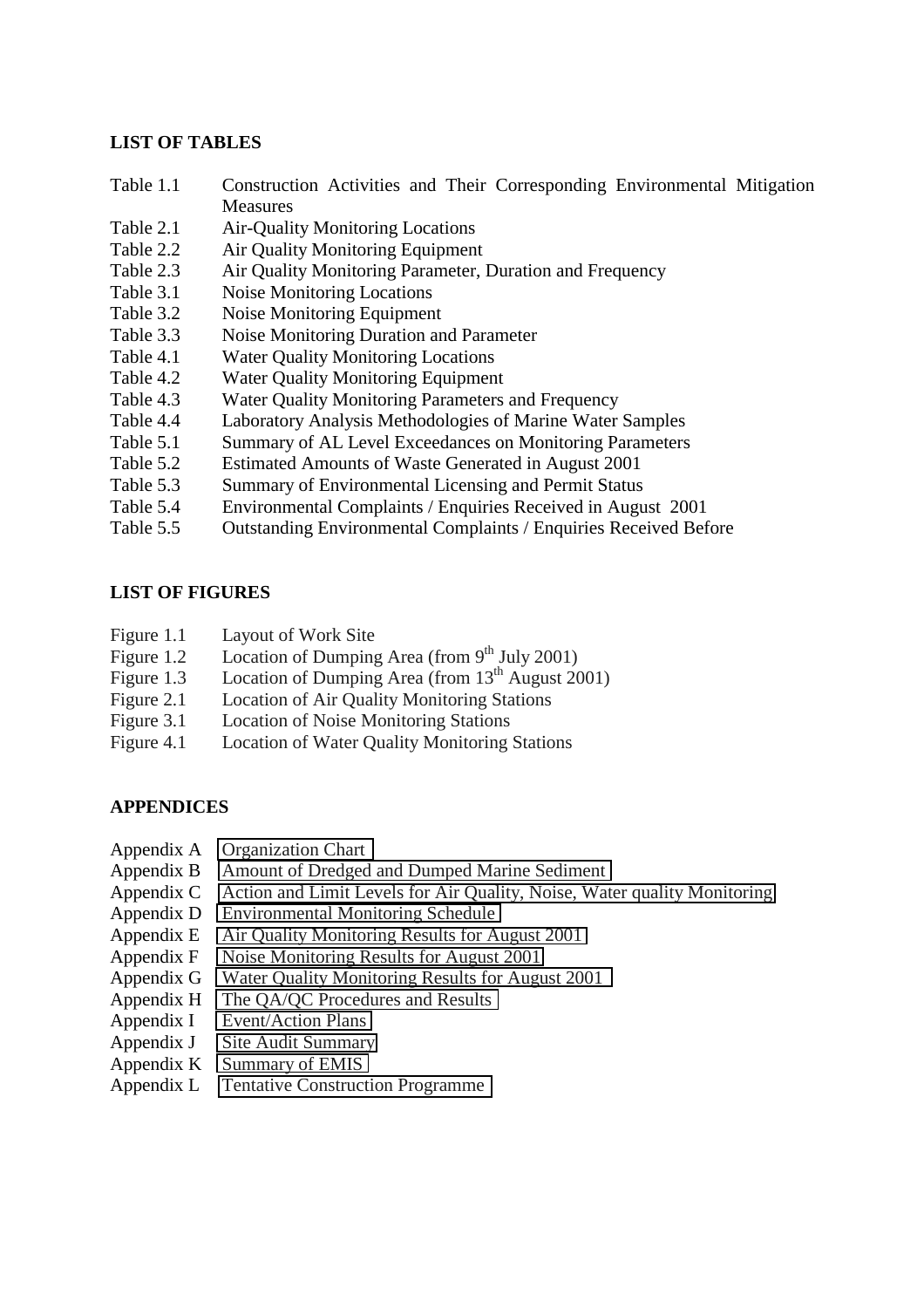## **EXECUTIVE SUMMARY**

This is the fifth monthly Environmental Monitoring and Audit (EM&A) report for the Project "Construction of Lamma Power Station Extension" prepared by the Environmental Team (ET). This report presents the results of impact monitoring on air quality, noise and marine water quality for the said project in August 2001.

Air, noise and water quality monitoring were performed. The results were checked against the established Action/Limit (AL) levels. An on-site audit was conducted once per week. The implementation status of the environmental mitigation measures, Event/Action Plan and environmental complaint handling procedures were also checked.

## **Construction Activities Undertaken**

Construction activities undertaken during the reporting month were dredging and dumping of dredged mud. 821,236m<sup>3</sup> of marine mud was dredged from site and dumped at the allocated dumping area in Cheung Chau during the month. No filling activities were undertaken in the reporting month.

#### **Environmental Monitoring Works**

All monitoring work at designated stations was performed as scheduled in the reporting period.

#### *Air Quality*

No exceedance of Action and Limit levels for air quality was recorded in the month.

#### *Noise*

Construction work was carried out during the restricted hours including evening time, holidays and night-time under valid Construction Noise Permits. No exceedance of Action and Limit levels for noise was recorded in the month.

#### *Water Quality*

There were 257 cases of Action level exceedance and 83 cases of Limit Level exceedance in the reporting month. 116 out of 340 cases of action/limit level exceedances were contributed by TIN and  $NH<sub>3</sub>-N$  while 218 cases by DO. For these exceedances, comprehensive investigations had been carried out. It was found that similar measurement results were also obtained at the control stations during the monitoring period, suggesting that the background DO levels were also low and TIN  $&$  NH<sub>3</sub>-N levels high. Furthermore, when compared with EPD's published monitoring data at the monitoring locations adjacent to Lamma Island, all the measurement results exceeding Action/Limit Levels lay within the range of EPD's data. This showed that the Action/Limit level as established by the baseline monitoring work which was carried out during cooler season, was not appropriate for the current water body condition.

Hence, all of these exceedances were considered not related to site activities and have been explained to the satisfaction of EPD. No further action was required. HEC has drafted a report to EPD proposing new checking criteria for water quality for EPD's consideration towards the end of the month.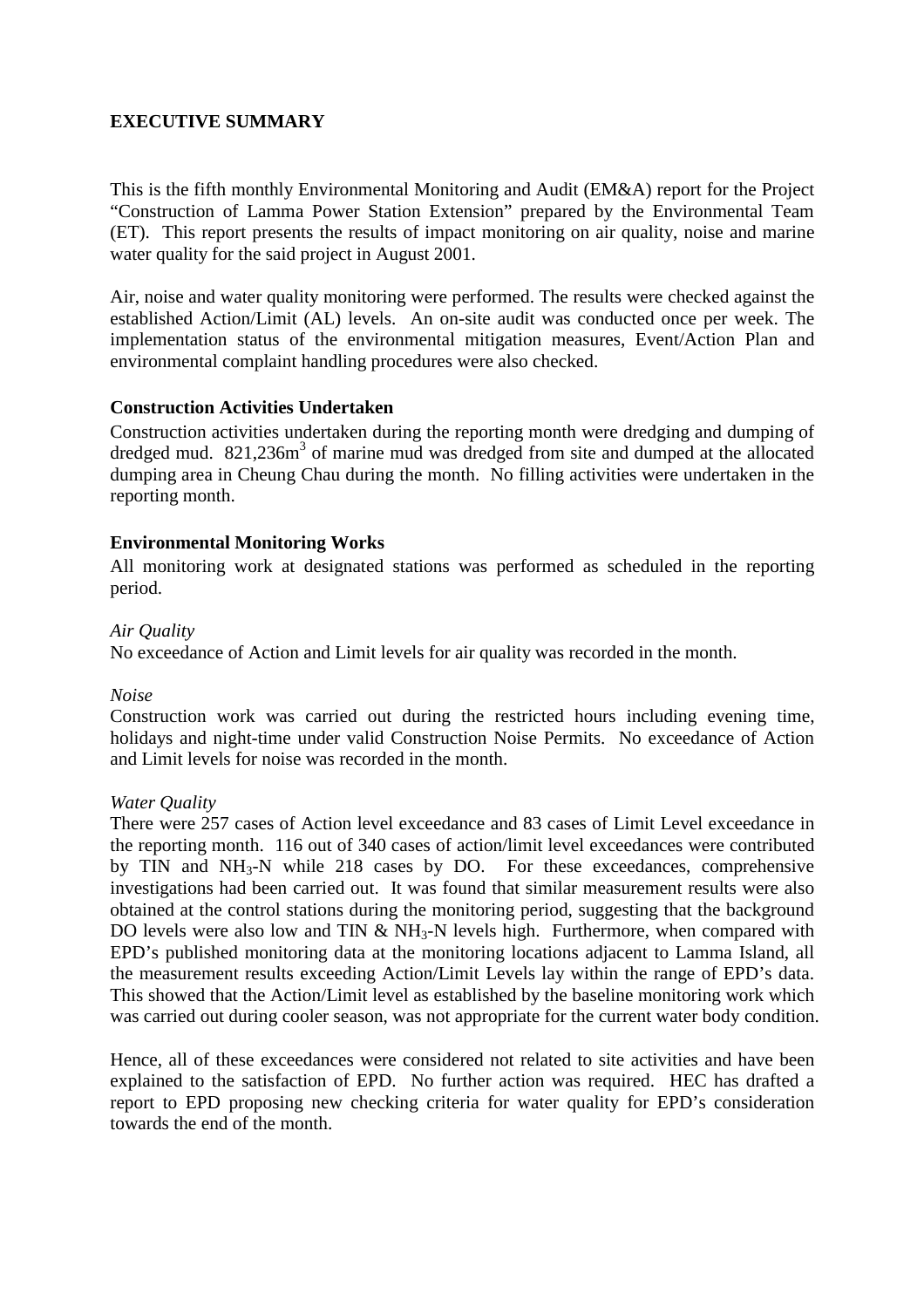#### **Site Environmental Audit**

In response to EPD's enquiry on the conditions of the installed silt curtains by letter to HEC ref: () in L/M Ax (5) to EP2/N9/D/60 dated  $1<sup>st</sup>$  August 2001, explanations were given to EPD by letter dated  $13^{th}$  August 2001.

There will be a salvage operation for a capsized sand barge adjacent to the Lamma Extension Construction Site. EPD reminded HEC by letter on 31st August 2001 that HEC need to submit EPD the revised silt curtain plans should there be any alternation to the original silt curtain plans.A response to EPD is being prepared.

EPD officials have inspected two hopper barges on  $21<sup>st</sup>$  August 2001. They were generally satisfied with the performance of the contractor on site. However, the automatic selfmonitoring device (ASMD) data downloaded from the dumping barge (21777V) indicated the ASMD was not functioning properly. A warning letter was issued by EPD to the dredging contractor on 4<sup>th</sup> September 2001 about the incident. The contractor has taken actions to repair the ASMD. The concerned barge will not be deployed for dumping activities until the ASMD is completely repaired.

Site audits were carried out on a weekly basis to monitor environmental issues on the construction site. The site conditions were generally satisfactory. All required mitigation measures were implemented.

| <b>Description</b>        | Permit No.    | <b>Valid Period</b> |          | <b>Issued To</b> | Date of         |
|---------------------------|---------------|---------------------|----------|------------------|-----------------|
|                           |               | From                | To       |                  | <b>Issuance</b> |
| Varied Environmental      | EP-071/2000/B | 13/07/01            |          | <b>HEC</b>       | 13/07/01        |
| Permit                    |               |                     |          |                  |                 |
| <b>Construction Noise</b> | GW-UW0256-01  | 29/06/01            | 07/12/01 | Contractor       | 29/0601         |
| Permit                    |               |                     |          |                  |                 |
| Dumping Permit            | EP/MD/01-174  | 07/04/01            | 06/10/01 | Contractor       | 27/03/01        |

## **Environmental Licensing and Permitting**

## **Implementation Status of Environmental Mitigation Measures**

Environmental mitigation measures for the dredging activities as recommended in the EM&A manual were implemented in the reporting month.

## **Environmental Complaints**

No complaint against the construction activities was received in the reporting month.

#### **Future Key Issues**

The future key issues to be considered in the coming month are as follows:

- to prepare the CNP application for bored piling works;
- to continue with the preventive measures for noise mitigation and keep monitoring the performance;
- to review the monitoring results and to take action, if necessary, to ensure acceptable sea water quality;
- to provide routine inspection and necessary maintenance for the silt curtains.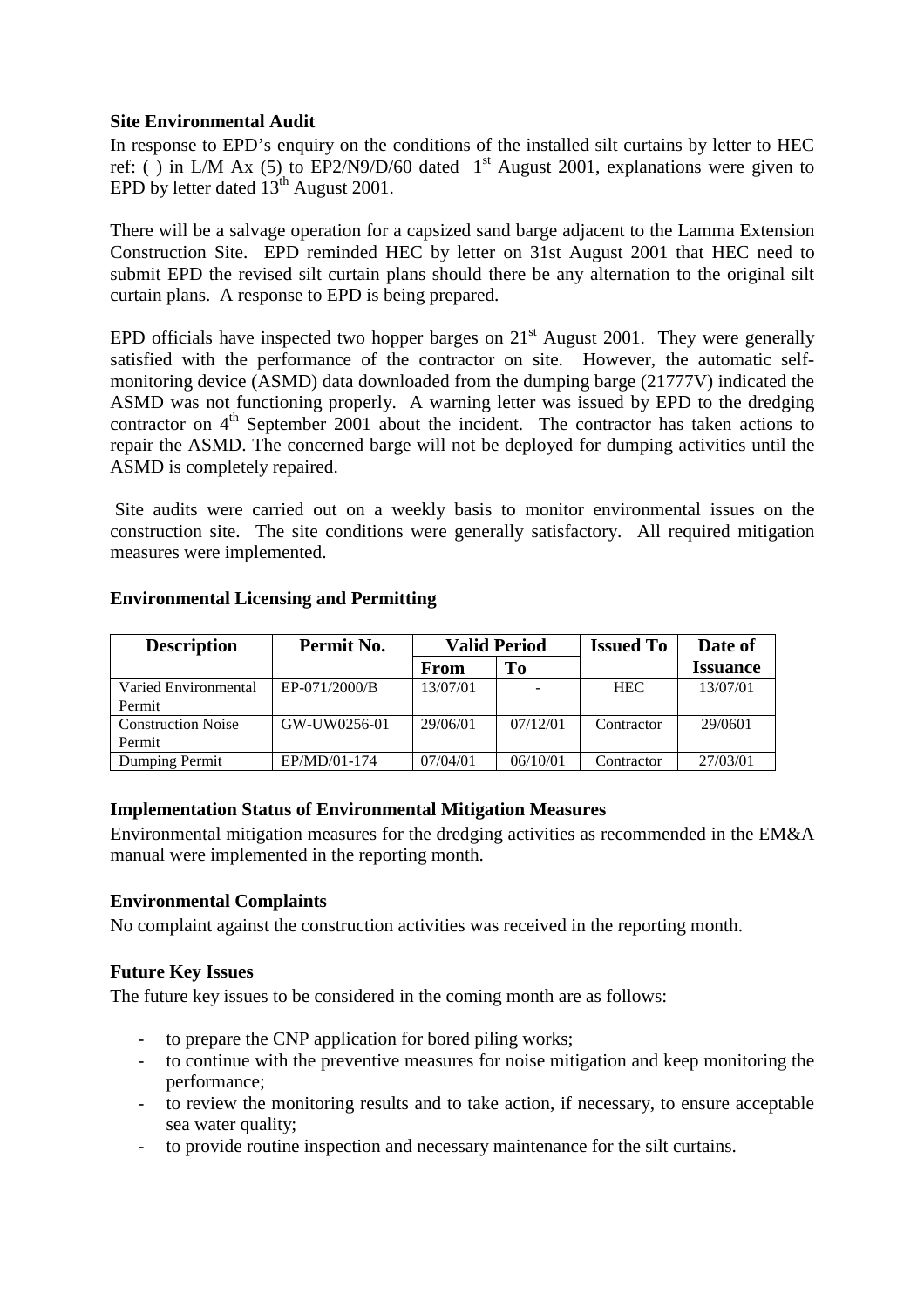## **Concluding Remarks**

Except the malfunctioning of the Automatic Self Monitoring Device installed in the contractor's hopper barges spotted by EPD on 21<sup>st</sup> August 2001 and addressed in EPD's letter to the contractor dated  $4<sup>th</sup>$  September 2001, the environmental performance of the project was generally satisfactory.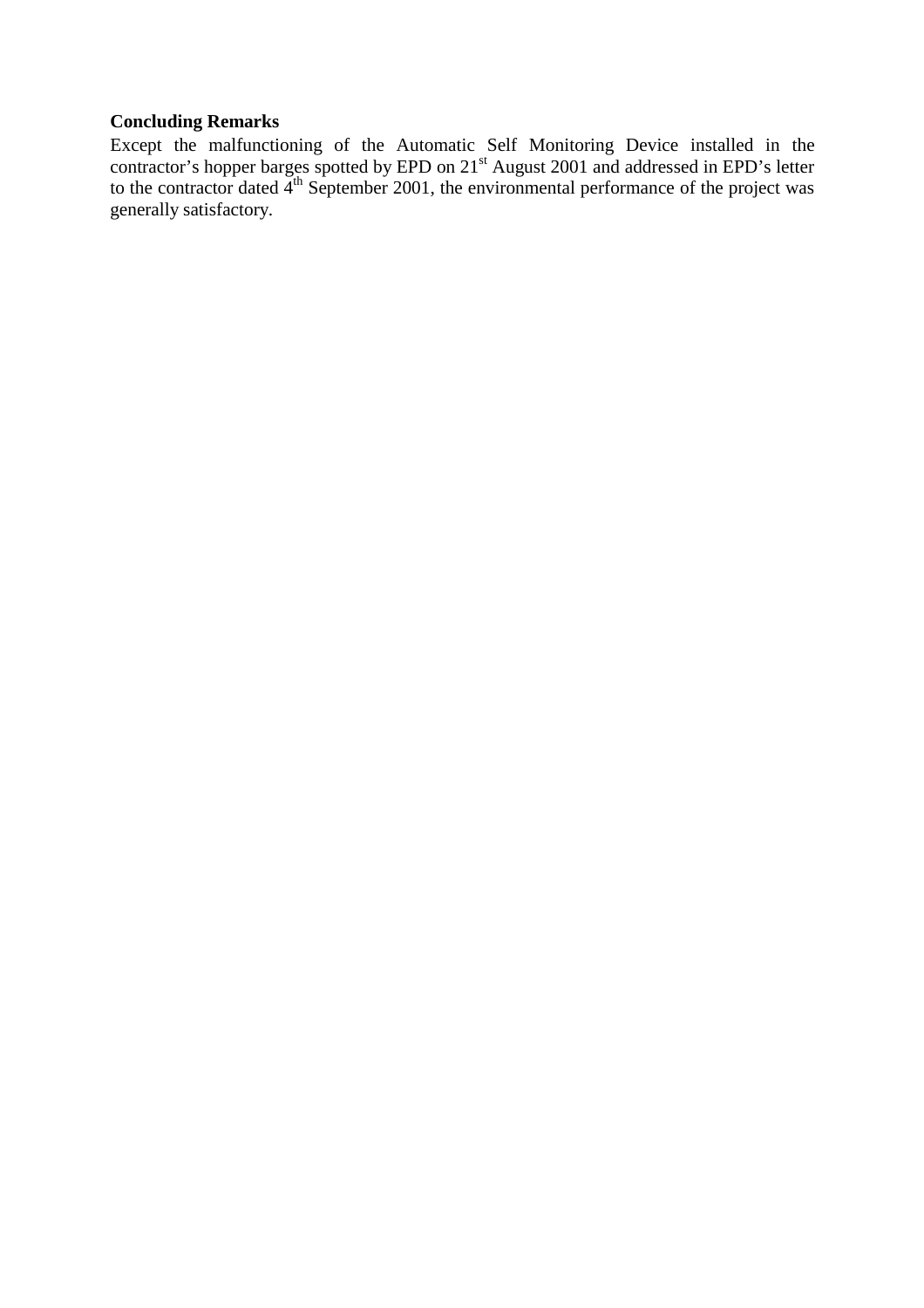## **1. INTRODUCTION**

#### **1.1 Background**

The Environmental Team (hereinafter called the "ET") was formed within the Hongkong Electric Co. Ltd (HEC) to undertake Environmental Monitoring and Audit for "Construction of Lamma Power Station Extension" (hereinafter called the "Project"). Under the requirements of Section 6 of Environmental Permit EP-071/2000/B, an EM&A programme for impact environmental monitoring set out in the EM&A Manual (Construction Phase) is required to be implemented. In accordance with the EM&A Manual, environmental monitoring of air quality, noise and water quality and regular environmental audits are required for the Project.

The Project involves the construction of a gas-fired power station employing combined cycled gas turbine technology, forming an extension to the existing Lamma Power Station. The key elements of the Project including the construction activities associated with the transmission system and submarine gas pipeline are outlined as follows.

- dredging and reclamation to form approximately 22 hectares of usable area;
- construction of six 300MW class gas-fired combined cycle units;
- construction of a gas receiving station;
- construction of a new transmission system linking the Lamma Extension to load centres on Hong Kong Island;
- laying of a gas pipeline for the supply of natural gas to the new power station

This report summarizes the environmental monitoring and audit work for the Project for the month of August 2001

## **1.2 Project Organisation**

An Environmental Management Committee (EMC) has been set up in HEC to oversee the Project. The management structure includes the following:

- Environmental Protection Department (The Authority);
- Environmental Manager (The Chairman of the Environmental Management Committee);
- Engineer:
- Independent Environmental Checker (IEC);
- Environmental Team (ET);
- Contractor.

The project organisation chart for the construction EM&A programme is shown in Appendix A.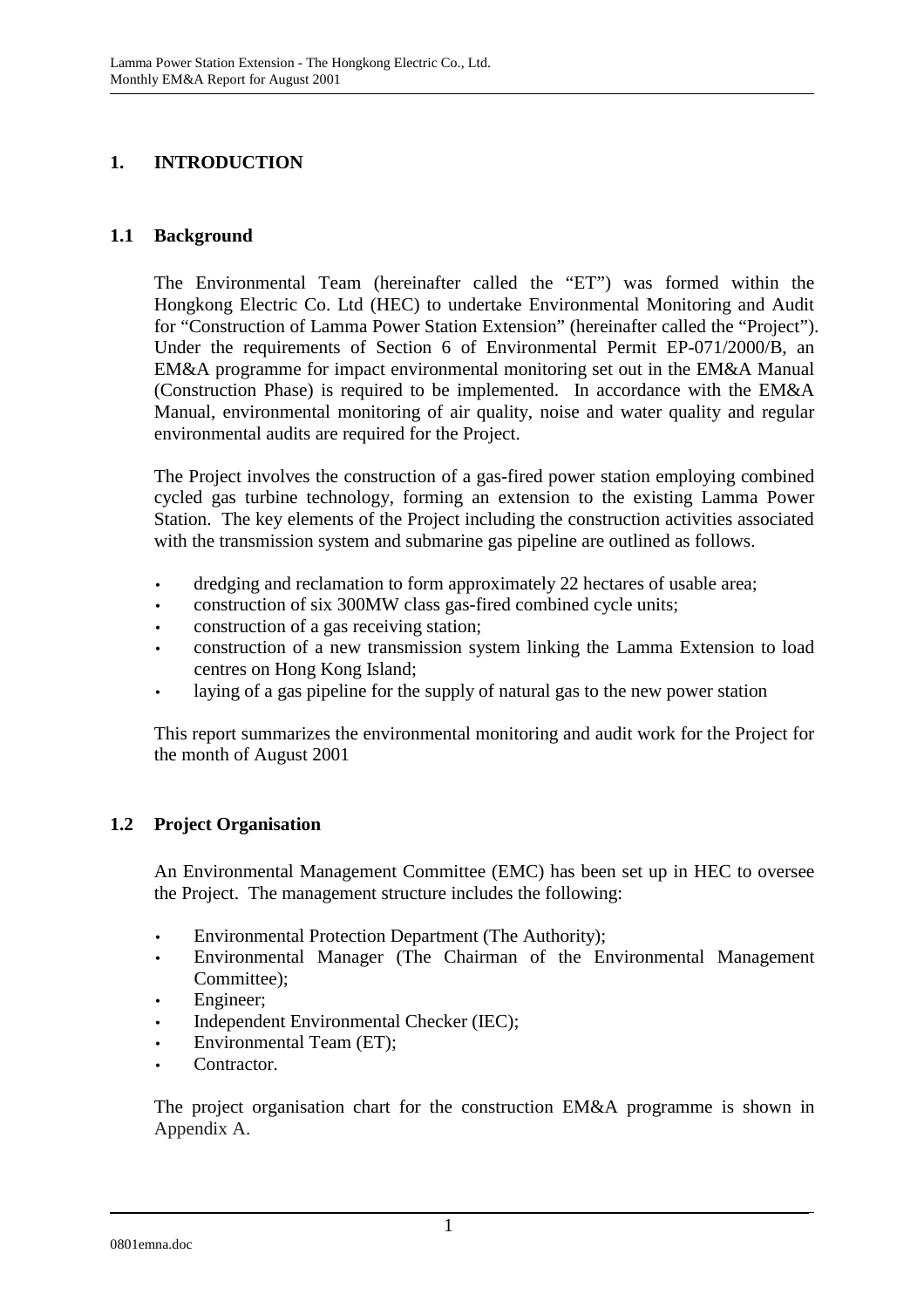## **1.3 Construction Works undertaken during the Reporting Month**

Construction activities undertaken during the reporting month were dredging and dumping of dredged mud. A Layout Plan showing the dredging locations for the Project is shown in Figure 1.1. The total volume of dredged material from  $1<sup>st</sup>$  to  $31<sup>st</sup>$ August  $2001$  was  $821,236m^3$ . No filling activities were undertaken in the month. Uncontaminated materials were dumped at the assigned location within the South Cheung Chau Spoil Disposal Area and the total dumped volume in August 2001 was 821,236m<sup>3</sup> . The contractor was informed by EPD (via a letter ref: (109) in EP  $60/G1/12-51$  XI dated  $6<sup>th</sup>$  August 2001) of the relocation of the Spoil Disposal Area with effect from 13<sup>th</sup> August 2001. Figure 1.2 and Figure 1.3 show dumping location for this project in August 2001. Daily records of dredged / dumped volume are presented in Appendix B.

The main construction activities carried out during the reporting month and the corresponding environmental mitigation measures are summarized in Table 1.1. The implementation of major mitigation measures in the month is provided in Appendix K.

| <b>Item</b>  | <b>Construction</b><br><b>Activities</b> | <b>Environmental Mitigation Measures</b>                                                                                                                                                                                                                                                                                                                                                                                                                                                                                                                                                                         |
|--------------|------------------------------------------|------------------------------------------------------------------------------------------------------------------------------------------------------------------------------------------------------------------------------------------------------------------------------------------------------------------------------------------------------------------------------------------------------------------------------------------------------------------------------------------------------------------------------------------------------------------------------------------------------------------|
| $\mathbf{1}$ | Dredging                                 | <b>Water Quality</b><br>The number of grab dredgers operating in the site<br>and the total dredging rate are limited;<br>Silt curtain are installed on the eastern, southern and<br>north western sides of the site;<br>Fully-enclosed watertight grabs are used and the<br>descent speed are controlled;<br>All barges for transport of dredged materials are<br>fitted with tight bottom seals.<br><b>Noise</b><br>General noise mitigation measures are employed at<br>all work sites throughout the construction phase.<br><b>Waste Management</b><br>Waste Management Plan is submitted and<br>implemented. |
|              |                                          | <b>Dredging Waste</b><br>All vessels for marine transportation of dredged<br>sediment are fitted with tight fitting seals to their<br>bottom openings to prevent leakage;<br>Dredged waste are disposed of at Licensed site -<br>South Cheung Chau;                                                                                                                                                                                                                                                                                                                                                              |

Table 1.1 Construction Activities and Their Corresponding Environmental Mitigation Measures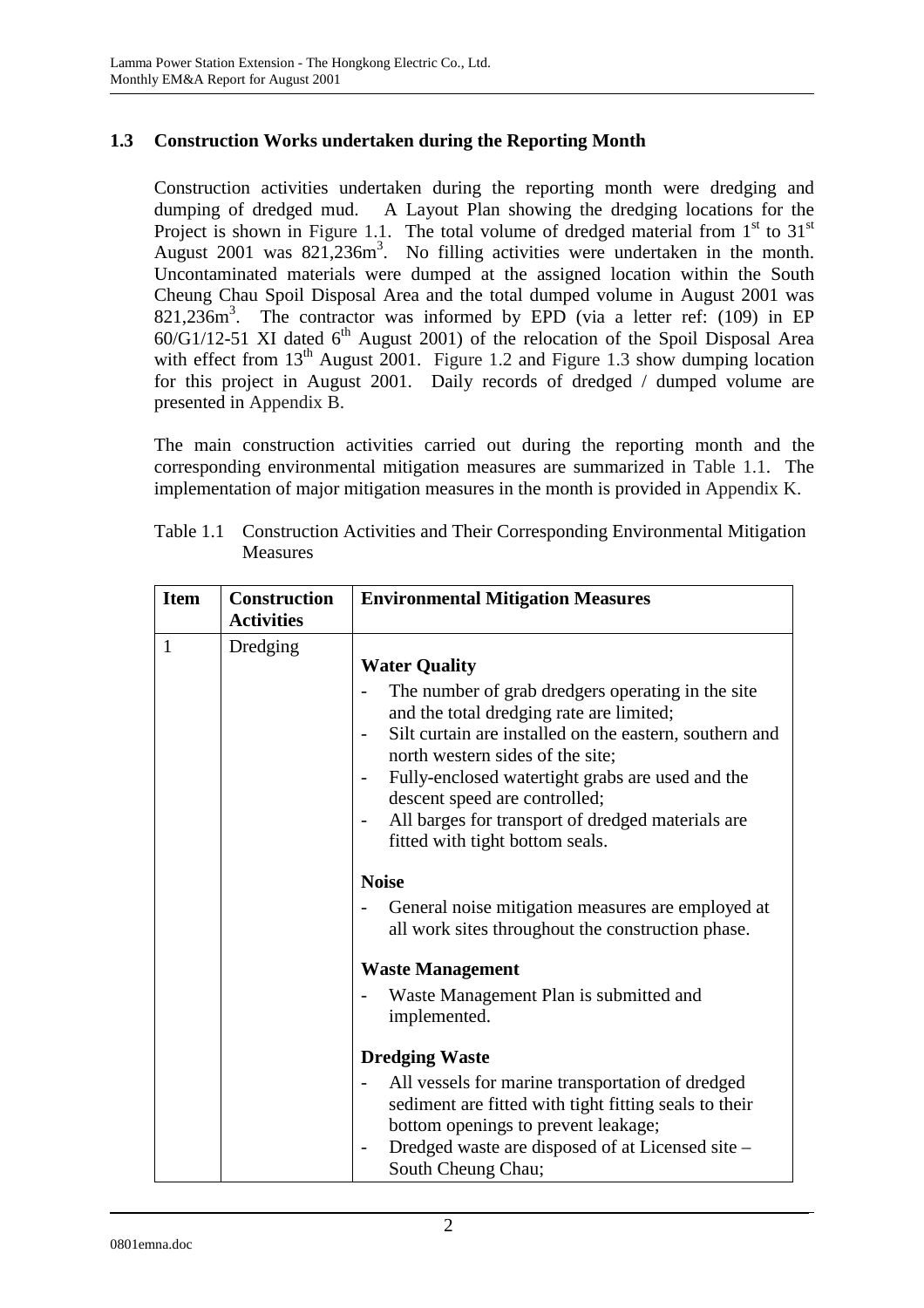| Records of the quantities of waste generated and<br>disposed off-site are taken.                                                                                  |
|-------------------------------------------------------------------------------------------------------------------------------------------------------------------|
| <b>Marine Ecology</b><br>All construction related vessels approach the site<br>from the designated route/channel to avoid<br>disturbance to the finless porpoise. |

## **1.4 Summary of EM&A Requirements**

The EM&A program requires environmental monitoring for air, noise and water quality. Regular environmental site audits for air quality, noise, water quality and waste management were carried out. The detailed EM&A monitoring work for air quality, noise and water quality are described in Sections 2, 3 and 4 respectively.

The following environmental audits are summarized in Section 5 of this report:

- Environmental monitoring results;
- Waste Management Records;
- Weekly site audit results;
- The status of environmental licensing and permits for the Project;
- The implementation status of environmental protection and pollution control/ mitigation measures.

Future key issues will be reported in Section 6 of this report.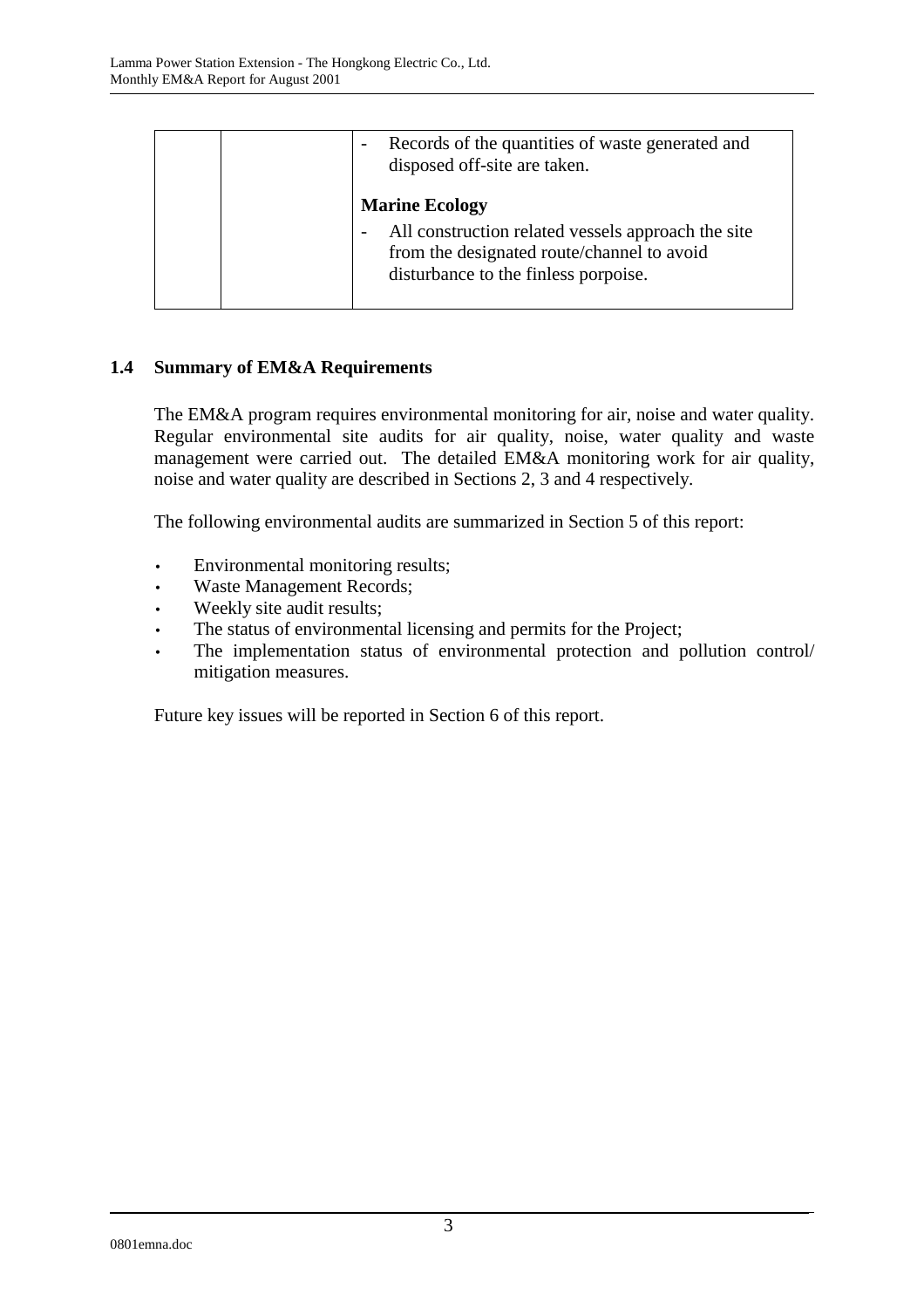

Figure 1.1 Layout of Work Site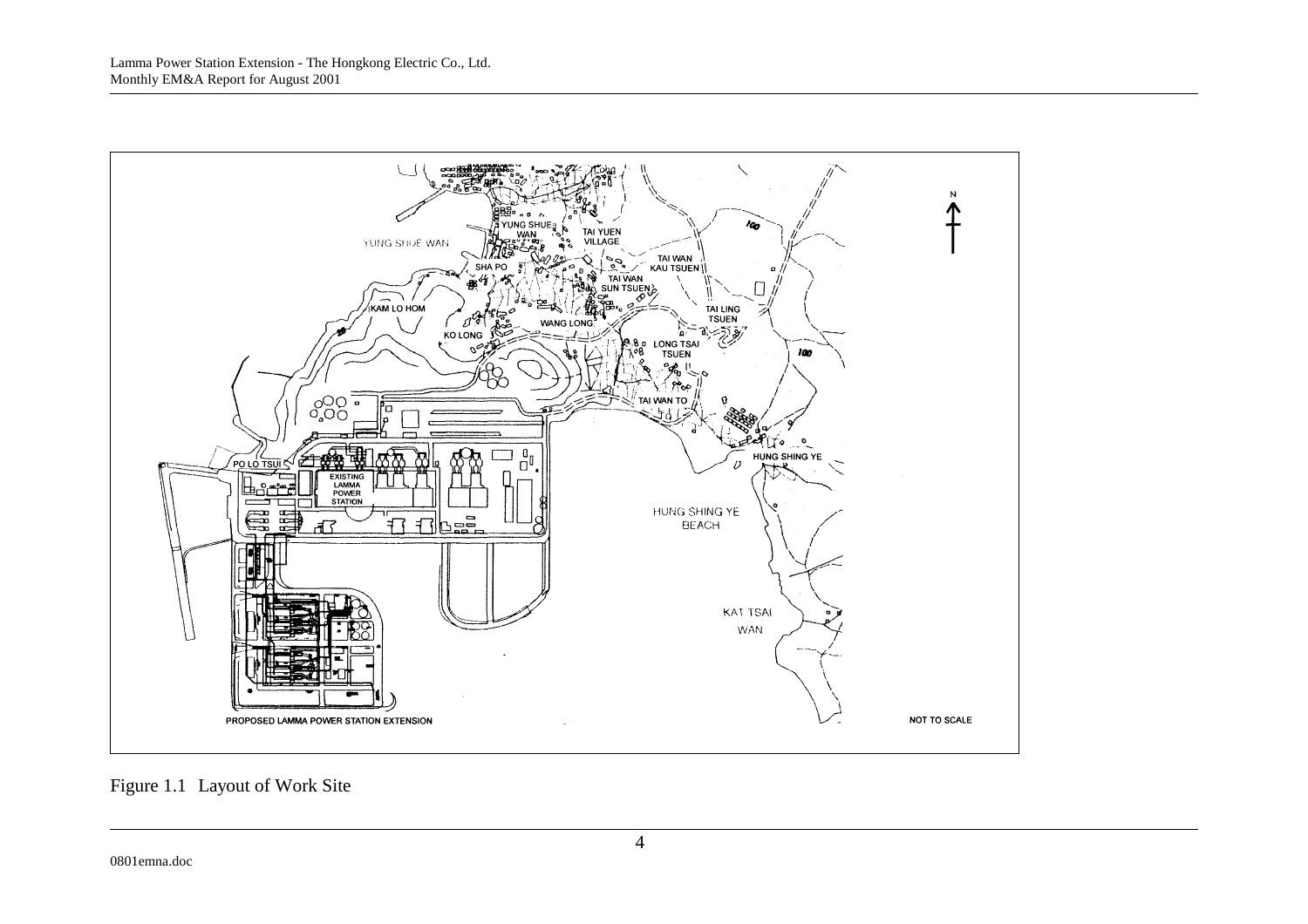

Figure 1.2 Location of Dumping Area (from  $9<sup>th</sup>$  July 2001)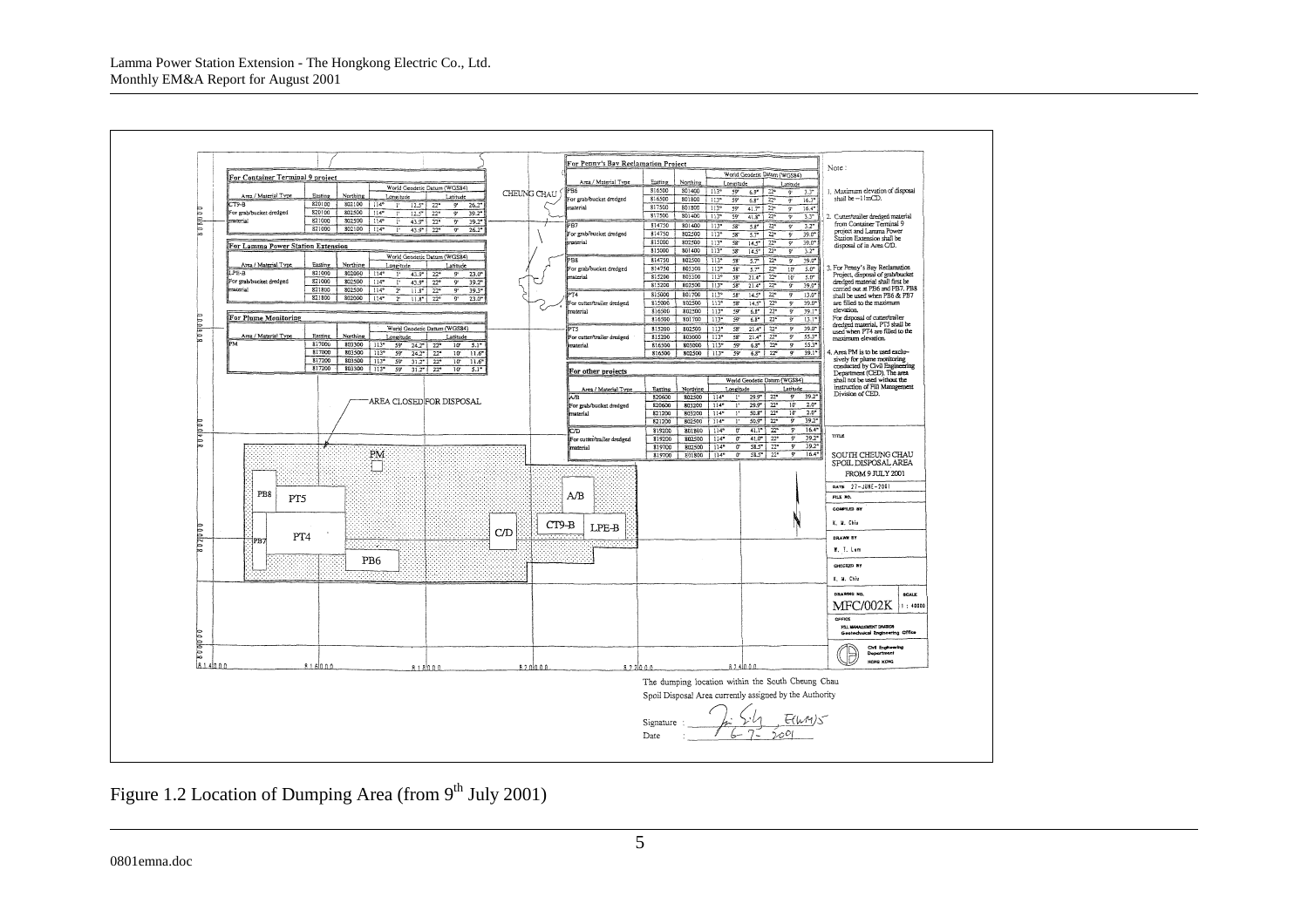Lamma Power Station Extension - The Hongkong Electric Co., Ltd. Monthly EM&A Report for August 2001



Figure 1.3 Location of Dumping Area (from 13<sup>th</sup> August 2001)

0801emna.doc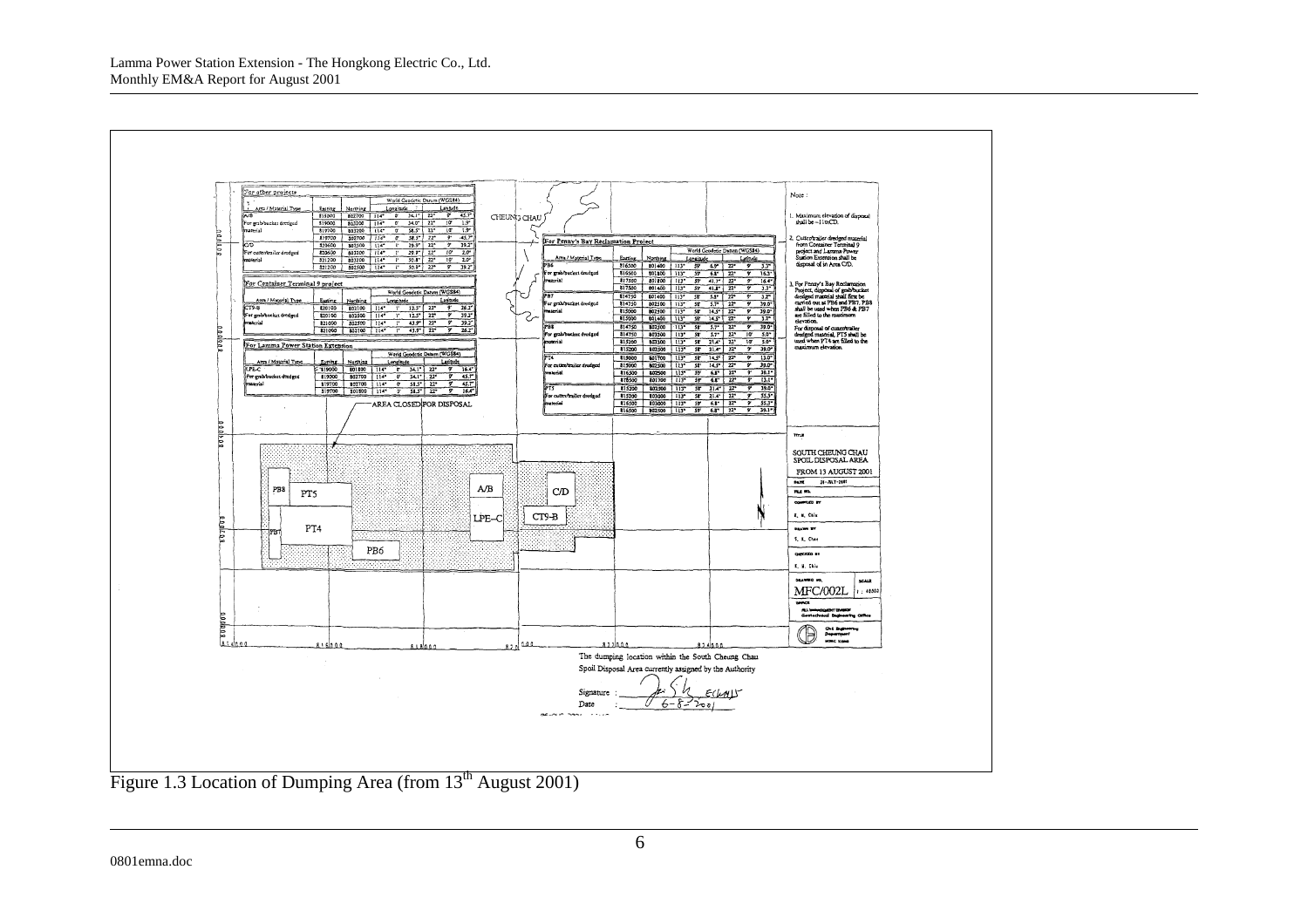## **2. AIR QUALITY**

## **2.1 Monitoring Requirements**

1-hour and 24-hour TSP monitoring at agreed frequencies were conducted to monitor air quality. The impact monitoring data were checked against the Action/Limit Levels as determined in the Baseline Monitoring Report (Construction Phase). Appendix C shows the established Action/Limit Levels for Air Quality.

## **2.2 Monitoring Locations**

Three dust monitoring locations were selected for 1-hour TSP sampling (AM1, AM2 & AM3) while four monitoring locations were selected for 24-hour TSP sampling (AM1, AM2, AM3 and AM4). Table 2.1 tabulates the monitoring stations. The locations of the monitoring stations are shown in Figure 2.1.

| <b>Location I.D.</b> | <b>Description</b> |
|----------------------|--------------------|
| AM1                  | Reservoir          |
| AM2                  | <b>East Gate</b>   |
| AM3                  | Ash Lagoon         |
| AM4                  | Tai Yuen Village   |

Table 2.1 Air-Quality Monitoring Locations

## **2.3 Monitoring Equipment**

Continuous 24-hour TSP air quality monitoring was performed using the GS2310 High Volume Air Samplers (HVAS), Partisol Model 2000 Sampler and the MINIVOL Portable Sampler at AM1&2, AM3 and AM4 respectively. TEOM Model 1400a continuous dust monitors were used to carry out 1-hour TSP monitoring at AM1, AM2 and AM3. Table 2.2 summarises the equipment used in dust monitoring.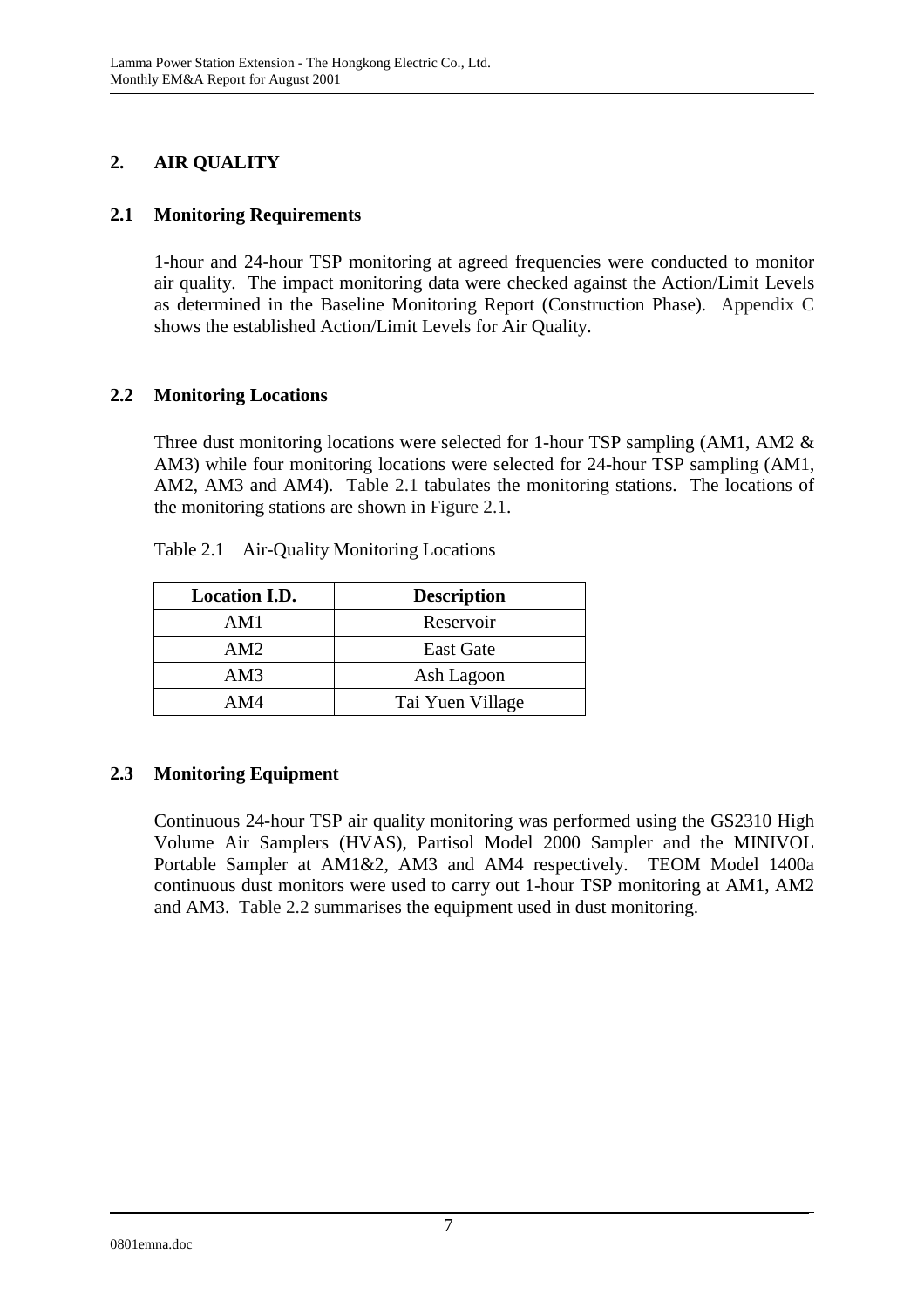| Equipment                        | <b>Model and Make</b>     |
|----------------------------------|---------------------------|
| 24-hour sampling:                |                           |
| <b>HVAS</b> Sampler              | Model GS2310              |
|                                  | Anderson Instruments Inc. |
| Partisol Air Sampler             | Partisol Model 2000       |
|                                  | Rupprecht & Patashnick    |
| <b>MINIVOL Portable Sampler</b>  | <b>AIRMETRICS</b>         |
| 1-hour sampling:                 |                           |
| <b>Continuous TSP Dust Meter</b> | <b>TEOM Model 1400a</b>   |
|                                  | Rupprecht & Patashnick    |

Table 2.2 Air Quality Monitoring Equipment

## **2.4 Monitoring Parameters, Frequency and Duration**

Table 2.3 summarises the monitoring parameters, duration and frequency of air quality monitoring. The monitoring schedule for the reporting month is shown in Appendix D.

|  |  | Table 2.3 Air Quality Monitoring Parameter, Duration and Frequency |  |  |
|--|--|--------------------------------------------------------------------|--|--|
|--|--|--------------------------------------------------------------------|--|--|

| <b>Monitoring</b><br><b>Stations</b> | <b>Parameter</b> | <b>Duration</b> | <b>Frequency</b>              |
|--------------------------------------|------------------|-----------------|-------------------------------|
| AM1                                  | 1-hour TSP       |                 | 3 hourly samples every 6 days |
|                                      | 24-hour TSP      | 24              | Once every 6 days             |
| AM2                                  | 1-hour TSP       |                 | 3 hourly samples every 6 days |
|                                      | 24-hour TSP      | 24              | Once every 6 days             |
| AM3                                  | 1-hour TSP       |                 | 3 hourly samples every 6 days |
|                                      | 24-hour TSP      | 24              | Once every 6 days             |
| AM4                                  | 24-hour TSP      | 24              | Once every 6 days             |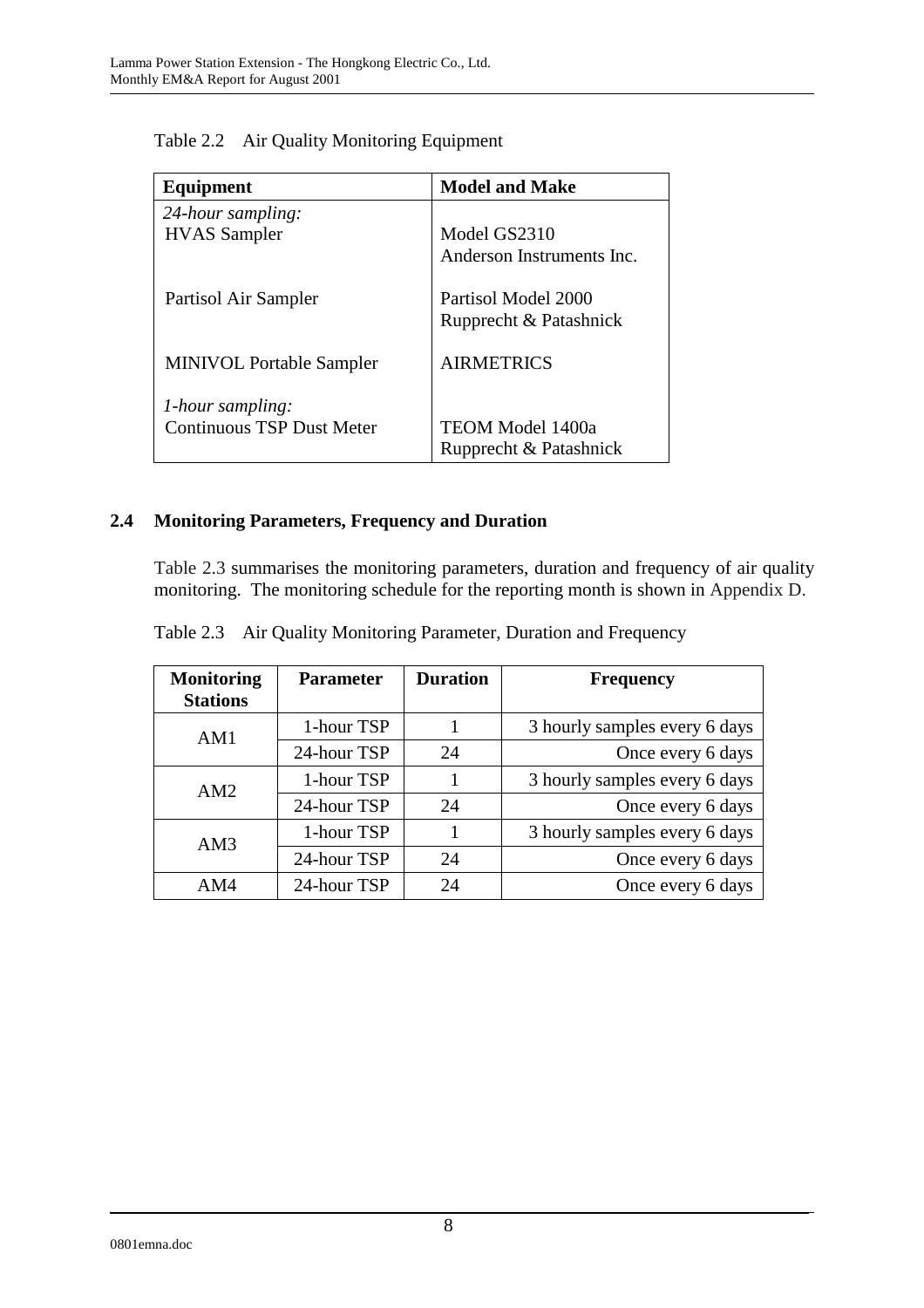## **2.5 Monitoring Procedures and Calibration Details**

24- hour TSP Monitor:

## *Preparation of Filter Papers*

- Visual inspection of filter papers was carried out to ensure that there were no pinholes, tears and creases;
- The filter papers were then labelled before sampling.
- The filter papers were equilibrated at room temperature and relative humidity  $<$  50% for at least 24 hours before weighing.

## *Field Monitoring*

- During collection of the sampled filter paper, the information on the elapse timer was logged. Site observations around the monitoring stations, which might have affected the monitoring results, were also recorded. Major pollution sources, if any, would be identified and reported. The flow record chart for the previous sampling was checked to see if there was any abnormality.
- The post-sampling filter papers were removed carefully from the filter holder and folded to avoid loss of fibres or dust particles from the filter papers;
- The filter holder and its surrounding were cleaned;
- A pre-weighed blank filter paper for the next sampling was put in place and aligned carefully. The filter holder was then tightened firmly to avoid leakage;
- A new flow record chart was loaded into the flow recorder;
- The programmable timer was set for the next 24 hrs sampling period,  $\pm 1/2$  hr;
- The post-sampling filter papers were equilibrated at room temperature and relative humidity < 50% for at least 24 hours before weighing.

## 1- hour TSP Monitor:

- The following parameters of the TEOM model dust meters are regularly checked to ensure proper functionality:
	- o Mass concentration;
	- o Total mass;
	- o Frequency of the tapered element;
	- o Electrical noise;
	- o Main flow;
	- o Auxiliary flow.

## *Maintenance & Calibration*

- The monitoring equipment and their accessories are maintained in good working conditions.
- Monitoring equipment is calibrated at monthly intervals. Calibration details are shown in Appendix H.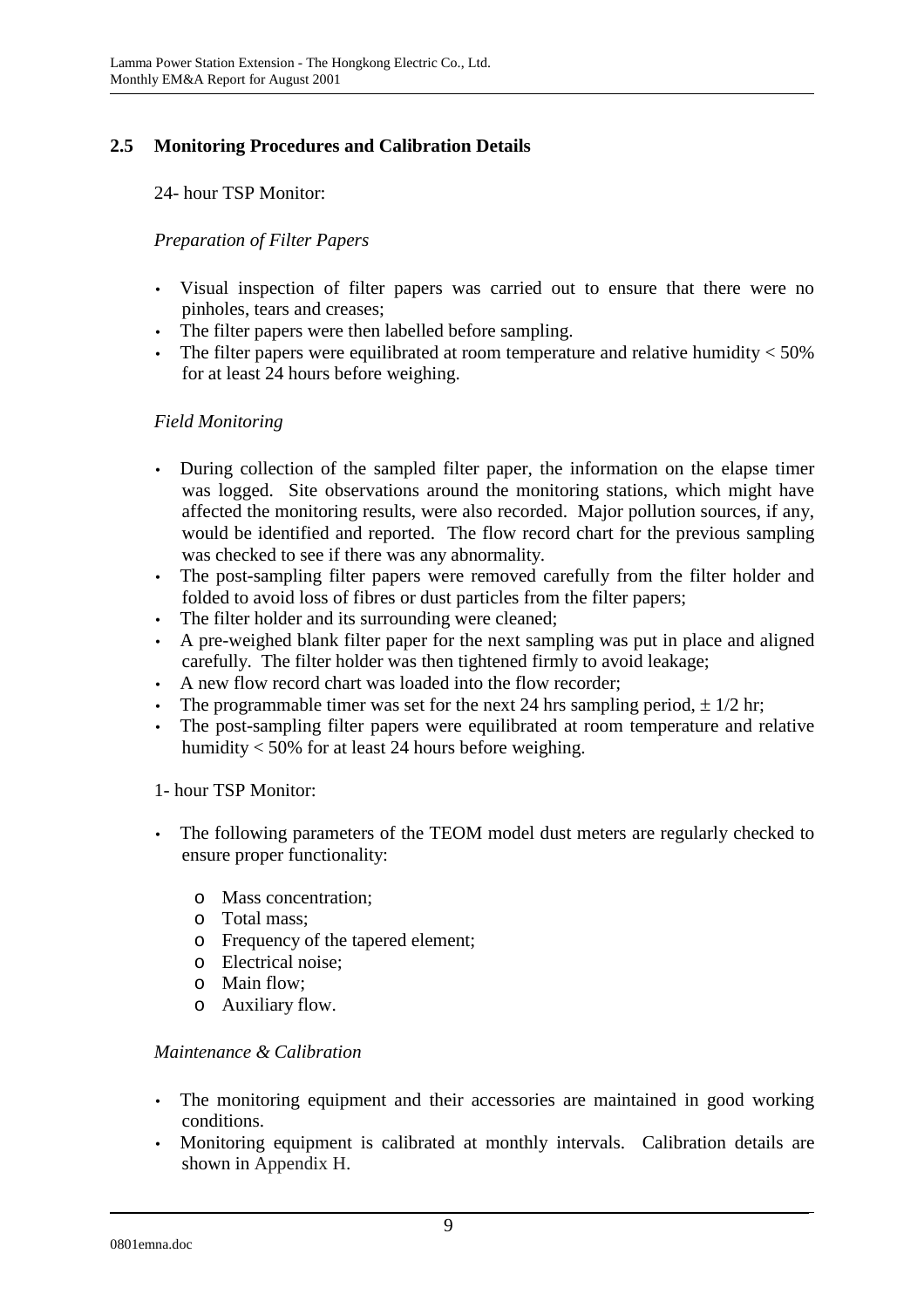## **2.6 Results And Observations**

Dust monitoring was conducted as scheduled in the reporting month. All monitoring data and graphical presentation of the monitoring results are provided in Appendix E. Key findings and observations are provided below:

*1-hour TSP* 

No exceedance of 1-hour TSP Action/Limit Level was recorded in the month.

*24-hour TSP* 

No exceedance of 24-hour TSP Action/Limit Level was recorded in the month.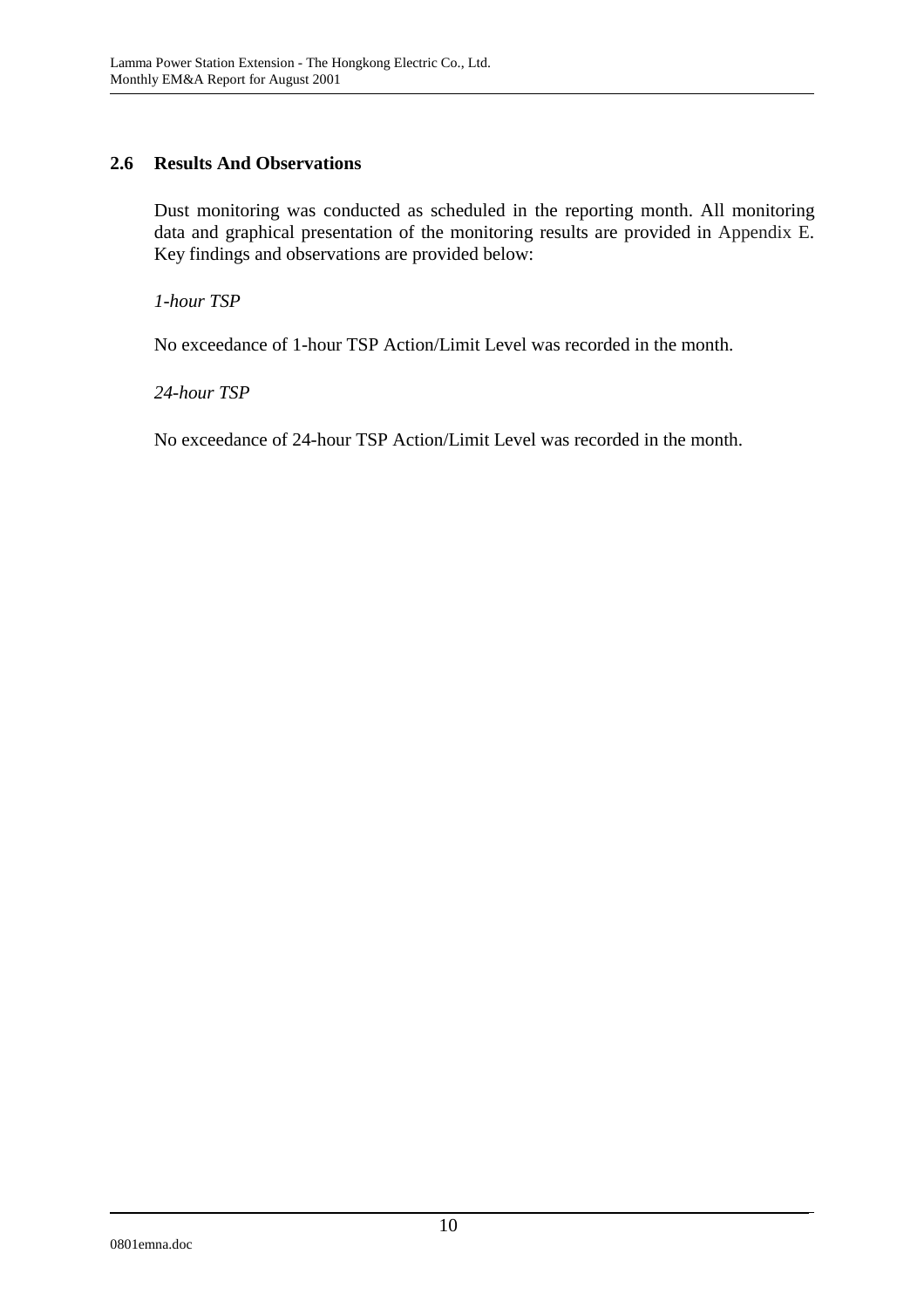

Figure 2.1 Location of Air Quality Monitoring Stations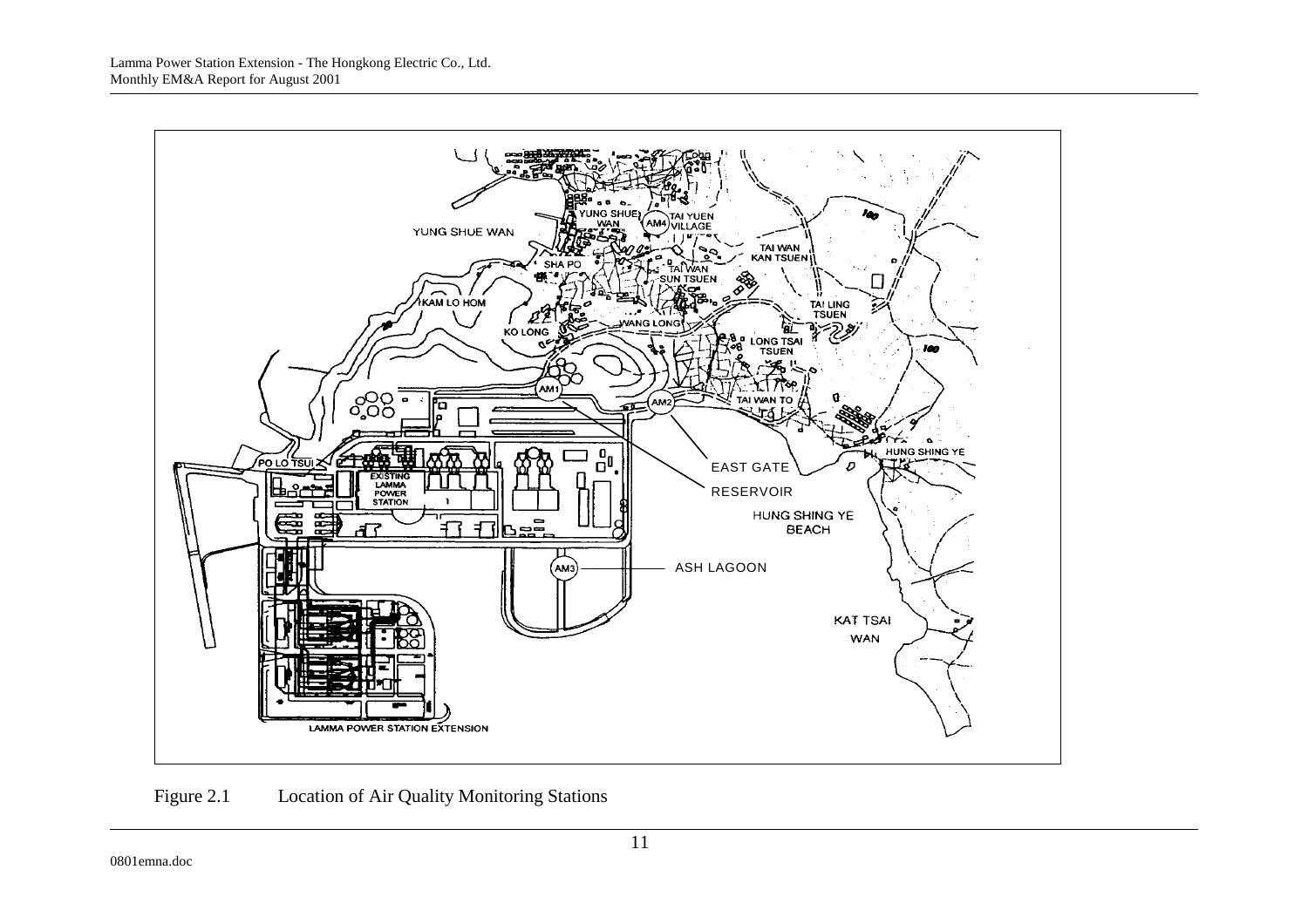#### **3. NOISE**

#### **3.1 Monitoring Requirements**

Continuous noise alarm monitoring at Ash Lagoon/Ching Lam were carried out to calculate the noise contributed by the construction activities at the two critical NSR's, viz Long Tsai Tsuen/Hung Shing Ye and the school within the village of Tai Wan San Tsuen. The impact monitoring data for construction noise other than percussive piling were checked against the limit levels specified in the EM&A Manual. With the availability of the construction noise permits, impact monitoring for the construction work during the restricted hours was also carried out. Section 5 presents the details of the construction noise permits.

As there were no activities for the construction of the transmission system, no manual noise measurement at the Pak Kok Tsui residences was carried out in the reporting month. Appendix C shows the established Action/Limit Levels for noise.

#### **3.2 Monitoring Locations**

In accordance with the EM&A manual, the identified noise monitoring locations are listed in Table 3.1 and shown in Figure 3.1.

| <b>Purpose of noise monitoring</b> | <b>Monitoring Location</b> |  |
|------------------------------------|----------------------------|--|
| Lamma Extension                    | Ash Lagoon                 |  |
| Lamma Extension                    | Ching Lam                  |  |

#### **3.3 Monitoring Equipment**

The sound level meters used for noise monitoring complied with International Electrotechnical Commission Publications 651:1979 (Type 1) and 804:1985 (Type 1). The noise monitoring equipment used is shown in Table 3.2.

Table 3.2 Noise Monitoring Equipment

| Equipment                      | Model      |
|--------------------------------|------------|
| Sound level meter              | Rion NA-27 |
| Calibrator (IEC 60942 Class 1) | Rion NC-74 |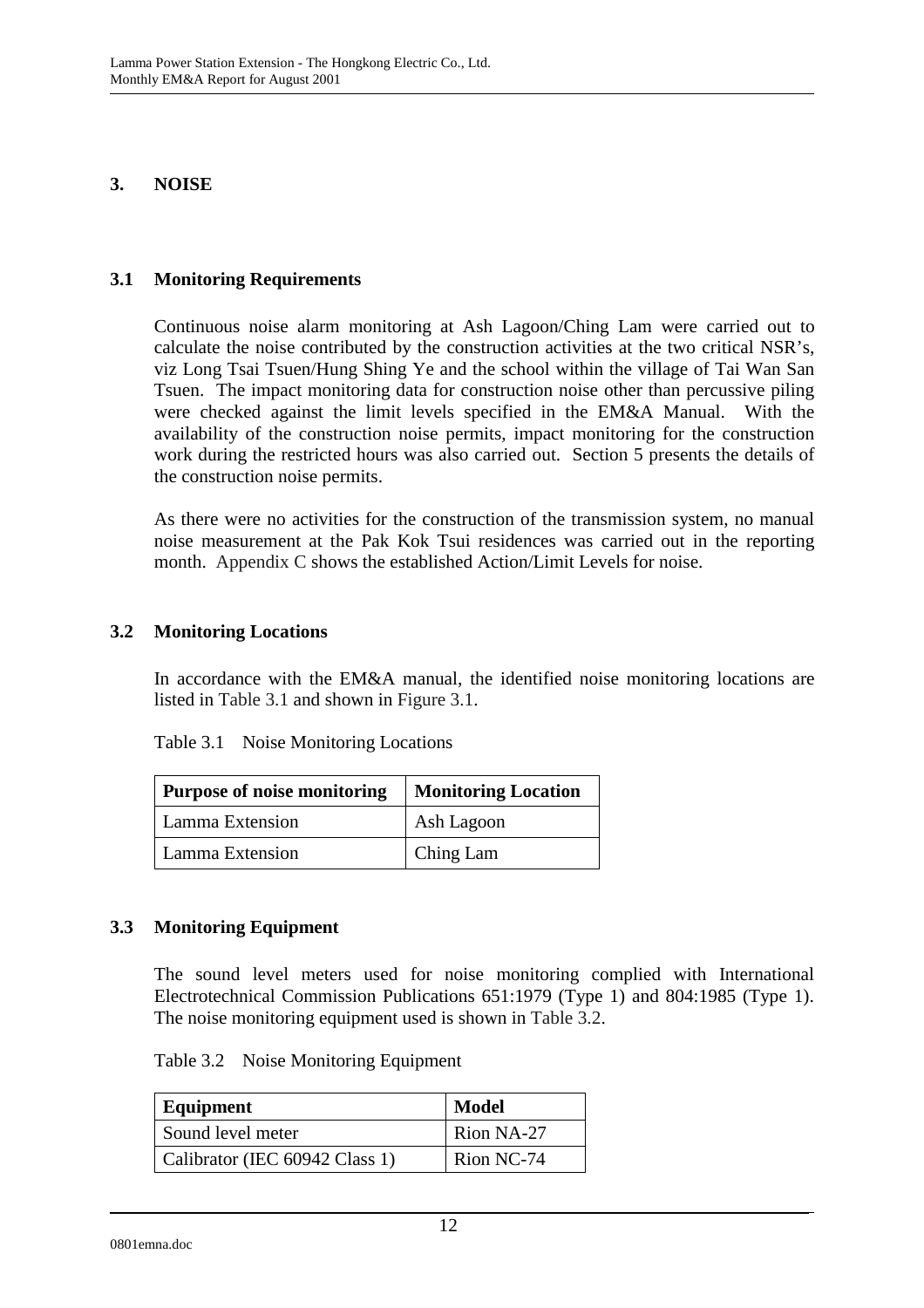## **3.4 Monitoring Parameters, Frequency and Duration**

Continuous noise alarm monitoring of A-weighted Leq levels was carried out at Ash Lagoon and Ching Lam. The measurement duration and parameter of noise monitoring were presented in Table 3.3 as follows:

| Location   | <b>Time Period</b>                                                                                   | <b>Frequency</b>                         | <b>Parameter</b>   |
|------------|------------------------------------------------------------------------------------------------------|------------------------------------------|--------------------|
|            | Daytime:<br>0700-1900 hrs on normal<br>weekdays                                                      | Daytime:<br>30 minutes                   | 30-min $L_{Aeq}$   |
| Ash Lagoon |                                                                                                      |                                          |                    |
| Ching Lam  | Evening-time $&$ holidays:<br>$0700-2300$ hrs on holidays;<br>and 1900-2300 hrs on all<br>other days | Evening-time<br>& holidays:<br>5 minutes | 5-min $L_{Aeq}$    |
|            | Night-time:<br>2300-0700 hrs of next day                                                             | Night-time:<br>5 minutes                 | $5$ -min $L_{Aea}$ |

Table 3.3 Noise Monitoring Duration and Parameter

## **3.5 Monitoring Procedures and Calibration Details**

## *Monitoring Procedures*

The measured noise levels (MNL's) were collected at the noise alarm monitoring stations at Ash Lagoon and Ching Lam. The notional background noise levels (viz. baseline noise data at Ash Lagoon and Ching Lam) were applied to correct the corresponding MNL's in  $30$ -min/5-min L<sub>Aeq</sub>.

A wind speed sensor was installed at Station Building Rooftop. The wind speed signal was used to determine whether the data from Ash Lagoon and Ching Lam noise alarm monitoring stations were affected. The instantaneous data was discarded in case the instantaneous wind speed exceeded 10 m/s. The  $30$ -min/5-min  $L_{Aeq}$  was considered valid only if the amount of valid data was equal to or above 70%.

When calibrating the noise measuring equipment, all observations around the monitoring stations, which might have affected the monitoring results, were recorded.

## *Equipment Calibration*

The sound level meters and calibrators were verified by the manufacturer. Monthly calibration of the noise measuring equipment was carried out. Calibration details are shown in Appendix H.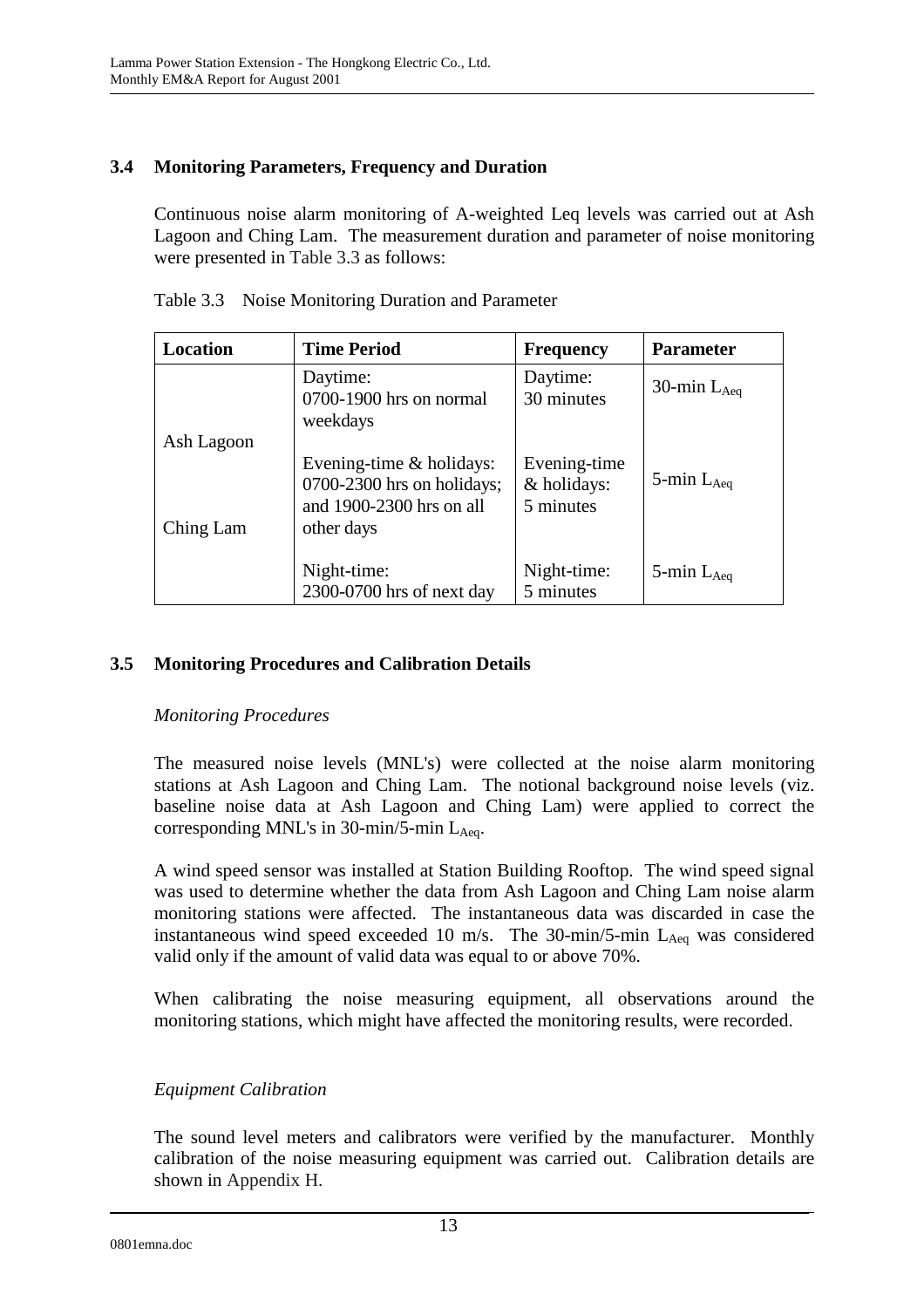## **3.6 Results & Observations**

Continuous noise monitoring was conducted at the two monitoring stations at Ash Lagoon and Ching Lam. All monitoring results and their graphical presentations are provided in Appendix F.

No exceedance of noise Action/Limit Level was recorded in the month.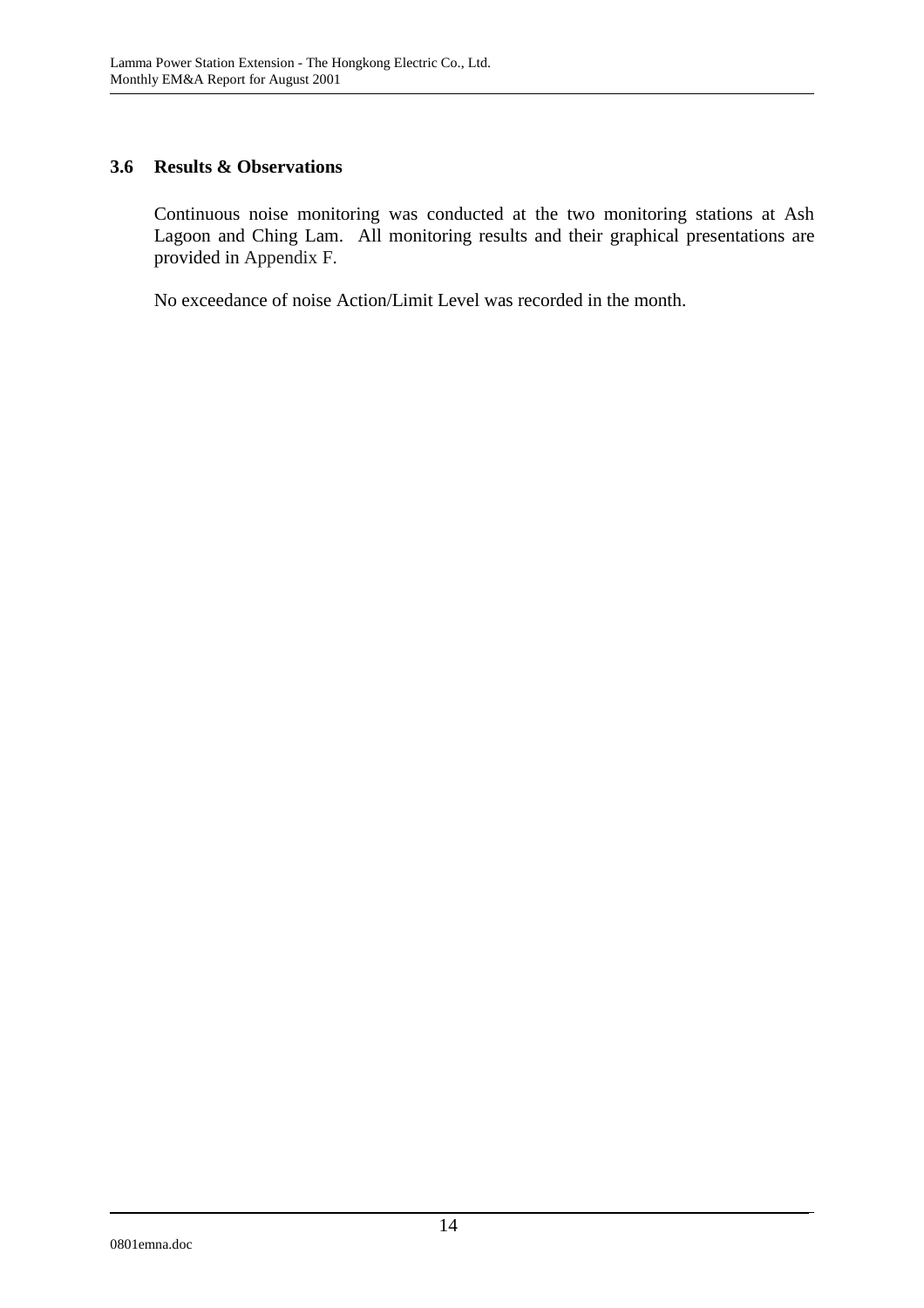

Figure 3.1 Location of Noise Monitoring Stations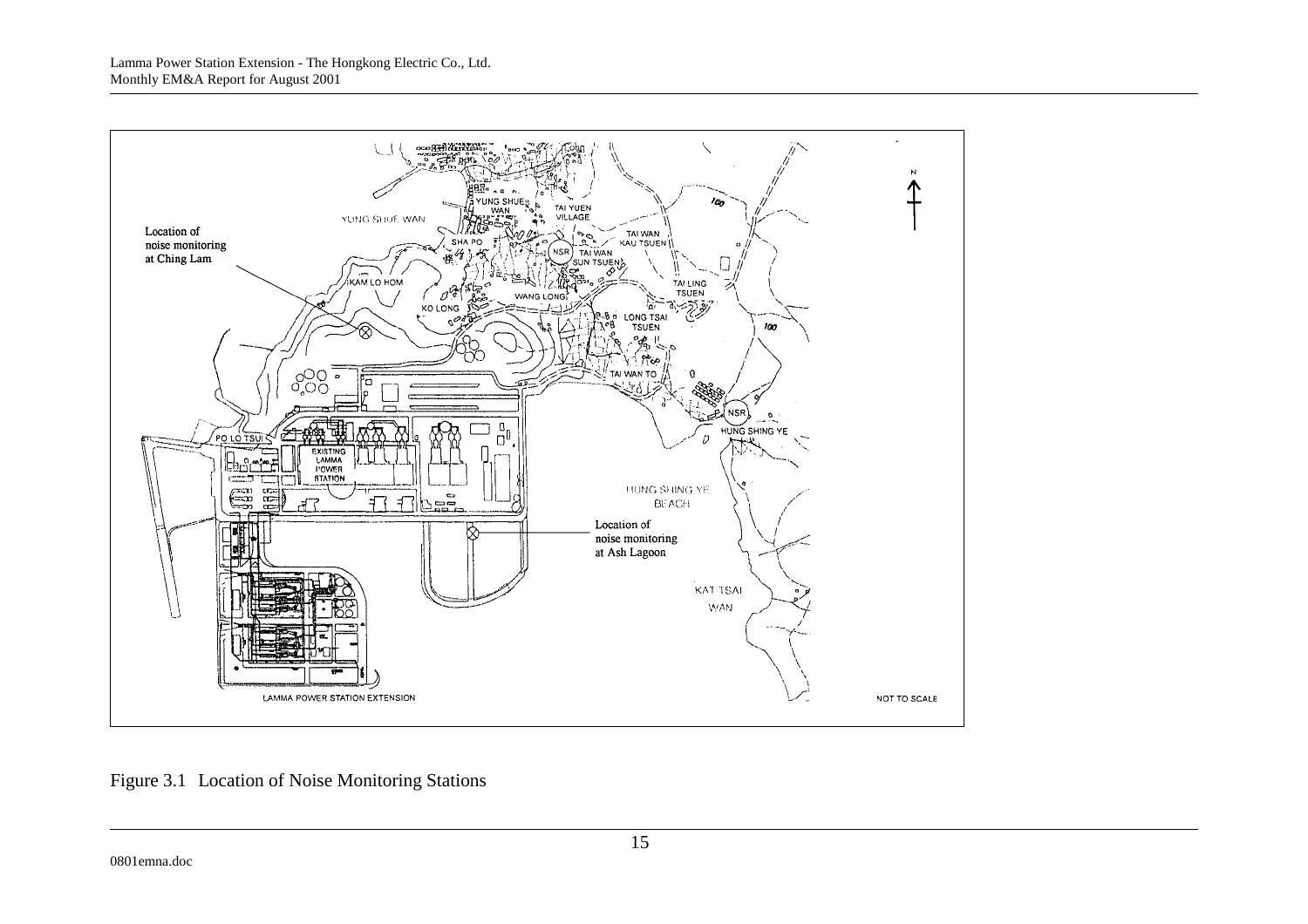## **4. WATER QUALITY MONITORING**

## **4.1 Monitoring Requirements**

Marine water quality monitoring at the monitoring locations adjacent to the dredging and filling operations for Lamma Extension was carried out by a monitoring consultant, HKPC. The purpose was to ensure that deterioration of water quality, if any, would be detected and that timely action could be taken to rectify the situation. The impact monitoring data were checked against the AL levels set out in the Baseline Monitoring Report (Construction Phase). As there were no activities for the laying of the gas pipeline in the reporting month, no water quality impact monitoring at the relevant stations was carried out. Appendix C shows the established Action/Limit Levels for water quality.

## **4.2 Monitoring Locations**

A total of 12 water quality monitoring locations were selected. 7 Sensitive Receiver (SR) stations were chosen on the basis of their proximity to the dredging and filling operations, 5 Marine Control stations (C) as recommended in the EIA were selected to facilitate comparison of the water quality of the SR stations with ambient water quality conditions. Table 4.1 describes the locations of these monitoring stations. Their locations are shown in Figure 4.1.

| <b>Type</b>                          | <b>Monitoring</b><br><b>Location</b> | <b>HK</b> Metric<br>Grid E  | <b>HK Metric</b><br><b>Grid N</b> |
|--------------------------------------|--------------------------------------|-----------------------------|-----------------------------------|
| Sensitive                            | SR <sub>1</sub>                      | 830 224                     | 811 528                           |
| Receiver                             | SR2                                  | 829 004                     | 810 903                           |
| <b>Stations</b>                      | SR3                                  | 829 194<br>$(829\;166)^{1}$ | 808 600<br>$(808592)^{1}$         |
|                                      | SR4                                  | 830 119                     | 808 650                           |
|                                      | SR5                                  | 830 386                     | 807 189                           |
|                                      | SR <sub>6</sub>                      | 829 977                     | 805 758                           |
|                                      | SR7                                  | 829 566                     | 804 545                           |
| Marine<br>Control<br><b>Stations</b> | C <sub>1</sub>                       | 830 542                     | 813 492                           |
|                                      | C <sub>2</sub>                       | 828 608                     | 813 492                           |
|                                      | C <sub>3</sub>                       | 826 776                     | 809 978                           |
|                                      | C <sub>4</sub>                       | 826 776                     | 806 464                           |
|                                      | C <sub>5</sub>                       | 830 440                     | 802 186                           |

Table 4.1 Water Quality Monitoring Locations

*1. Due to the construction programme, the monitoring location SR3 was slightly shifted since the monitoring on 16th April 2001. EPD has verbally been informed of the shift of the monitoring location.*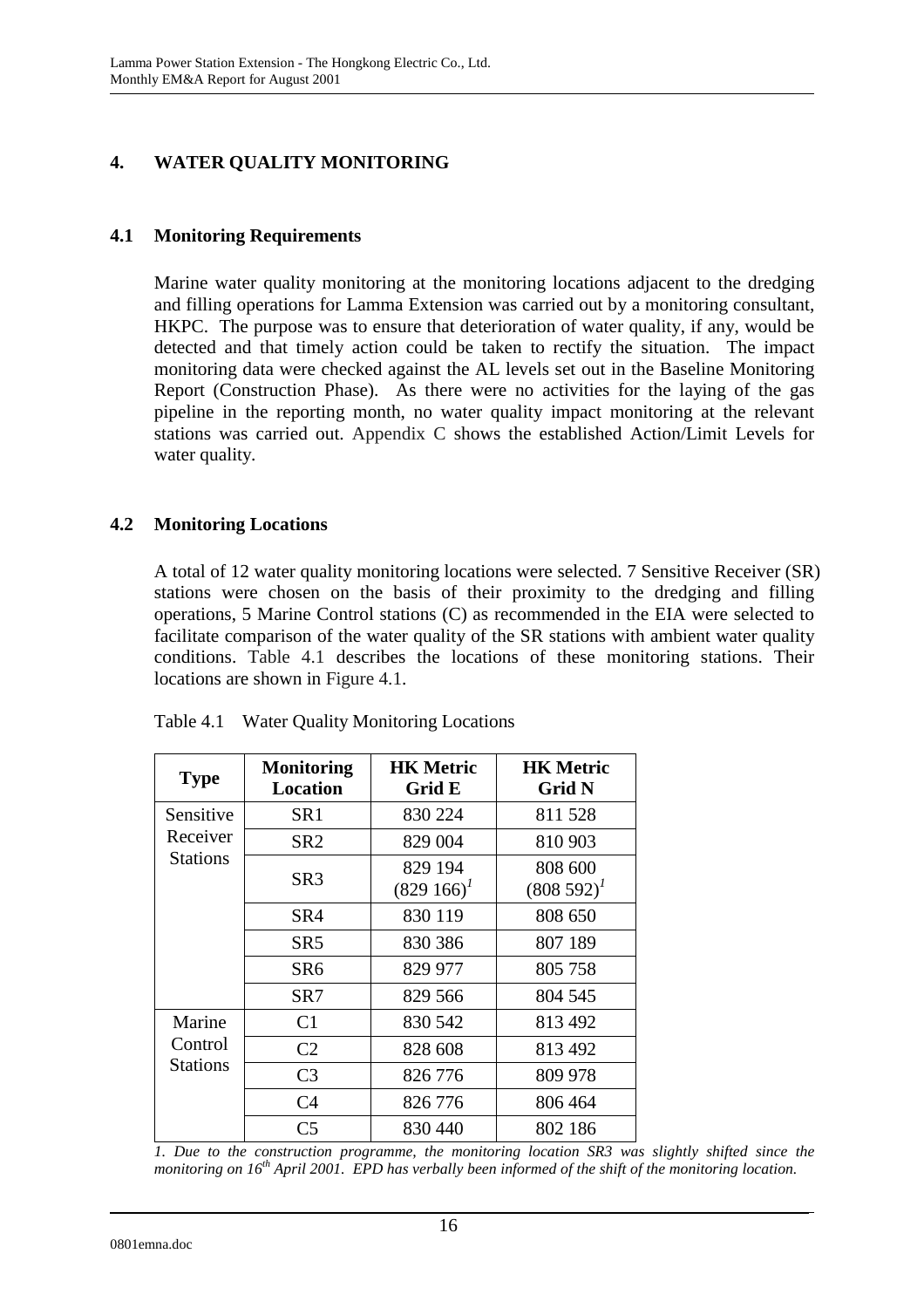## **4.3 Monitoring Equipment**

Table 4.2 summarizes the equipment used in the water-quality monitoring programme.

|  | Table 4.2 Water Quality Monitoring Equipment |  |  |
|--|----------------------------------------------|--|--|
|--|----------------------------------------------|--|--|

| Equipment                                | <b>Detection Limit</b>                                                                                                                                                                                                                                                                           |
|------------------------------------------|--------------------------------------------------------------------------------------------------------------------------------------------------------------------------------------------------------------------------------------------------------------------------------------------------|
| YSI 6820 Water<br><b>Quality Monitor</b> | Temperature: -5 to 50 <sup>0</sup> C; +/- 0.15 <sup>0</sup> C<br>Salinity: 0 to 70 ppt; $\pm$ /- 0.2 ppt<br>Dissolved Oxygen: 0 to $200\%$ ; +/- 0.5%<br>0 to 20 mg/L; $+/-$ 0.2 mg/L<br>Turbidity: 0 to 100 and 100 to 1000 NTU;<br>$+/-$ 5% of the range<br>pH: 0 to 14 units; $+/- 0.2$ units |
| Trimble NT200 GPS                        | Accuracy better than 3m                                                                                                                                                                                                                                                                          |
| Leica GS5                                | Accuracy better than 3m                                                                                                                                                                                                                                                                          |

## **4.4 Monitoring Parameters, Frequency and Duration**

Table 4.3 summarizes the monitoring parameters, frequencies and total duration of water quality monitoring. The monitoring schedule for reporting month is shown in Appendix D.

| Table 4.3 Water Quality Monitoring Parameters and Frequency |  |
|-------------------------------------------------------------|--|
|                                                             |  |

| <b>Monitoring</b><br><b>Stations</b>                                                                                                                          | <b>Parameters</b>                                                                                                                                                                                                   | <b>Frequency</b>        | No. of<br><b>Depths</b>                  | No. of<br><b>Samples</b>                       |
|---------------------------------------------------------------------------------------------------------------------------------------------------------------|---------------------------------------------------------------------------------------------------------------------------------------------------------------------------------------------------------------------|-------------------------|------------------------------------------|------------------------------------------------|
| <b>Sensitive Receiver</b><br><b>Stations</b><br>SR1, SR2, SR4,<br>SR5, SR6 & SR7<br>Marine Control<br><b>Stations</b><br>$C1, C2, C3, C4$ &<br>C <sub>5</sub> | Depth, m<br>Temperature, <sup>o</sup> C<br>Salinity, ppt<br>$\bullet$<br>DO, mg/L<br>DO Saturation,<br>$\%$<br>Turbidity, NTU<br>SS, mg/L<br>pH<br>Total inorganic<br>nitrogen, mg/L<br>Un-ionised<br>ammonia, mg/L | Three times<br>per week | 3<br>Surface,<br>Mid-Depth<br>and Bottom | $\overline{2}$<br>Mid-ebb<br>and Mid-<br>flood |
|                                                                                                                                                               |                                                                                                                                                                                                                     |                         |                                          |                                                |

For laboratory analysis of marine water samples collected at SR3, only SS parameter was measured.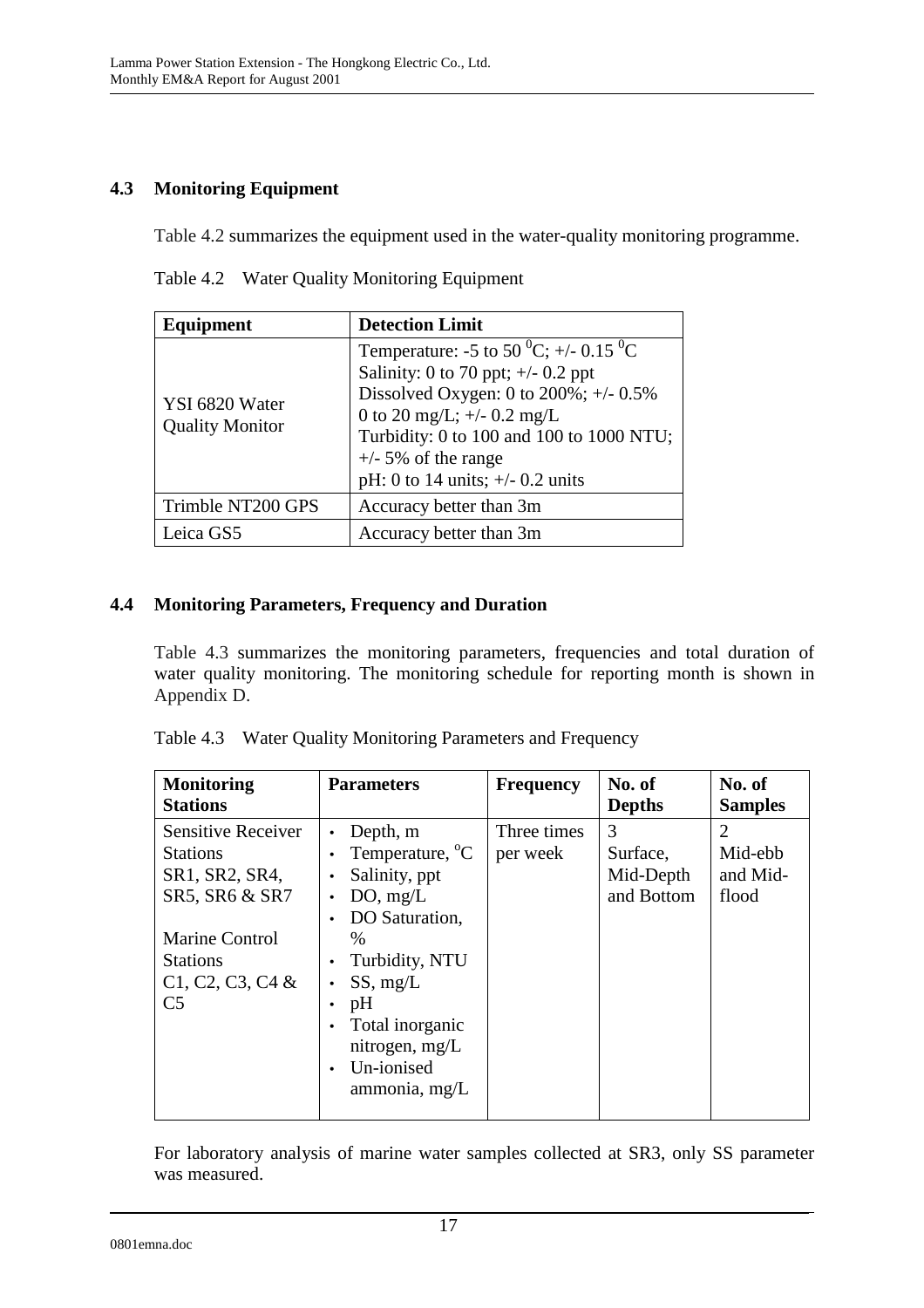## **4.5 Monitoring Procedures and Calibration Details**

## *Monitoring Procedures*

- The monitoring stations were accessed using survey boat to within 3m, guided by Differential Global Positioning System (DGPS).
- The depth of the monitoring location was measured using depth meter in order to determine the sampling depths. Afterwards, the water sampler was lowered into the water to the required depths of sampling. Upon reaching the pre-determined depth, a messenger to activate the sampler was then released to travel down the wire. The water sample was sealed within the sampler before retrieving.
- All in-situ measurements at each monitoring stations were taken at 3 water depths, where appropriate, namely 1m below water surface, mid-depth, and 1 meter from seabed, except where the water depth was less than 6m, the mid-depth measurement was omitted. If the water depth was less than 3m, only the middepth position was monitored.
- At each measurement/sampling depth, two consecutive measurements were taken. The probes were retrieved out of the water after the first measurement and then redeployed for the second measurement. Where the difference in the value between the first and the second readings of each set was more than 25% of the value of the first reading, the reading was discarded and further samplings were taken.
- The duplicate water samples for physical and chemical analysis were stored into a pre-labelled high-density polyethylene (HDPE) bottle pre-rinsed with the same water samples. The sample bottles were than packed in a cool-box (cooled to  $4^{\circ}C$ without being frozen) and delivered to a HOKLAS Laboratory for analysis upon the completion of each round of sampling.
- In addition, field information such as the general meteorological conditions and any observations regarding any significant activities in the vicinity of each monitoring location were also recorded. Major water pollution sources, if any, were identified and recorded.

## *Equipment Calibration*

The equipment deployed for in-situ measurement of marine water quality was calibrated before use. The methodologies for the calibration follow the instruction manuals provided by the corresponding manufacturers. The calibration records are shown in Appendix H.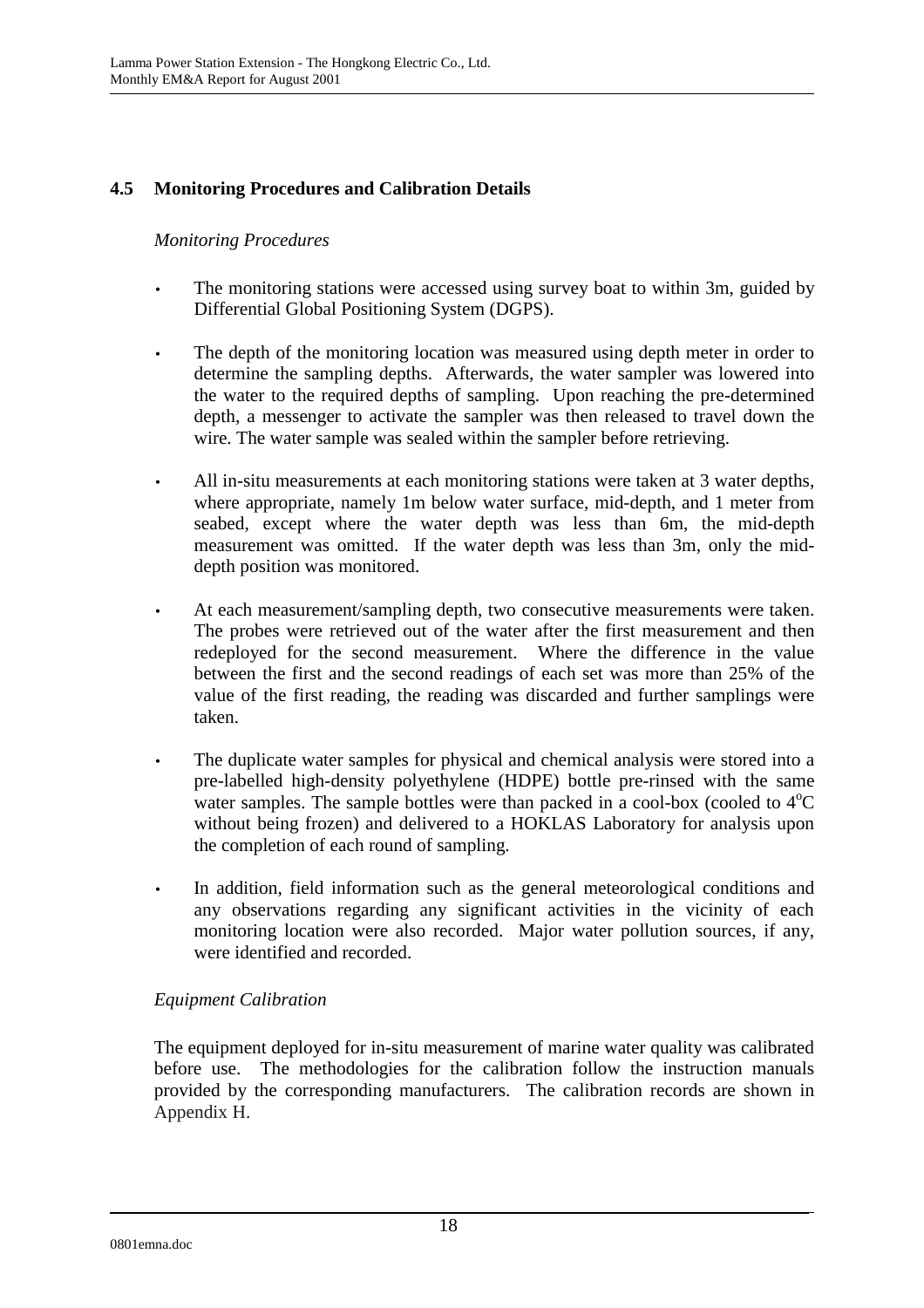## *Laboratory Analysis & QA/QC*

The collected marine water samples were analyzed for Suspended Solids, Total Inorganic Nitrogen and Unionized Ammonia with methodologies as summarized in Table 4.4.

|  |  |  |  |  | Table 4.4 Laboratory Analysis Methodologies of Marine Water Samples |
|--|--|--|--|--|---------------------------------------------------------------------|
|--|--|--|--|--|---------------------------------------------------------------------|

| <b>Parameter</b>           | <b>Method</b>                          | Limit of Reporting (mg/L) |
|----------------------------|----------------------------------------|---------------------------|
| <b>Suspended Solids</b>    | APHA 17 ed 2540 D                      | 1.0                       |
| Total Inorganic            | APHA 18 ed 4500 NO <sub>2</sub> B $\&$ | 0.01                      |
| Nitrogen                   | $NO3E + APHA$ 17ed 4500-               |                           |
|                            | NH <sub>3</sub> B, E                   |                           |
| <b>Ammoniacal Nitrogen</b> | APHA 17 ed 4500-NH <sub>3</sub> G      | 0.01                      |
| (Un-ionized                |                                        | (Limit of Reporting for   |
| Ammonia)                   |                                        | Ammoniacal Nitrogen) x    |
|                            |                                        | degree of ionization      |

Note: The determination of unionized ammonia was based on the articles entitled "Aqueous Ammonia Equilibrium Calculation: Effect of pH and Temperature" and "Ionization of Ammonia in Seawater: Effects of Temperature, pH and Salinity" which was accepted by EPD.

In order to ensure that the laboratory analysis works were carried out properly, stringent QA/QC procedures (which includes the sample preparation as well as the subsequent instrumentation analysis) were followed. According to the requirements stipulated in the EM&A Manual, QA/QC requirements for laboratory testing include:

- 1) "Blind" duplicate samples analysis of 10% collected marine water samples; and
- 2) in-house QA/QC procedures of the testing laboratory (this includes the use of blank, batch duplicates, quality control samples and matrix spike recovery test).

Blind Duplicate:

In order to cross check the precision of the measurement results obtained from the laboratory analysis, "blind" duplicate samples of 10% of the collected marine water samples were analysed alongside the normal samples. The sample codes for the "blind" duplicates were determined by the sampling team and are not identifiable by the laboratory. The results of the "blind" duplicate samples are summarized in Appendix H.

In accordance with the QA/QC procedures of Environmental Management Laboratory of HKPC, QA/QC procedures were conducted for at least 5% of samples. A total of 942 sets of samples (for Total Inorganic Nitrogen and Unionized Ammonia) and 1008 sets of samples (for Suspended Solids analysis) were received during the marine monitoring period including both ebb and flood tides. Therefore at least 5% laboratory blanks, batch duplicates, quality control samples and recovery tests for each parameter were conducted. The acceptance criteria are outlined in each type of Quality Control data.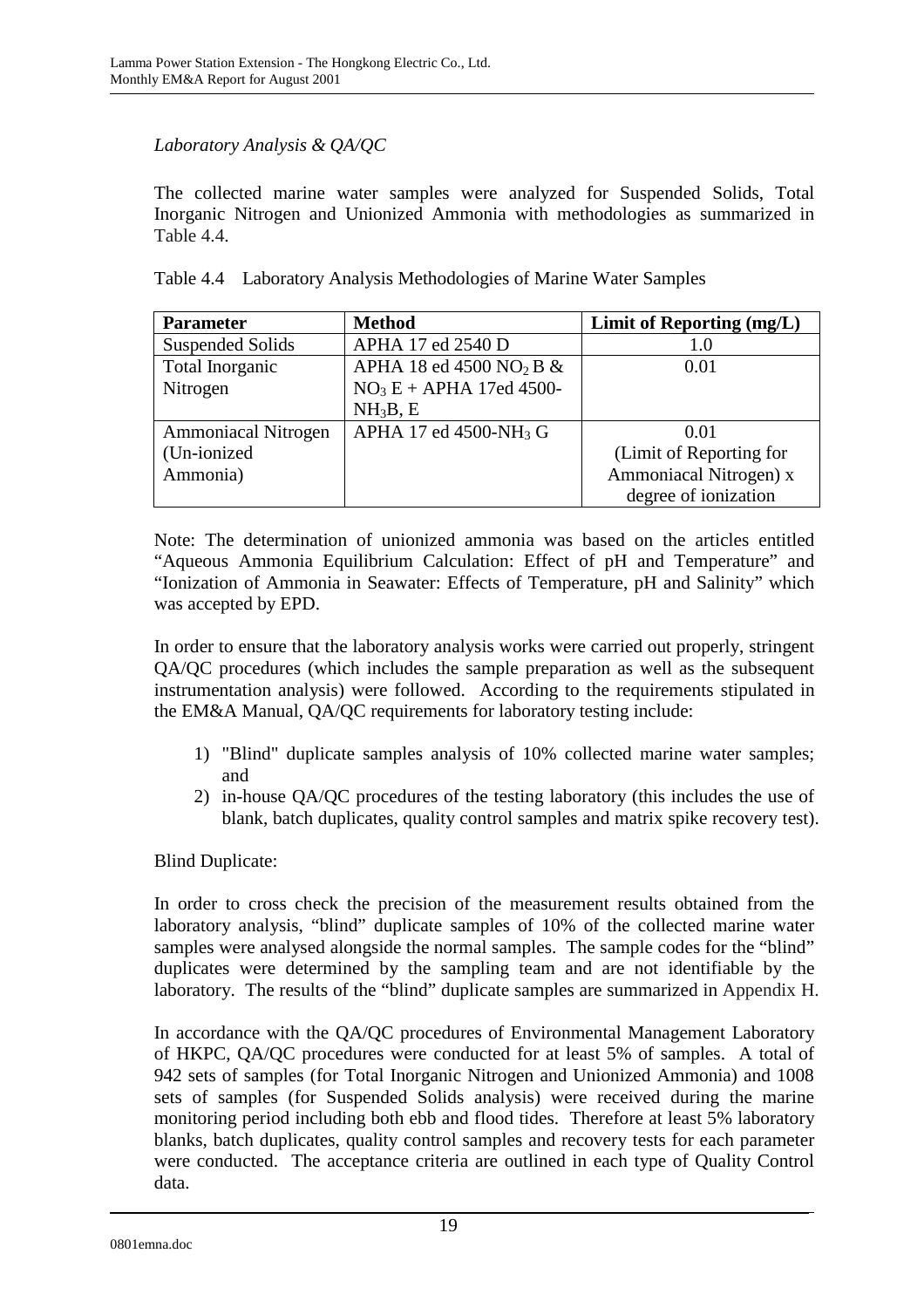## Blank:

A laboratory blank is an analyte free matrix to which all reagents are added in the same volumes or proportions as used in the standard sample preparation to monitor contamination introduced in laboratory. The acceptance criterion for laboratory blank in Environmental Management Division (EMD) Laboratory of HKPC stipulated in EMD Quality Manual is less than the detection limit. All the laboratory blank values and acceptance criterion of the following testing parameter are summarized in Appendix H.

- Suspended Solids
- Unionized Ammonia
- Total Inorganic Nitrogen

## Batch Duplicate:

Batch duplicate is an intra-laboratory split sample randomly selected from the sample batch to monitor the method precision in a given matrix. The acceptance limit of duplicate values of the following testing parameters and their duplicate results are summarized in Appendix H.

- Suspended Solids
- Unionized Ammonia
- Total Inorganic Nitrogen

Quality Control Sample:

The quality control sample is the analysis of a material with a known concentration of contaminants to determine the accuracy of results in a given matrix. The quality control samples are not applicable to all testing parameters due to the constraints of the testing parameters. The quality control samples results for the following testing parameters are shown in Appendix H.

- Unionized Ammonia
- Total Inorganic Nitrogen

Quality control sample testing is not applicable to the testing of Suspended Solids.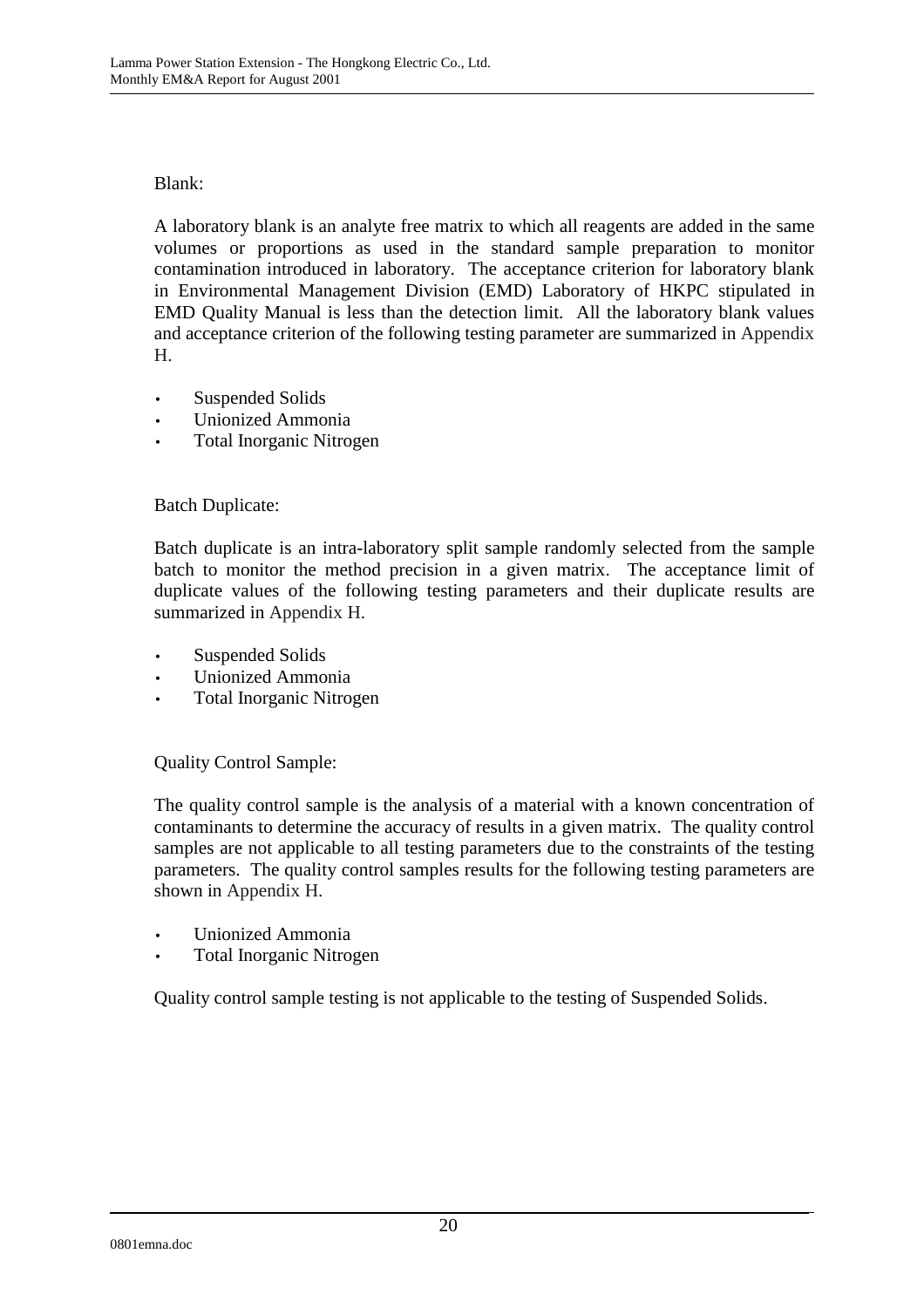## Matrix Spike:

Matrix spike is an intra-laboratory split of a digested sample spiked with target known concentration analyte to determine method bias in a given matrix. The matrix spike is applicable to the following tests:

- Unionized Ammonia
- Total Inorganic Nitrogen

Matrix spike testing is not applicable to testing of Suspended Solids. The matrix spike samples results are shown in Appendix H.

The QA/QC results in Appendix H indicated that the laboratory analysis works of the collected marine water samples were properly carried out and the measurement results obtained were valid in accordance with the Hong Kong Laboratory Accreditation Scheme (HOKLAS) requirements. On the other hand, the "blind" duplicate measurement results indicated that the precision of the measurements for Suspended Solids, Total Inorganic Nitrogen and Unionized Ammonia are in compliance with the HOKLAS requirements.

## **4.6 Results and Observations**

Marine water monitoring was conducted as scheduled in the reporting month. All monitoring data and graphical presentation of the monitoring results are provided in Appendix G. Key findings and observations are provided in the following tables:

| Monitoring             | Number of Exceedances                                         |             | <b>Investigation Findings</b>                                                                                                                                                                                                                                                                                                                                                                                                                          |
|------------------------|---------------------------------------------------------------|-------------|--------------------------------------------------------------------------------------------------------------------------------------------------------------------------------------------------------------------------------------------------------------------------------------------------------------------------------------------------------------------------------------------------------------------------------------------------------|
| <b>Dates</b>           | <b>Action Level</b>                                           | Limit Level | (if any)                                                                                                                                                                                                                                                                                                                                                                                                                                               |
| $1st$ August           | 12<br>(All stations)<br>during ebb<br>tide and flood<br>tide) | $\Omega$    | Not related to site activities as the measurement<br>results at upstream control station were lower than<br>the exceedances during flood tide, suggesting the<br>background DO level was already low. For the<br>exceedances during ebb tide, the said exceedances<br>lay within the range of measurement results<br>collected by EPD in 1999 (WM1 & SM5)<br>suggesting that the low DO measurement results<br>might be due to background fluctuation. |
| $3rd$ August           | $\mathfrak{D}$<br>(SR1 during<br>ebb tide and<br>flood tide)  | $\Omega$    | Not related to site activities as the measurement<br>results at upstream control station were much lower<br>than the said exceedances, suggesting the<br>background DO level was already low.                                                                                                                                                                                                                                                          |
| $6th$ August           | 4<br>(SR1, SR4,<br>SR5 & SR7<br>during flood<br>tide)         | $\Omega$    | Not related to site activities as by reviewing the<br>literature data form EPD in 1999 (WM1 & SM5),<br>the said exceedances lay within the ranges of<br>measurement data, suggesting that the exceedances<br>might be related to background fluctuation.                                                                                                                                                                                               |
| 8 <sup>th</sup> August | $\Omega$                                                      | $\Omega$    | N. A.                                                                                                                                                                                                                                                                                                                                                                                                                                                  |

Summary of Exceedances in Dissolved Oxygen (Surface and Middle) in August 2001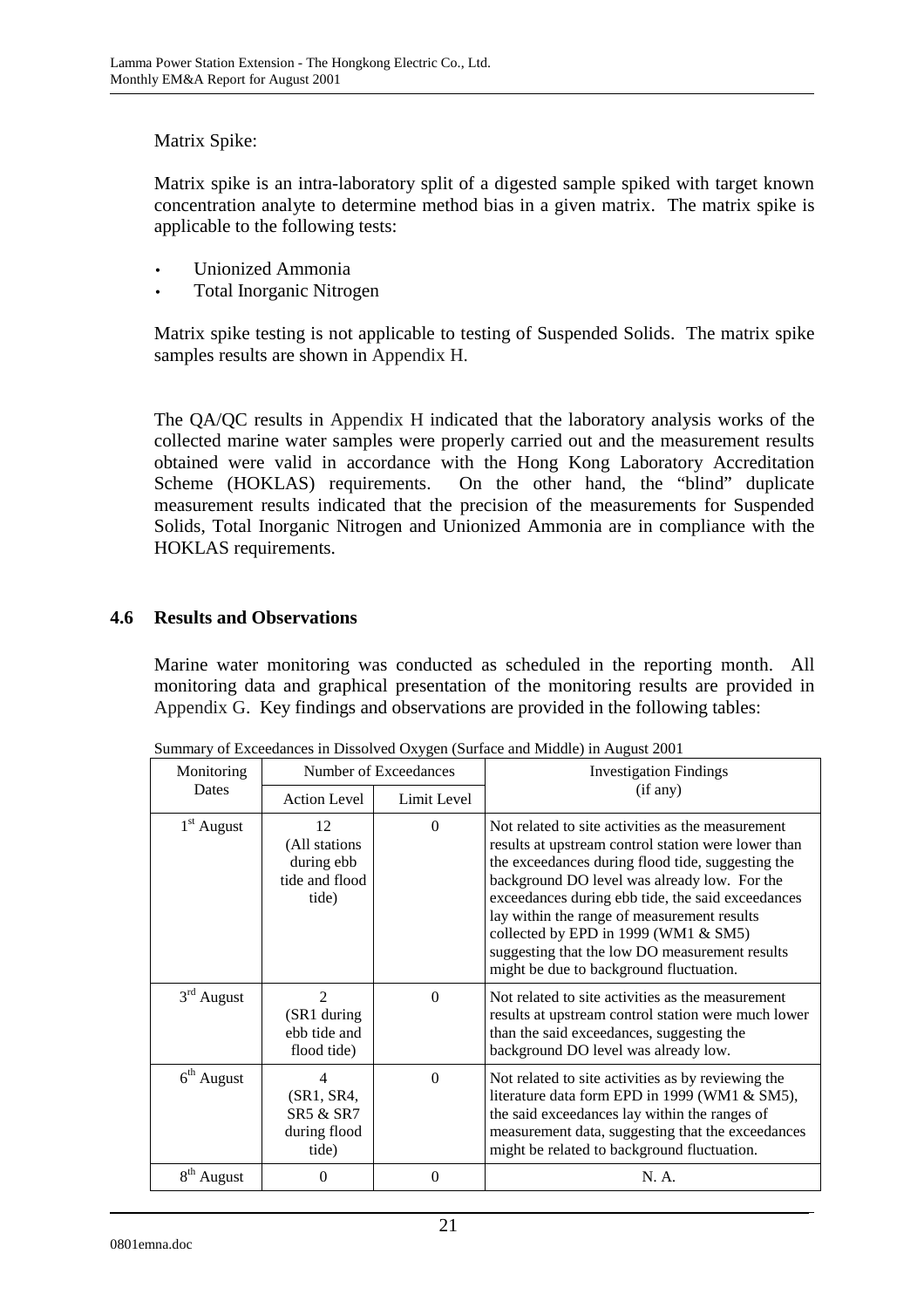| Monitoring       | Number of Exceedances                                                                                                   |                  | <b>Investigation Findings</b>                                                                                                                                                                                                                                                                                                                                                                                                                                                                                                                                |  |
|------------------|-------------------------------------------------------------------------------------------------------------------------|------------------|--------------------------------------------------------------------------------------------------------------------------------------------------------------------------------------------------------------------------------------------------------------------------------------------------------------------------------------------------------------------------------------------------------------------------------------------------------------------------------------------------------------------------------------------------------------|--|
| Dates            | <b>Action Level</b>                                                                                                     | Limit Level      | (if any)                                                                                                                                                                                                                                                                                                                                                                                                                                                                                                                                                     |  |
| $10^{th}$ August | $\mathbf{0}$                                                                                                            | $\boldsymbol{0}$ | N. A.                                                                                                                                                                                                                                                                                                                                                                                                                                                                                                                                                        |  |
| $13th$ August    | $\overline{2}$<br>(SR2 and SR4<br>during flood<br>tide)                                                                 | $\boldsymbol{0}$ | Not related to site activities as by reviewing the<br>literature data from EPD in 1999 (WM1 & SM5),<br>the said exceedances lay within the ranges of<br>measurement data, suggesting that the exceedances<br>might be related to background fluctuation.                                                                                                                                                                                                                                                                                                     |  |
| $15^{th}$ August | 4<br>(SR1, SR4,<br>SR6 and SR7<br>during flood<br>tide)                                                                 | $\boldsymbol{0}$ | Not related to site activities as by reviewing the<br>literature data from EPD in 1999 (WM1 & SM5),<br>the said exceedances lay within the ranges of<br>measurement data, suggesting that the exceedances<br>might be related to background fluctuation.                                                                                                                                                                                                                                                                                                     |  |
| $17th$ August    | 10<br>(SR1, SR4,<br>SR5, SR6 and<br>SR7 during<br>ebb tide and<br>flood tide)                                           | $\boldsymbol{0}$ | Not related to site activities as by reviewing the<br>literature data from EPD in 1999 (WM1 & SM5),<br>the said exceedances at SR1 during ebb tide and<br>flood tide and SR4, SR5, SR6 and SR7 during flood<br>tide lay within the ranges of measurement data,<br>suggesting that the exceedances might be related to<br>background fluctuation. Besides, the measurement<br>results at upstream control station were lower than<br>the said exceedances at SR4, SR5, SR6 and SR7<br>during ebb tide, suggesting the background DO<br>level was already low. |  |
| $20th$ August    | 1<br>(SR5 during<br>flood tide)                                                                                         | $\overline{0}$   | Not related to site activities as by reviewing the<br>literature data from EPD in 1999 (SM5), the said<br>exceedance lay within the ranges of measurement<br>data, suggesting that the exceedance might be<br>related to background fluctuation.                                                                                                                                                                                                                                                                                                             |  |
| $22nd$ August    | $\overline{7}$<br>(SR1 and SR2<br>during ebb<br>tide and flood<br>tide and SR5,<br>SR6 and SR7<br>during flood<br>tide) | $\boldsymbol{0}$ | Not related to site activities as by reviewing the<br>literature data from EPD in 1999 (WM1 & SM5),<br>the said exceedances lay within the ranges of<br>measurement data, suggesting that the exceedances<br>might be related to background fluctuation.<br>Moreover, all exceedances during ebb tide were<br>higher than the measurement results at upstream<br>control stations, which indicated that the<br>background DO level was already low.                                                                                                          |  |
| $24th$ August    | 10<br>(SR1, SR2,<br>SR5 and SR7<br>during ebb<br>tide and flood<br>tide and SR4<br>and SR6<br>during flood<br>tide)     | $\boldsymbol{0}$ | Not related to site activities as by reviewing the<br>literature data from EPD in 1999 (WM1 & SM5),<br>the said exceedances lay within the ranges of<br>measurement data, suggesting that the exceedances<br>might be related to background fluctuation.                                                                                                                                                                                                                                                                                                     |  |
| $27th$ August    | 2<br>(SR1 and SR7<br>during ebb<br>tide)                                                                                | $\boldsymbol{0}$ | Not related to site activities as by reviewing the<br>literature data from EPD in 1999 (WM1 & SM5),<br>the said exceedances lay within the ranges of<br>measurement data, suggesting that the exceedances<br>might be related to background fluctuation.                                                                                                                                                                                                                                                                                                     |  |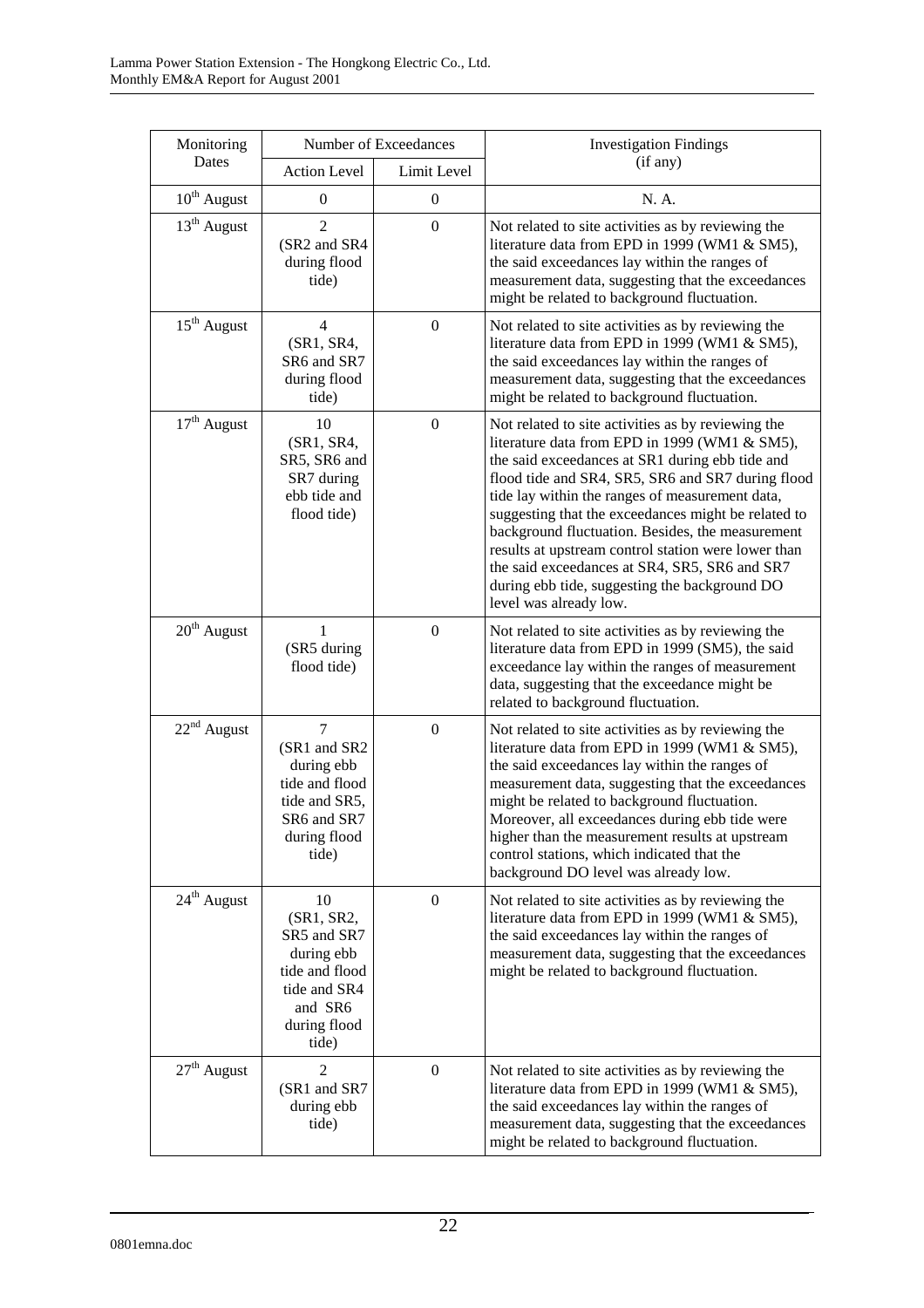| Monitoring<br>Dates | Number of Exceedances                                                                                                        |             | <b>Investigation Findings</b>                                                                                                                                                                                                                                                                                                                                                                                                                                                                                                 |
|---------------------|------------------------------------------------------------------------------------------------------------------------------|-------------|-------------------------------------------------------------------------------------------------------------------------------------------------------------------------------------------------------------------------------------------------------------------------------------------------------------------------------------------------------------------------------------------------------------------------------------------------------------------------------------------------------------------------------|
|                     | <b>Action Level</b>                                                                                                          | Limit Level | (if any)                                                                                                                                                                                                                                                                                                                                                                                                                                                                                                                      |
| $29th$ August       | 10<br>(SR1, SR4,<br>SR5, SR6 and<br>SR7 during<br>ebb tide and<br>flood tide)                                                | $\Omega$    | Not related to site activities as by reviewing the<br>literature data from EPD in 1999 (WM1 & SM5),<br>the said exceedances lay within the ranges of<br>measurement data, suggesting that the exceedances<br>might be related to background fluctuation.                                                                                                                                                                                                                                                                      |
| $31st$ August       | (SR1 and SR2)<br>during ebb<br>tide and flood<br>tide, SR6<br>during ebb<br>tide and SR4<br>and SR7<br>during flood<br>tide) | $\Omega$    | Not related to site activities as by reviewing the<br>literature data from EPD in 1999 (WM1), the said<br>exceedances at SR1 and SR2 during flood tide lay<br>within the ranges of measurement data, suggesting<br>that the exceedances might be related to background<br>fluctuation. Besides, the measurement results at<br>upstream control station were lower than or equal to<br>all said exceedances except the exceedances at SR1<br>and SR2 during flood tide, suggesting the<br>background DO level was already low. |

Summary of Exceedances in Dissolved Oxygen (Bottom) in August 2001

| Monitoring   | Number of Exceedances                                                                                         |             | <b>Investigation Findings</b>                                                                                                                                                                                                                                                                                                                                                                                                                                                                                                     |
|--------------|---------------------------------------------------------------------------------------------------------------|-------------|-----------------------------------------------------------------------------------------------------------------------------------------------------------------------------------------------------------------------------------------------------------------------------------------------------------------------------------------------------------------------------------------------------------------------------------------------------------------------------------------------------------------------------------|
| Dates        | <b>Action Level</b>                                                                                           | Limit Level | (if any)                                                                                                                                                                                                                                                                                                                                                                                                                                                                                                                          |
| $1st$ August | 12<br>(All stations<br>during ebb<br>tide and flood<br>tide)                                                  | $\theta$    | Not related to site activities as the measurement<br>results at upstream control station were lower than<br>the exceedances during flood tide, suggesting the<br>background DO level was already low. For the<br>exceedances during ebb tide, the said exceedances<br>lay within the range of measurement results<br>collected by EPD in 1999 (WM1 & SM5)<br>suggesting that the low DO measurement results<br>might be due to background fluctuation.                                                                            |
| $3rd$ August | 11<br>(SR1, SR2,<br>SR4, SR6 and<br>SR7 during<br>ebb tide and<br>flood tide and<br>SR5 during<br>flood tide) | $\Omega$    | Not related to site activities as the measurement<br>results at upstream control station were lower than<br>all exceedances during ebb tide and exceedances at<br>SR4, SR6 and SR7 during flood tide, suggesting<br>the background DO level was already low. For the<br>exceedances at SR1, SR2 and SR5 during flood<br>tide, the said exceedances lay within the range of<br>measurement results collected by EPD in 1999<br>(WM1 $\&$ SM5) suggesting that the low DO<br>measurement might be due to background<br>fluctuation. |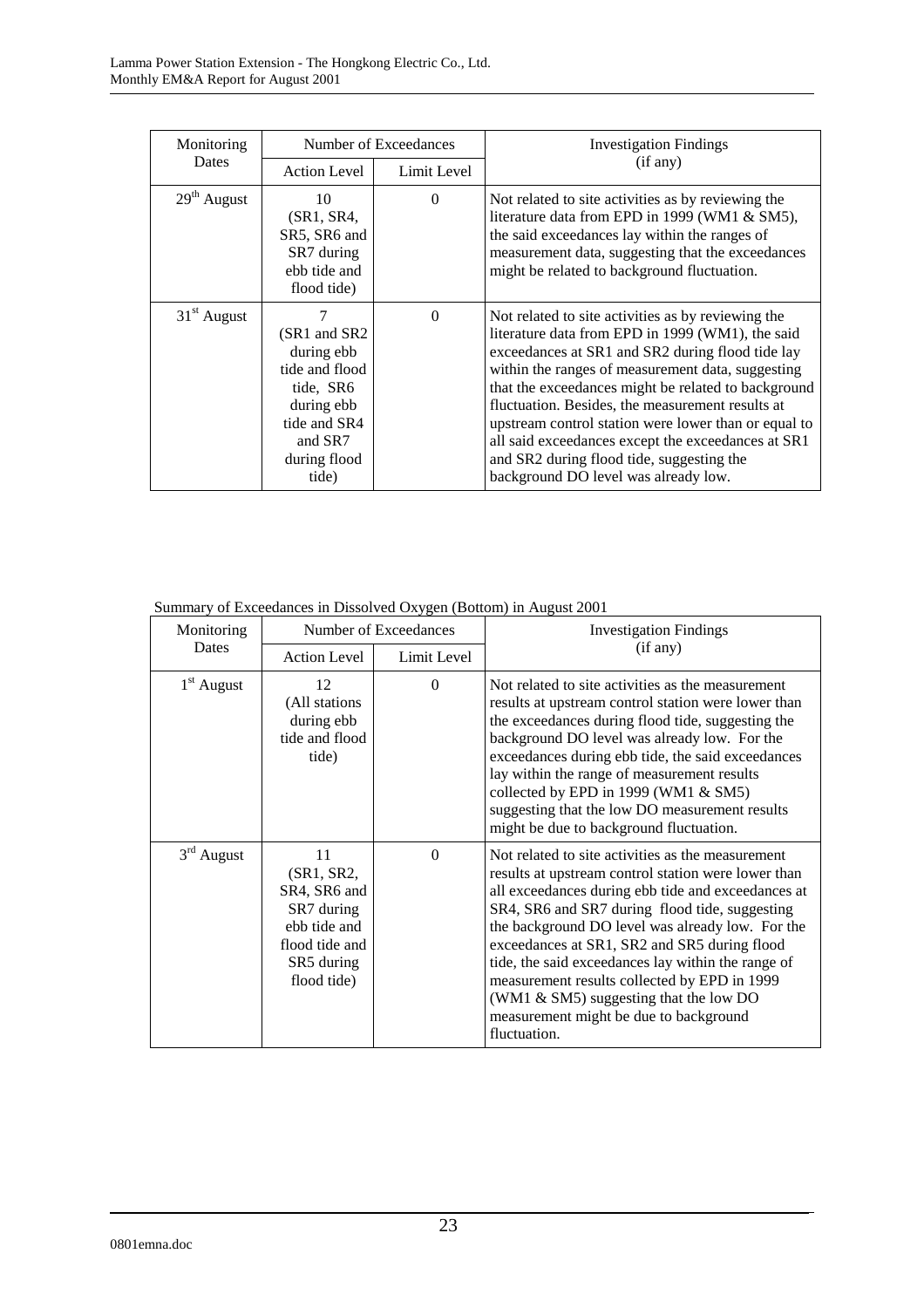| Monitoring             | Number of Exceedances                                                                                                                        |                  | <b>Investigation Findings</b>                                                                                                                                                                                                                                                                                                                                                                                                                                                                                                                 |  |
|------------------------|----------------------------------------------------------------------------------------------------------------------------------------------|------------------|-----------------------------------------------------------------------------------------------------------------------------------------------------------------------------------------------------------------------------------------------------------------------------------------------------------------------------------------------------------------------------------------------------------------------------------------------------------------------------------------------------------------------------------------------|--|
| Dates                  | <b>Action Level</b>                                                                                                                          | Limit Level      | (if any)                                                                                                                                                                                                                                                                                                                                                                                                                                                                                                                                      |  |
| $6th$ August           | 10<br>(SR1, SR5,<br>SR6 & SR7<br>during ebb<br>tide and flood<br>tide, SR2<br>during ebb<br>tide and SR4<br>during flood<br>tide)            | $\boldsymbol{0}$ | Not related to site activities as by reviewing the<br>literature data from EPD in 1999 (WM1 & SM5),<br>the said exceedances lay within the ranges of<br>measurement data, suggesting that the exceedances<br>might be related to background fluctuation.                                                                                                                                                                                                                                                                                      |  |
| 8 <sup>th</sup> August | 10<br>(SR1, SR5,<br><b>SR6 &amp; SR7</b><br>during ebb<br>tide and flood<br>tide, SR4<br>during ebb<br>tide and SR2<br>during flood<br>tide) | $\mathbf{0}$     | Not related to site activities as by reviewing the<br>literature data from EPD in 1999 (WM1 & SM5),<br>the said exceedances lay within the ranges of<br>measurement data, suggesting that the exceedances<br>might be related to background fluctuation.                                                                                                                                                                                                                                                                                      |  |
| $10^{\rm th}$ August   | 3<br>(SR1 and SR7)<br>during ebb<br>tide and SR6<br>during flood<br>tide)                                                                    | $\boldsymbol{0}$ | Not related to site activities as by reviewing the<br>literature data from EPD in 1999 (WM1 & SM5),<br>the said exceedances lay within the ranges of<br>measurement data, suggesting that the exceedances<br>might be related to background fluctuation.                                                                                                                                                                                                                                                                                      |  |
| $13th$ August          | 12<br>(All stations<br>during ebb<br>tide and flood<br>tide)                                                                                 | $\boldsymbol{0}$ | Not related to site activities as by reviewing the<br>literature data from EPD in 1999 (WM1 & SM5),<br>the said exceedances lay within the ranges of<br>measurement data, suggesting that the exceedances<br>might be related to background fluctuation.                                                                                                                                                                                                                                                                                      |  |
| $15th$ August          | 8<br>(SR1 and SR7<br>during ebb<br>tide and flood<br>tide and SR2,<br>SR4, SR5 and<br>SR6 during<br>flood tide)                              | $\boldsymbol{0}$ | Not related to site activities as by reviewing the<br>literature data from EPD in 1999 (WM1 & SM5),<br>the said exceedances lay within the ranges of<br>measurement data, suggesting that the exceedances<br>might be related to background fluctuation. Besides,<br>all exceedances during ebb tide were higher than the<br>measurement results at upstream control stations.                                                                                                                                                                |  |
| $17th$ August          | 12<br>(All stations<br>during ebb<br>tide and flood<br>tide)                                                                                 | $\boldsymbol{0}$ | Not related to site activities as the measurement<br>results at upstream control station were lower than<br>the exceedances at SR4 and SR7 during ebb tide<br>and SR1, SR2, SR5 and SR6 during ebb tide and<br>flood tide, suggesting the background DO level was<br>already low. For the exceedances at SR4 and SR7<br>during flood tide, the said exceedances lay within<br>the range of measurement results collected by EPD<br>in 1999 (SM5) suggesting that the low DO<br>measurement results might be due to background<br>fluctuation. |  |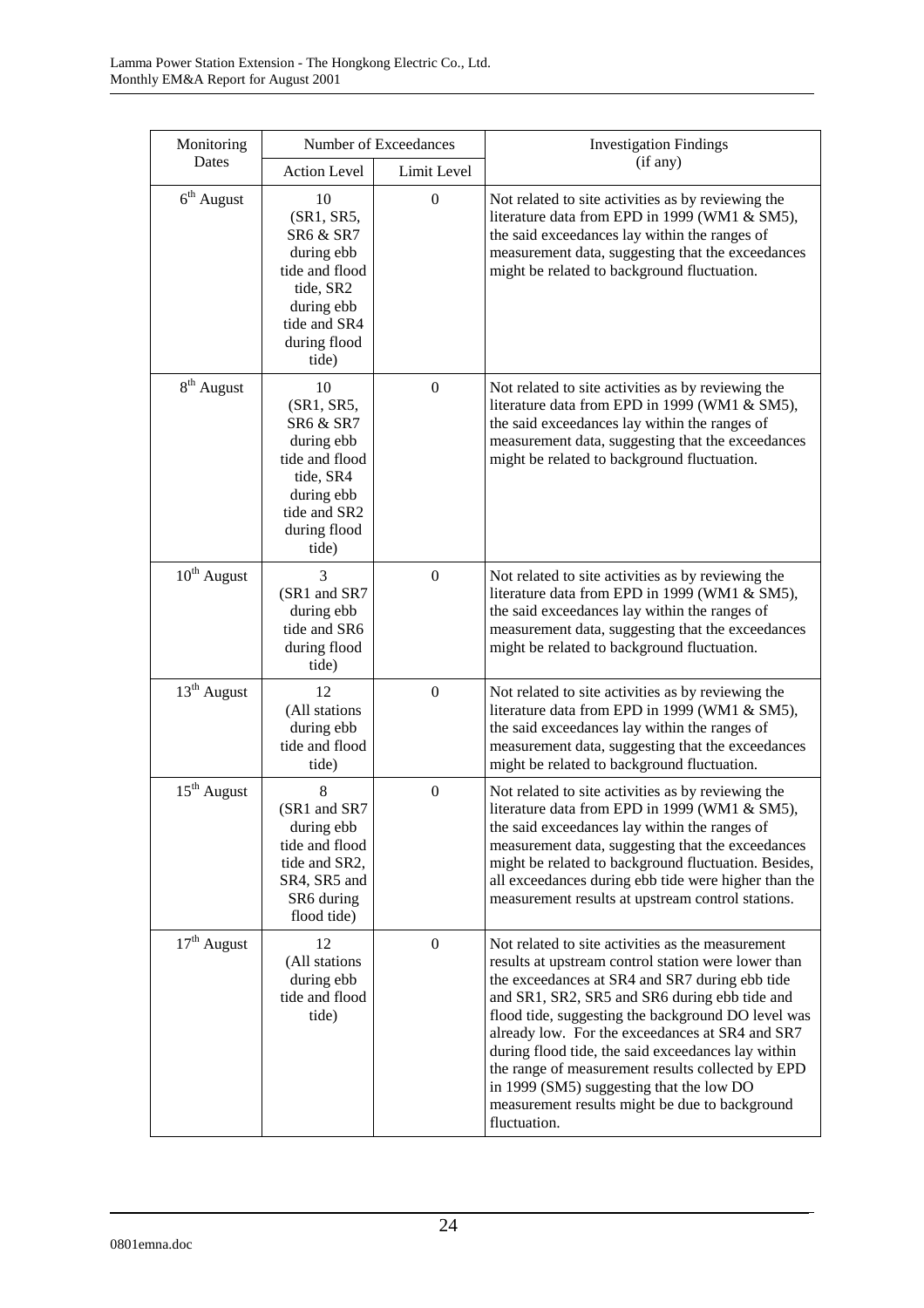| Monitoring              | Number of Exceedances                                                                                                                                 |                  | <b>Investigation Findings</b>                                                                                                                                                                                                                                                                                                                                                                                                                       |  |
|-------------------------|-------------------------------------------------------------------------------------------------------------------------------------------------------|------------------|-----------------------------------------------------------------------------------------------------------------------------------------------------------------------------------------------------------------------------------------------------------------------------------------------------------------------------------------------------------------------------------------------------------------------------------------------------|--|
| Dates                   | <b>Action Level</b>                                                                                                                                   | Limit Level      | (if any)                                                                                                                                                                                                                                                                                                                                                                                                                                            |  |
| $20th$ August           | 9<br>$(SR4, SR5 \&$<br>SR6 during<br>ebb tide and<br>flood tide and<br>SR <sub>2</sub> during<br>ebb tide and<br>SR1 and SR7<br>during flood<br>tide) | $\boldsymbol{0}$ | Not related to site activities since the said<br>exceedances lay within the measurement range<br>collected by EPD in 1999 (WM1 & SM5) which<br>indicated that low DO might be due to background<br>fluctuation. Besides, all exceedances during ebb tide<br>were higher than the measurement results at<br>upstream control stations.                                                                                                               |  |
| $22^{\rm nd}$ August    | 12<br>(All stations<br>during ebb<br>tide and flood<br>tide)                                                                                          | $\boldsymbol{0}$ | Not related to site activities as by reviewing the<br>literature data from EPD in 1999 (WM1 & SM5),<br>the said exceedances lay within the ranges of<br>measurement data, suggesting that the exceedances<br>might be related to background fluctuation.<br>Moreover, all exceedances during ebb tide were<br>higher than the measurement results at upstream<br>control stations, which indicated that the<br>background DO level was already low. |  |
| $24^{\text{th}}$ August | 12<br>(All stations<br>during ebb<br>tide and flood<br>tide)                                                                                          | $\overline{0}$   | Not related to site activities as by reviewing the<br>literature data from EPD in 1999 (WM1 & SM5),<br>the said exceedances lay within the ranges of<br>measurement data, suggesting that the exceedances<br>might be related to background fluctuation. Besides,<br>All exceedances were higher than the measurement<br>results at upstream control stations.                                                                                      |  |
| $27th$ August           | 12<br>(All stations<br>during ebb<br>tide and flood<br>tide)                                                                                          | $\overline{0}$   | Not related to site activities as by reviewing the<br>literature data from EPD in 1999 (WM1 & SM5),<br>the said exceedances lay within the ranges of<br>measurement data, suggesting that the exceedances<br>might be related to background fluctuation.                                                                                                                                                                                            |  |
| $29^{\text{th}}$ August | 12<br>All stations<br>during ebb<br>tide and flood<br>tide)                                                                                           | $\boldsymbol{0}$ | Not related to site activities as by reviewing the<br>literature data from EPD in 1999 (WM1 & SM5),<br>the said exceedances lay within the ranges of<br>measurement data, suggesting that the exceedances<br>might be related to background fluctuation.                                                                                                                                                                                            |  |
| $31st$ August           | 12<br>All stations<br>during ebb<br>tide and flood<br>tide)                                                                                           | $\boldsymbol{0}$ | Not related to site activities as the measurement<br>results at upstream control station were lower than<br>or equal to the said exceedances, suggesting the<br>background DO level was already low.                                                                                                                                                                                                                                                |  |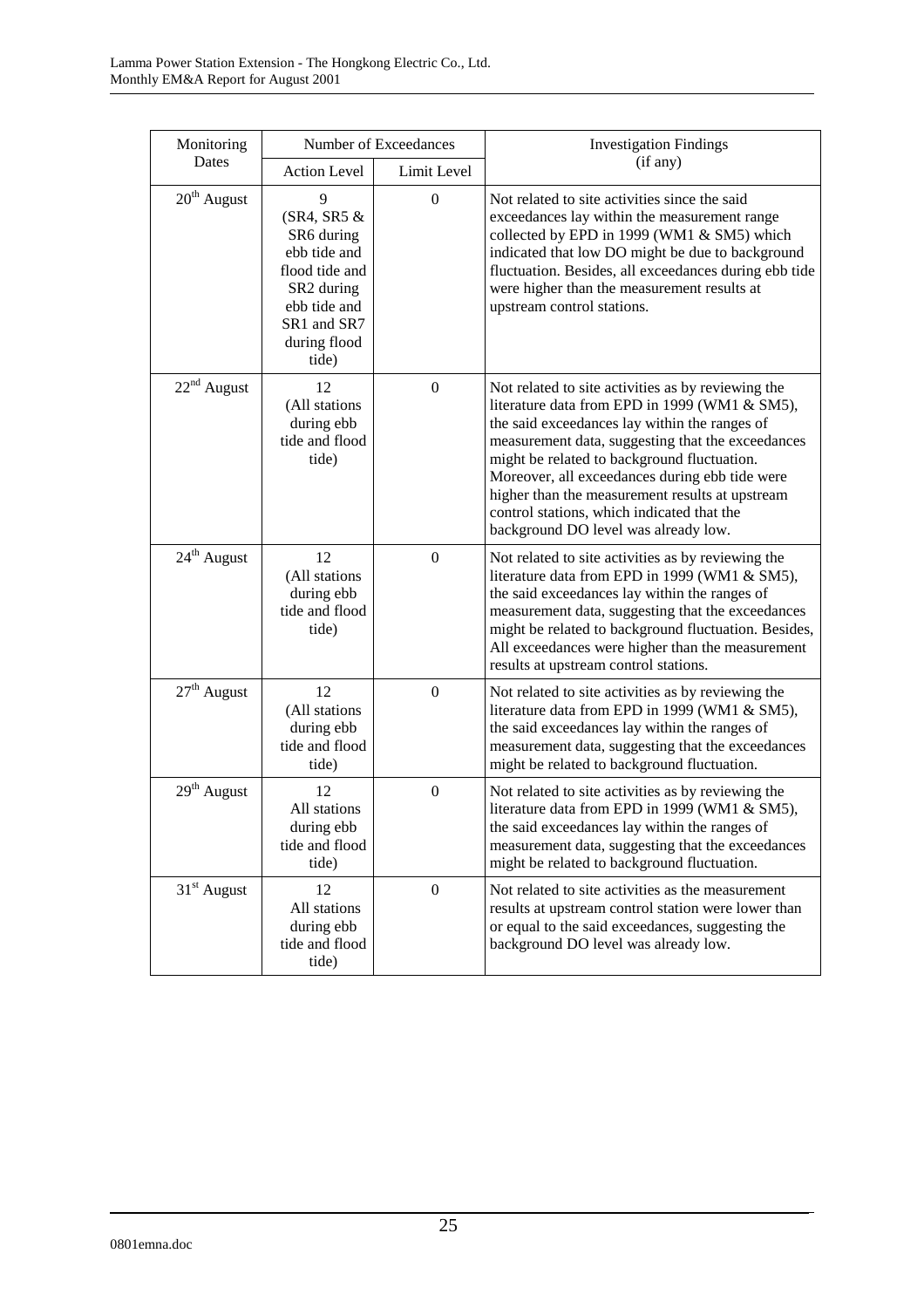| Monitoring          | No. of Exceedances |                  | <b>Investigation Findings</b> |
|---------------------|--------------------|------------------|-------------------------------|
| Dates               | Action Level       | Limit Level      | (if any)                      |
| $1st$ August        | $\mathbf{0}$       | $\mathbf{0}$     | N. A.                         |
| $3rd$ August        | $\boldsymbol{0}$   | $\mathbf{0}$     | N. A.                         |
| $6th$ August        | $\boldsymbol{0}$   | $\boldsymbol{0}$ | N. A.                         |
| $8^{\rm th}$ August | $\boldsymbol{0}$   | $\boldsymbol{0}$ | N. A.                         |
| $10^{th}$ August    | $\Omega$           | $\Omega$         | N. A.                         |
| $13th$ August       | $\boldsymbol{0}$   | $\boldsymbol{0}$ | N. A.                         |
| $15th$ August       | $\boldsymbol{0}$   | $\boldsymbol{0}$ | N. A.                         |
| $17th$ August       | $\Omega$           | $\Omega$         | N. A.                         |
| $20th$ August       | $\boldsymbol{0}$   | $\boldsymbol{0}$ | N. A.                         |
| $22nd$ August       | $\boldsymbol{0}$   | $\mathbf{0}$     | N. A.                         |
| $24th$ August       | $\Omega$           | $\overline{0}$   | N. A.                         |
| $27th$ August       | $\boldsymbol{0}$   | $\boldsymbol{0}$ | N. A.                         |
| $29th$ August       | $\boldsymbol{0}$   | $\mathbf{0}$     | N. A.                         |
| $31st$ August       | $\boldsymbol{0}$   | $\mathbf{0}$     | N. A.                         |

Summary of Exceedances in Turbidity (Depth Average) in August 2001

Summary of Exceedances in Suspended Solids (Depth Average) in August 2001

| Monitoring             | Number of Exceedances      |                          | <b>Investigation Findings</b>                                                                                                                                                                                                                                                                                                                                                                                                                                                                         |  |
|------------------------|----------------------------|--------------------------|-------------------------------------------------------------------------------------------------------------------------------------------------------------------------------------------------------------------------------------------------------------------------------------------------------------------------------------------------------------------------------------------------------------------------------------------------------------------------------------------------------|--|
| Dates                  | <b>Action Level</b>        | Limit Level              | (if any)                                                                                                                                                                                                                                                                                                                                                                                                                                                                                              |  |
| $1st$ August           | $\overline{0}$             | (SR7 during<br>ebb tide) | Not related to site activities. Based on the<br>observation made by the sampling team, no obvious<br>plume was observed at the vicinity of study area<br>which resulted in elevated result. On the other hand,<br>the measurement result on $3rd$ August was below the<br>Action level. Therefore the exceedance is<br>considered not related to site activities                                                                                                                                      |  |
| $3rd$ August           | $\boldsymbol{0}$           | $\mathbf{0}$             | N. A.                                                                                                                                                                                                                                                                                                                                                                                                                                                                                                 |  |
| $6th$ August           | $\theta$                   | $\overline{0}$           | N. A.                                                                                                                                                                                                                                                                                                                                                                                                                                                                                                 |  |
| 8 <sup>th</sup> August | $\overline{0}$             | $\overline{0}$           | N. A.                                                                                                                                                                                                                                                                                                                                                                                                                                                                                                 |  |
| $10^{th}$ August       | (SR4 during<br>flood tide) | $\Omega$                 | Not related to site activities. Based on the<br>observation made by the sampling team, no obvious<br>plume was observed at the vicinity of study area<br>which resulted in elevated result. On the other<br>hand, the measurement result at SR4 during ebb tide<br>(afternoon session) was below the Action Level<br>suggesting that the elevated result recorded during<br>flood tide (morning session) might be due to<br>possible background fluctuation and is not related to<br>site activities. |  |
| $13th$ August          | $\overline{0}$             | $\mathbf{0}$             | N. A.                                                                                                                                                                                                                                                                                                                                                                                                                                                                                                 |  |
| $15th$ August          | $\boldsymbol{0}$           | $\overline{0}$           | N. A.                                                                                                                                                                                                                                                                                                                                                                                                                                                                                                 |  |
| $17th$ August          | $\boldsymbol{0}$           | $\overline{0}$           | N. A.                                                                                                                                                                                                                                                                                                                                                                                                                                                                                                 |  |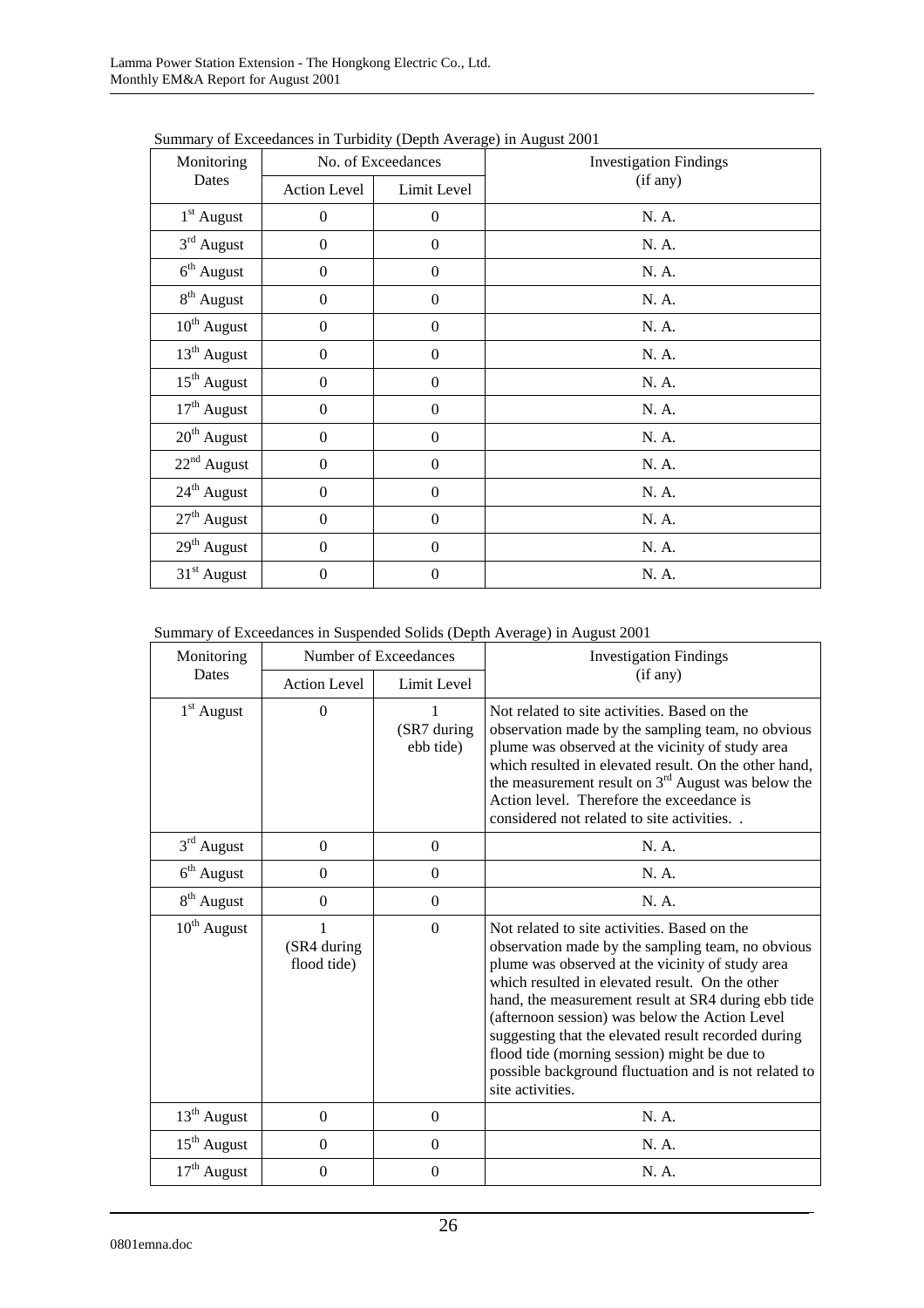| Monitoring    | Number of Exceedances           |                                            | <b>Investigation Findings</b>                                                                                                                                                                                                                                                                                                                                                                                                                                                                                                                                                                                                                        |  |
|---------------|---------------------------------|--------------------------------------------|------------------------------------------------------------------------------------------------------------------------------------------------------------------------------------------------------------------------------------------------------------------------------------------------------------------------------------------------------------------------------------------------------------------------------------------------------------------------------------------------------------------------------------------------------------------------------------------------------------------------------------------------------|--|
| Dates         | <b>Action Level</b>             | Limit Level                                | (if any)                                                                                                                                                                                                                                                                                                                                                                                                                                                                                                                                                                                                                                             |  |
| $20th$ August | $\Omega$                        | $\boldsymbol{0}$                           | N. A.                                                                                                                                                                                                                                                                                                                                                                                                                                                                                                                                                                                                                                                |  |
| $22nd$ August | 1<br>(SR2 during<br>flood tide) | $\boldsymbol{0}$                           | Not related to site activities. Based on the<br>observation made by the sampling team, no obvious<br>plume was observed at the vicinity of study area<br>which resulted in elevated result. On the other hand,<br>the measurement result at SR2 on 24 <sup>th</sup> August was<br>below the Action level. Therefore the exceedance is<br>considered not related to site activities.                                                                                                                                                                                                                                                                  |  |
| $24th$ August | $\Omega$                        | $\mathbf{0}$                               | N. A.                                                                                                                                                                                                                                                                                                                                                                                                                                                                                                                                                                                                                                                |  |
| $27th$ August | $\boldsymbol{0}$                | $\boldsymbol{0}$                           | N. A.                                                                                                                                                                                                                                                                                                                                                                                                                                                                                                                                                                                                                                                |  |
| $29th$ August | 1<br>(SR4 during<br>ebb tide)   | 1<br>(SR2 during<br>flood tide)            | Not related to site activities. Based on the<br>observation made by the sampling team, no obvious<br>plume was observed at the vicinity of study area<br>which resulted in elevated result. On the other hand,<br>the measurement result at SR4 during flood tide<br>(afternoon session) was below the Action level.<br>Therefore the exceedance is considered not related<br>to site activities. For the exceedance at SR2, the<br>measurement results at the subsequent sampling day<br>were below the corresponding action level.<br>Therefore, the said exceedance might be due to<br>background fluctuation rather than the site<br>activities. |  |
| $31st$ August | $\mathbf{0}$                    | $\mathbf{1}$<br>(SR1 during<br>flood tide) | Not related to site activties as the measurement<br>result at SR2 (which is located between SR1 and the<br>site) was much lower than the result at SR1<br>therefore the elevated SS result might be due to the<br>background fluctuation.                                                                                                                                                                                                                                                                                                                                                                                                            |  |

#### Summary of Exceedances in Unionized Ammonia (Depth Average) in August 2001

| Monitoring   | Number of Exceedances                                                             |             | <b>Investigation Findings</b>                                                                                                                                                                                                                                                                                                                                                                                                                                                                 |  |
|--------------|-----------------------------------------------------------------------------------|-------------|-----------------------------------------------------------------------------------------------------------------------------------------------------------------------------------------------------------------------------------------------------------------------------------------------------------------------------------------------------------------------------------------------------------------------------------------------------------------------------------------------|--|
| Dates        | <b>Action Level</b>                                                               | Limit Level | (if any)                                                                                                                                                                                                                                                                                                                                                                                                                                                                                      |  |
| $1st$ August | 4<br>(SR5, SR6)<br>and SR7<br>during ebb<br>tide and SR6<br>during flood<br>tide) | $\Omega$    | Not related to site activities as the measurement<br>results at upstream control station were equal to or<br>higher than the exceedances during ebb tide,<br>suggesting the background $NH3-N$ level was already<br>high. For the exceedances during flood tide, the<br>said exceedances lay within the range of<br>measurement results collected by EPD in 1999<br>$(SM5)$ suggesting that the elevated NH <sub>3</sub> -N<br>measurement results might be due to background<br>fluctuation. |  |
| $3rd$ August | (SR5 during ebb)<br>tide)                                                         | $\Omega$    | Not related to site activities as by reviewing the<br>literature data from EPD in 1999 (SM5), the<br>exceedance lay within the ranges of measurement<br>data, suggesting that the exceedance might be<br>related to background fluctuation.                                                                                                                                                                                                                                                   |  |
| $6th$ August | 0                                                                                 | 0           | N. A.                                                                                                                                                                                                                                                                                                                                                                                                                                                                                         |  |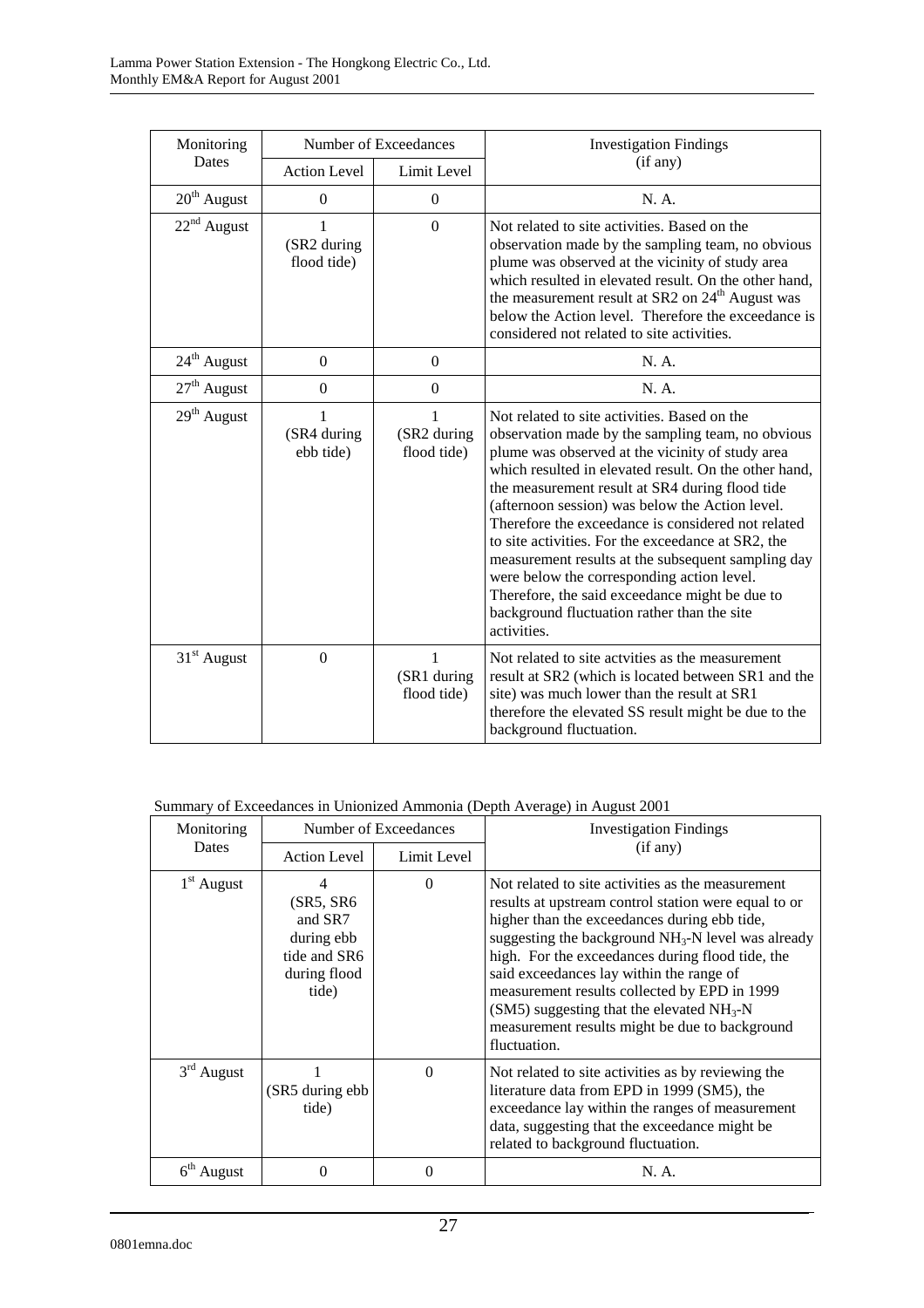| Monitoring             | Number of Exceedances                                                                                 |                  | <b>Investigation Findings</b>                                                                                                                                                                                                                                                                                                                                                                                                                                                                                                   |  |
|------------------------|-------------------------------------------------------------------------------------------------------|------------------|---------------------------------------------------------------------------------------------------------------------------------------------------------------------------------------------------------------------------------------------------------------------------------------------------------------------------------------------------------------------------------------------------------------------------------------------------------------------------------------------------------------------------------|--|
| Dates                  | <b>Action Level</b>                                                                                   | Limit Level      | (if any)                                                                                                                                                                                                                                                                                                                                                                                                                                                                                                                        |  |
| 8 <sup>th</sup> August | 2<br>(SR5 and SR6<br>during flood<br>tide)                                                            | $\boldsymbol{0}$ | Not related to site activities as the measurement<br>results at upstream control station were equal to the<br>said exceedances, suggesting the background level<br>was already high. Besides, all exceedances lay<br>within the range of measurement results collected<br>by EPD in 1999 (SM5) suggesting that the elevated<br>NH3 measurement might be due to background<br>fluctuation.                                                                                                                                       |  |
| $10^{th}$ August       | $\boldsymbol{0}$                                                                                      | $\boldsymbol{0}$ | N. A.                                                                                                                                                                                                                                                                                                                                                                                                                                                                                                                           |  |
| $13th$ August          | $\boldsymbol{0}$                                                                                      | $\boldsymbol{0}$ | N. A.                                                                                                                                                                                                                                                                                                                                                                                                                                                                                                                           |  |
| $15th$ August          | $\boldsymbol{0}$                                                                                      | $\boldsymbol{0}$ | N. A.                                                                                                                                                                                                                                                                                                                                                                                                                                                                                                                           |  |
| $17th$ August          | $\overline{0}$                                                                                        | $\boldsymbol{0}$ | N. A.                                                                                                                                                                                                                                                                                                                                                                                                                                                                                                                           |  |
| $20^{\rm th}$ August   | $\boldsymbol{0}$                                                                                      | $\boldsymbol{0}$ | N. A.                                                                                                                                                                                                                                                                                                                                                                                                                                                                                                                           |  |
| $22^{\rm nd}$ August   | $\boldsymbol{0}$                                                                                      | $\boldsymbol{0}$ | N. A.                                                                                                                                                                                                                                                                                                                                                                                                                                                                                                                           |  |
| $24th$ August          | $\mathbf{0}$                                                                                          | $\boldsymbol{0}$ | N. A.                                                                                                                                                                                                                                                                                                                                                                                                                                                                                                                           |  |
| $27th$ August          | 3<br>(SR5, SR6 and<br>SR7 during ebb<br>tide)                                                         | $\boldsymbol{0}$ | Not related to site activities as the measurement<br>results at upstream control station were equal to the<br>said exceedances, suggesting the background level<br>was already high. Besides, all exceedances lay<br>within the range of measurement results collected<br>by EPD in 1999 (SM5) suggesting that the elevated<br>NH3 measurement might be due to background<br>fluctuation.                                                                                                                                       |  |
| $29th$ August          | $\tau$<br>(SR 5, SR6 and<br>SR7 during ebb<br>tide and flood<br>tide and SR4<br>during flood<br>tide) | $\boldsymbol{0}$ | Not related to site activities as by reviewing the<br>literature data from EPD in 1999 (SM5), the<br>exceedances at SR5, SR6 and SR7 lay within the<br>ranges of measurement data, suggesting that the<br>exceedance might be related to background<br>fluctuation. For the exceedance at SR4, the<br>measurement result at upstream control station was<br>as high as the corresponding action level suggesting<br>that the said exceedance might be also due to<br>background fluctuation rather than the site<br>activities. |  |
| $31st$ August          | 6<br>(SR5, SR6 and<br>SR7 during ebb<br>tide and flood<br>tide)                                       | $\boldsymbol{0}$ | Not related to site activities as the measurement<br>results at upstream control station were as high as<br>the said exceedances, suggesting the background<br>level was already high.                                                                                                                                                                                                                                                                                                                                          |  |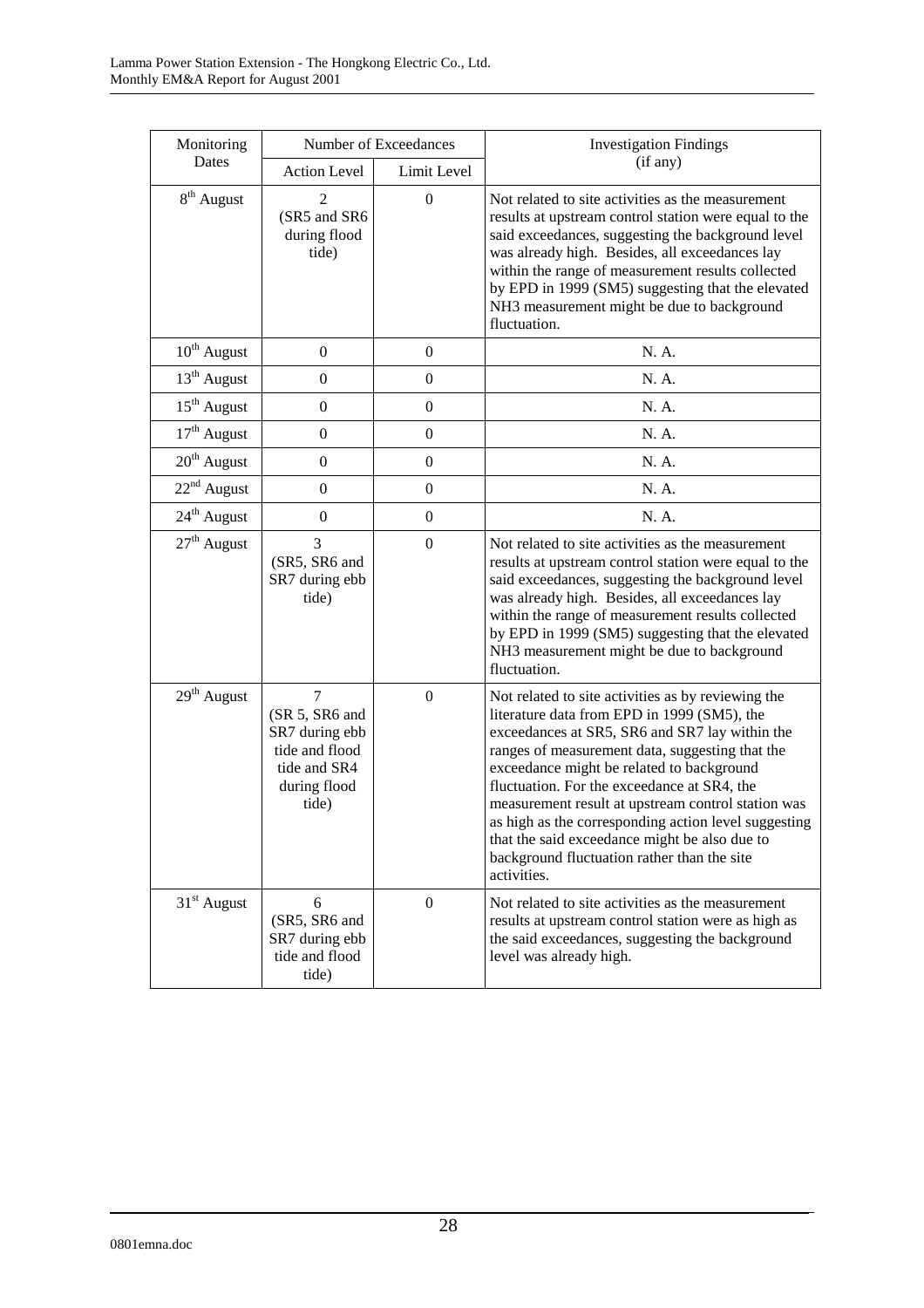| Monitoring             |                                                                                 | Number of Exceedances                                                                              | Summary of Exceedances in Total morganic ivitrogen (Depth Average) in August 2001<br><b>Investigation Findings</b><br>(if any)                                                                                                                                                                                                                                                                                          |  |  |
|------------------------|---------------------------------------------------------------------------------|----------------------------------------------------------------------------------------------------|-------------------------------------------------------------------------------------------------------------------------------------------------------------------------------------------------------------------------------------------------------------------------------------------------------------------------------------------------------------------------------------------------------------------------|--|--|
| Dates                  | <b>Action Level</b>                                                             | Limit Level                                                                                        |                                                                                                                                                                                                                                                                                                                                                                                                                         |  |  |
| 1 <sup>st</sup> August | $\overline{0}$                                                                  | 10<br>(SR2, SR4,<br>SR5, SR6 &<br>SR7 during<br>ebb tide and<br>flood tide)                        | Not related to site activities as the measurement<br>results at upstream control stations were higher than<br>the said exceedances, which indicated that the<br>background TIN level was already high.                                                                                                                                                                                                                  |  |  |
| $3rd$ August           | $\mathbf{1}$<br>(SR4 during<br>flood tide)                                      | 3<br>(SR5 during<br>flood tide and<br>SR6 during<br>ebb tide and<br>flood tide)                    | Not related to site activities as the measurement<br>results at upstream control station were equal to or<br>higher than the said exceedances, suggesting the<br>background level was already high.                                                                                                                                                                                                                     |  |  |
| $6th$ August           | 3<br>(SR4 during<br>flood tide and<br>SR7 during<br>ebb tide and<br>flood tide) | 2<br>(SR5 & SR6<br>during flood<br>tide)                                                           | Not related to site activities as the measurement<br>results at upstream control station were equal to or<br>higher than the said exceedances, suggesting the<br>background TIN level was already high. Besides,<br>all exceedances lay within the range of<br>measurement results collected by EPD in 1999<br>(SM5) suggesting that the elevated TIN<br>measurement results might be due to background<br>fluctuation. |  |  |
| $8^{th}$ August        | $\overline{2}$<br>(SR2 during<br>ebb tide and<br>flood tide)                    | 8<br>(SR4, SR5,<br>SR6 & SR7<br>during ebb<br>tide and flood<br>tide)                              | Not related to site activities as the measurement<br>results at upstream control station were higher than<br>the said exceedances, suggesting the background<br>TIN level was already high. Besides, all<br>exceedances lay within the range of measurement<br>results collected by EPD in 1999 (WM1<br>& SM5) suggesting that the elevated TIN<br>measurement results might be due to background<br>fluctuation.       |  |  |
| $10^{th}$ August       | $\boldsymbol{0}$                                                                | $\,8\,$<br>(SR4, SR5,<br>SR6 & SR7<br>during ebb<br>tide and flood<br>tide)                        | Not related to site activities as the measurement<br>results at upstream control station were higher than<br>the said exceedances, suggesting the background<br>TIN level was already high. Besides, all<br>exceedances lay within the range of measurement<br>results collected by EPD in 1999 (WM1<br>& SM5) suggesting that the elevated TIN<br>measurement results might be due to background<br>fluctuation.       |  |  |
| $13th$ August          | 1<br>(SR7 during<br>ebb tide)                                                   | 7<br>(SR4, SR5<br>and SR6<br>during ebb<br>tide and flood<br>tide and SR7<br>during flood<br>tide) | Not related to site activities as the measurement<br>results at upstream control station were higher than<br>the said exceedances, suggesting the background<br>TIN level was already high. Besides, all<br>exceedances lay within the range of measurement<br>results collected by EPD in 1999 (WM1<br>& SM5) suggesting that the elevated TIN<br>measurement results might be due to background<br>fluctuation.       |  |  |

Summary of Exceedances in Total Inorganic Nitrogen (Depth Average) in August 2001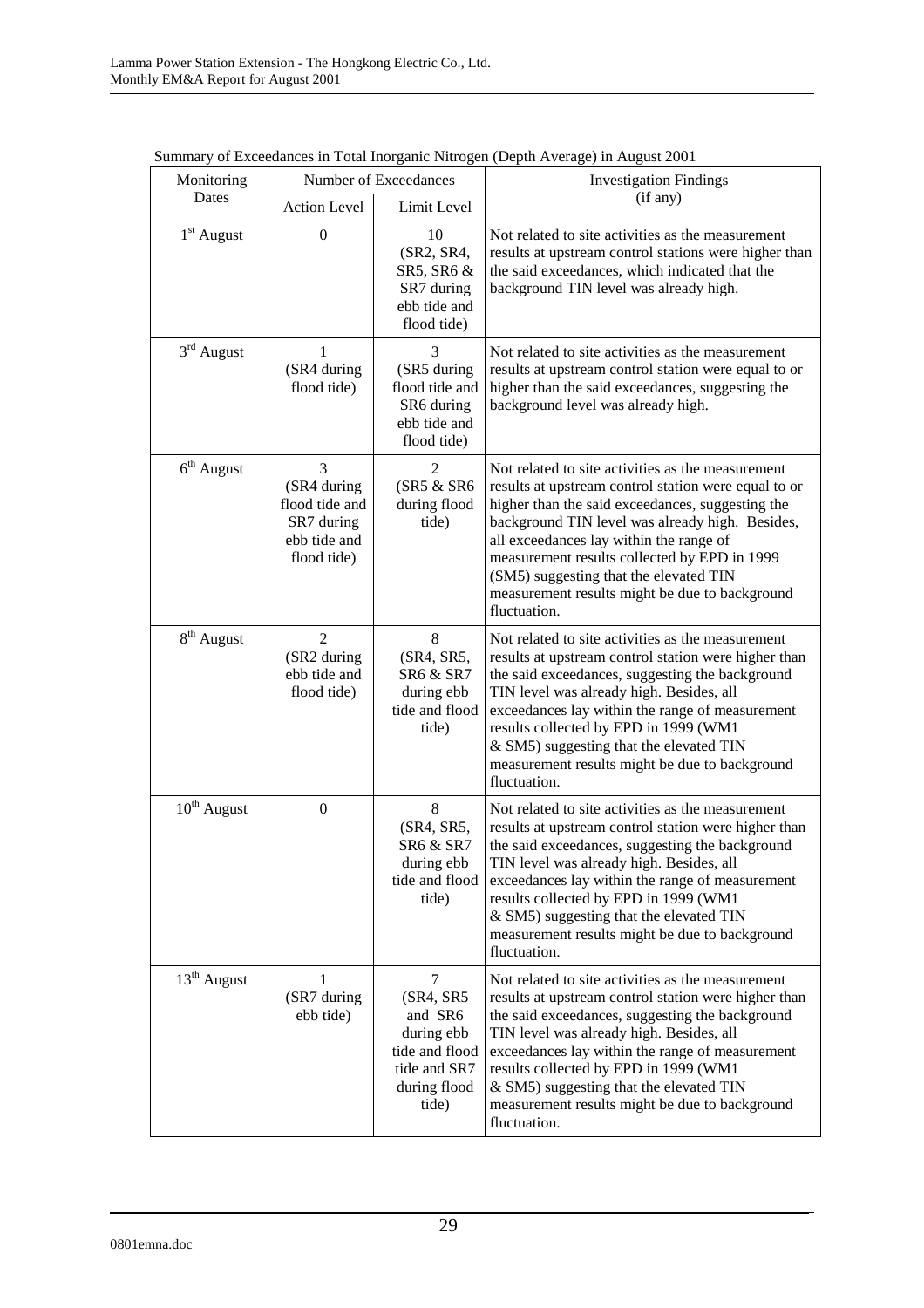| Monitoring              | Number of Exceedances         |                                                                                                                        | <b>Investigation Findings</b>                                                                                                                                                                                                                                                                                                                                                                                                                                                                                                              |  |
|-------------------------|-------------------------------|------------------------------------------------------------------------------------------------------------------------|--------------------------------------------------------------------------------------------------------------------------------------------------------------------------------------------------------------------------------------------------------------------------------------------------------------------------------------------------------------------------------------------------------------------------------------------------------------------------------------------------------------------------------------------|--|
| Dates                   | <b>Action Level</b>           | Limit Level                                                                                                            | (if any)                                                                                                                                                                                                                                                                                                                                                                                                                                                                                                                                   |  |
| $15th$ August           | $\boldsymbol{0}$              | 6<br>(SR6 & SR7<br>during ebb<br>tide and flood<br>tide and SR4<br>during ebb<br>tide and SR5<br>during flood<br>tide) | Not related to site activities as the measurement<br>results at upstream control station were higher than<br>the said exceedances, suggesting the background<br>TIN level was already high.                                                                                                                                                                                                                                                                                                                                                |  |
| $17th$ August           | $\boldsymbol{0}$              | 6<br>(SR4, SR5)<br>and SR6<br>during ebb<br>tide and flood<br>tide)                                                    | Not related to site activities as the measurement<br>results at upstream control station were higher than<br>the said exceedances, suggesting the background<br>TIN level was already high.                                                                                                                                                                                                                                                                                                                                                |  |
| $20th$ August           | 1<br>(SR1 during<br>ebb tide) | $\overline{0}$                                                                                                         | Not related to site activities as the exceedance lay<br>within the range of measurement results collected<br>by EPD in 1999 (WM1) suggesting that the elevated<br>TIN measurement result might be due to<br>background fluctuation.                                                                                                                                                                                                                                                                                                        |  |
| $22nd$ August           | 1<br>(SR1 during<br>ebb tide) | $\overline{2}$<br>(SR2 during<br>ebb tide and<br>SR5 during<br>flood)                                                  | Not related to site activities as the measurement<br>results at upstream control station were higher than<br>the exceedances at SR1 during ebb tide and SR5<br>during flood tide, suggesting the background TIN<br>level was already high. For the exceedance at SR2<br>during ebb tide, the measurement results at<br>upstream control stations were higher than the<br>correponding limit level at SR2, suggesting the said<br>exceedance might be due to background fluctuation<br>rather than the site activities.                     |  |
| 24 <sup>th</sup> August | 1<br>(SR1during<br>ebb tide)  | 10<br>(SR2, SR4,<br>SR5, SR6 and<br>SR7 during<br>ebb tide and<br>flood tide)                                          | Not related to site activities since the measurement<br>results of the upstream control stations were higher<br>than or equal to the all exceedances at impact<br>monitoring stations (except the exceedance at SR6<br>during flood tide) which indicated that the<br>background TIN level was high. For the exceedance<br>at SR6 during flood tide, it lay within the range of<br>measurement results collected by EPD in 1999<br>(SM5) suggesting that the elevated TIN<br>measurement result might be due to background<br>fluctuation. |  |
| $27th$ August           | $\boldsymbol{0}$              | 7<br>(SR4, SR5)<br>and SR6<br>during ebb<br>tide and flood<br>tide and SR7<br>during ebb<br>tide)                      | Not related to site activities as the measurement<br>results at upstream control station were higher than<br>or equal to the said exceedances, suggesting the<br>background TIN level was already high.                                                                                                                                                                                                                                                                                                                                    |  |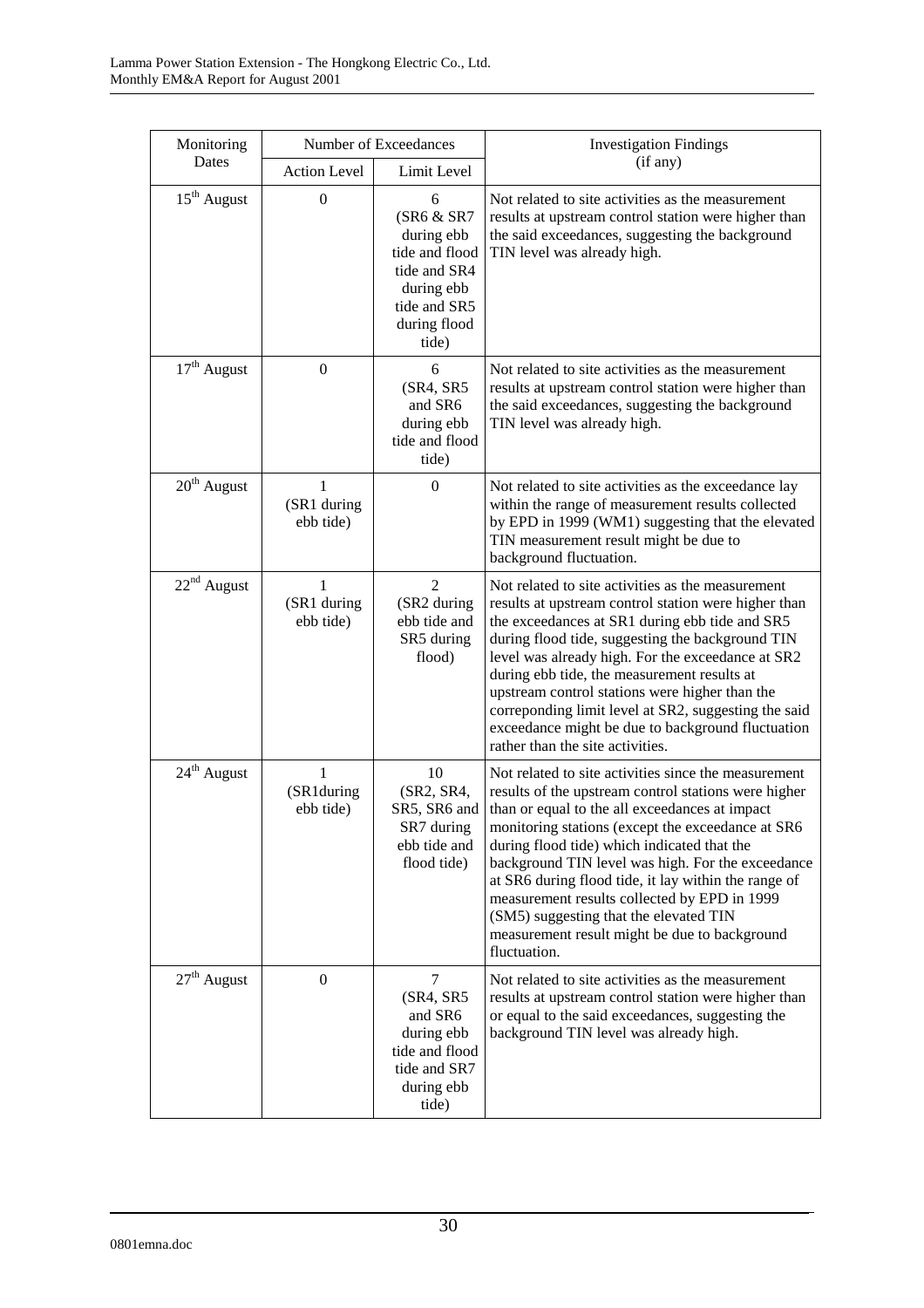| Monitoring    | Number of Exceedances                                 |                                                                                                                 | <b>Investigation Findings</b>                                                                                                                                                                                                                                                                                                                                                                                                                                                                                                                                                                                                                                                                                                                                             |  |
|---------------|-------------------------------------------------------|-----------------------------------------------------------------------------------------------------------------|---------------------------------------------------------------------------------------------------------------------------------------------------------------------------------------------------------------------------------------------------------------------------------------------------------------------------------------------------------------------------------------------------------------------------------------------------------------------------------------------------------------------------------------------------------------------------------------------------------------------------------------------------------------------------------------------------------------------------------------------------------------------------|--|
| Dates         | <b>Action Level</b>                                   | Limit Level                                                                                                     | (if any)                                                                                                                                                                                                                                                                                                                                                                                                                                                                                                                                                                                                                                                                                                                                                                  |  |
| $29th$ August | (SR1 during<br>flood tide)                            | 4<br>(SR4 and SR5<br>during ebb<br>tide and flood<br>tide)                                                      | Not related to site activities as the exceedance lay<br>within the range of measurement results collected<br>by EPD in 1999 (WM1 & SM5) suggesting that the<br>elevated TIN measurement results might be due to<br>background fluctuation.                                                                                                                                                                                                                                                                                                                                                                                                                                                                                                                                |  |
| $31st$ August | $\mathfrak{D}$<br>(SR1 and SR7<br>during ebb<br>tide) | $\tau$<br>(SR2 and SR4<br>during ebb<br>tide and flood<br>tide and SR5,<br>SR6 and SR7<br>during flood<br>tide) | Not related to site activities as the exceedances at<br>SR1 and SR2 during ebb tide lay within the range of<br>measurement results collected by EPD in 1999<br>(WM1 & SM5) suggesting that the elevated TIN<br>measurement results might be due to background<br>fluctuation.<br>For the exceedances at SR4, SR5, SR6 and SR7, the<br>measurement results at upstream control station<br>were higher than the said exceedances, suggesting<br>the background TIN level was already high. For the<br>exceedance at SR2 during flood tide, the<br>measurement result at upstream control station was<br>higher than the corresponding limit level suggesting<br>that the said exceedance might be also due to<br>background fluctuation rather than the site<br>activities. |  |

There were two hundred and fifty-seven (257) cases of Action level exceedance and eighty-three (83) cases of Limit Level exceedance for water quality in the reporting month. 116 out of 340 cases of action/limit level exceedances were contributed by TIN and NH3-N while 218 cases by DO. For these exceedances, comprehensive investigations have been carried out. It is found that similar measurement results were also obtained at the control stations during the monitoring period, suggesting that the background DO levels were already low and TIN  $&$  NH<sub>3</sub>-N levels were already high. Furthermore, when compared with EPD's published monitoring data at monitoring locations close to Lamma Island, all the measurement results exceeding Action/Limit Levels lay within the range of EPD's data. This showed that the Action/Limit level as established by the baseline monitoring work which was carried out during cooler season, was not appropriate for the current water body condition.

Hence, all of these exceedances were considered not related to site activities and have been explained to the satisfaction of EPD. No further action was required. IEC and the construction contractor have been informed of the exceedances accordingly as per the requirements of the EM&A Manual. HEC has drafted a report to EPD proposing new checking criteria for water quality for EPD's consideration towards the end of the month.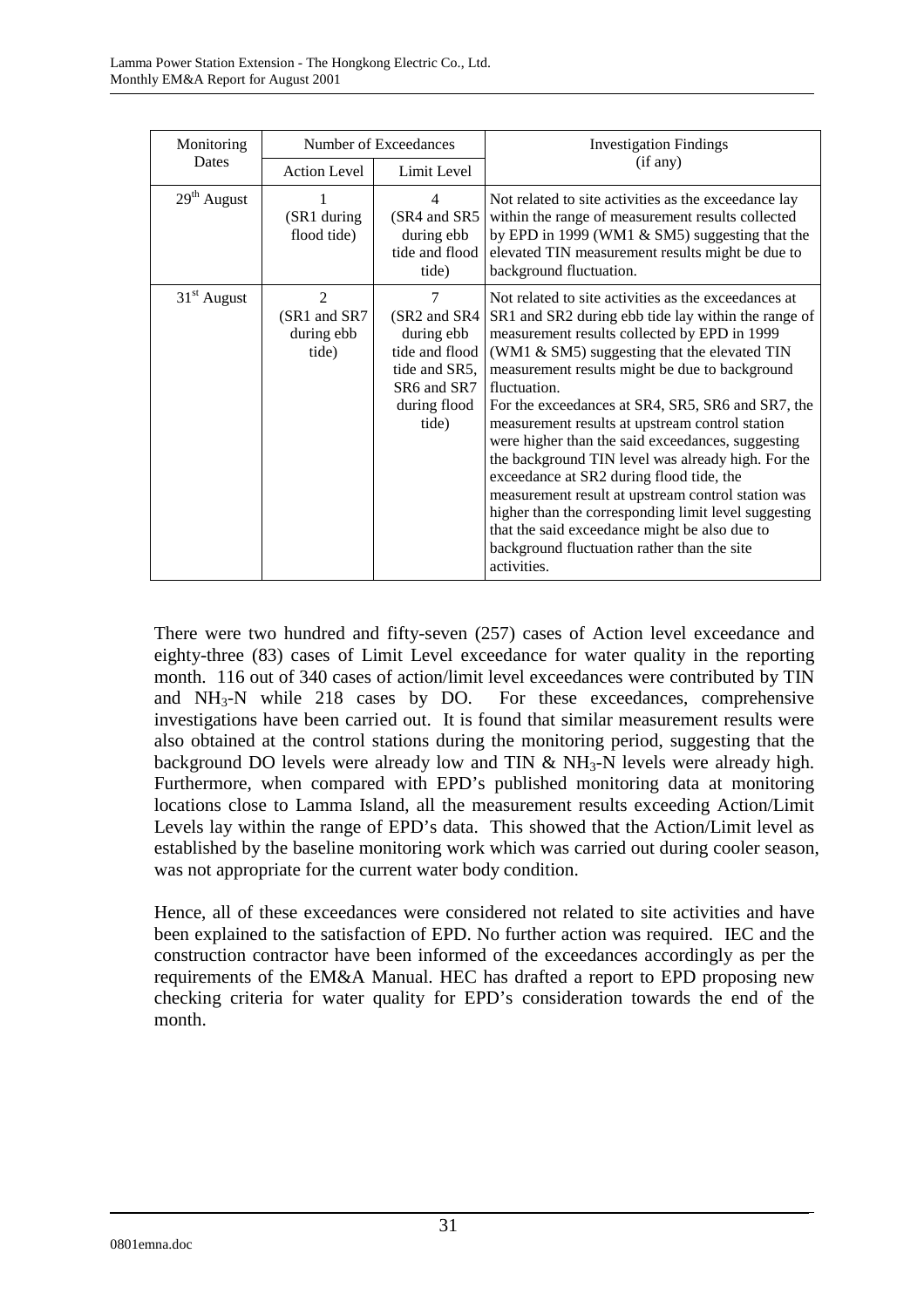

Figure 4.1 Location of Water Quality Monitoring Stations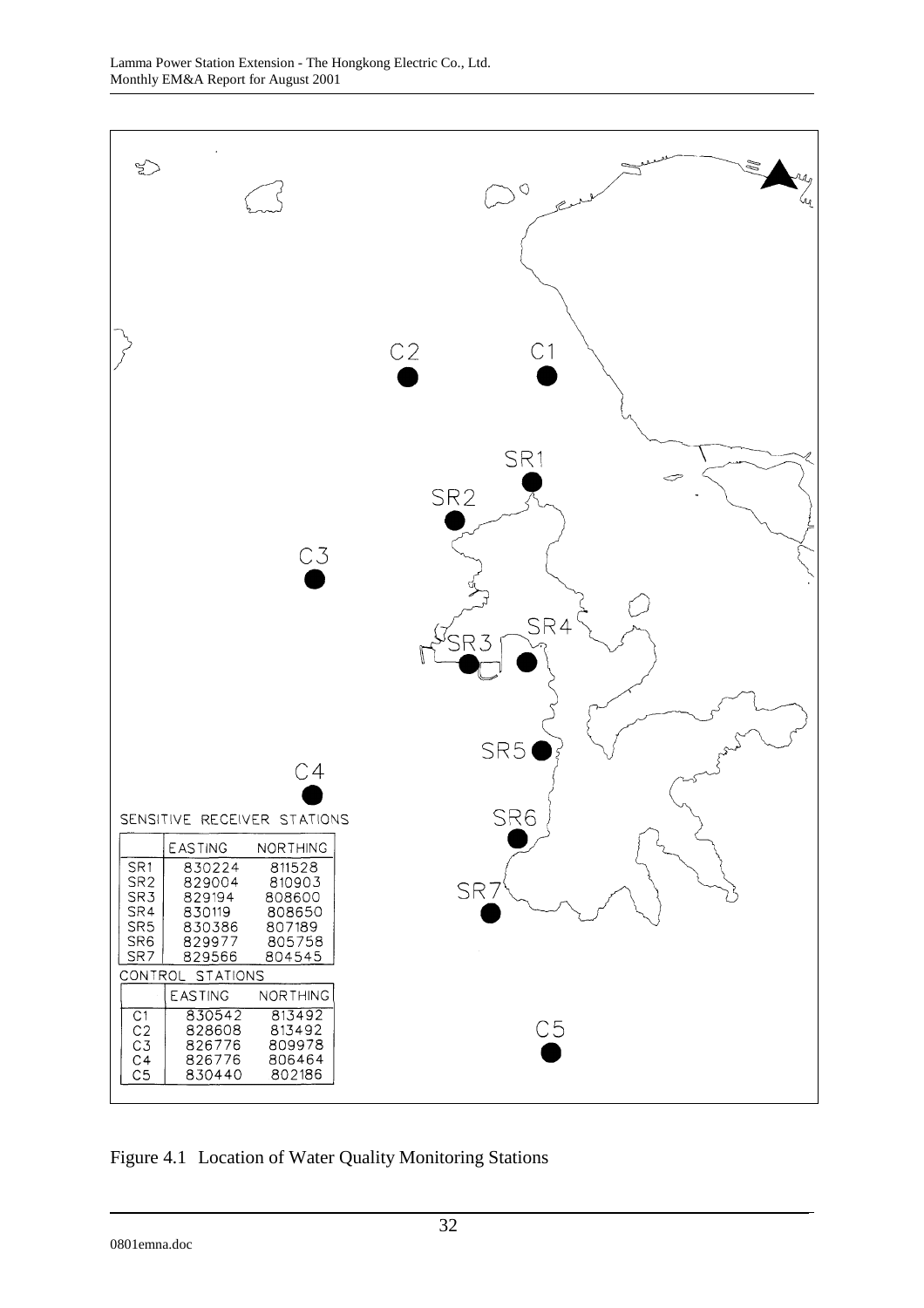## **5. ENVIRONMENTAL AUDIT**

#### **5.1 Review of Environmental Monitoring Procedures**

The environmental monitoring procedures were regularly reviewed by the Environmental Team. No modification to the existing monitoring procedures was recommended.

## **5.2 Assessment of Environmental Monitoring Results**

*Monitoring results for Air Quality, Noise and Water Quality* 

The environmental monitoring results for Air Quality, Noise and Water Quality in August 2001 presented in sections 2,3 and 4 respectively are summarized in Table 5.1.

| <b>Item</b>    | <b>Parameter</b><br><b>Monitored</b>                                                            | <b>Monitoring</b><br><b>Period</b> |                               | No. of<br><b>Exceedances In</b> | <b>Event/Action Plan</b><br><b>Implementation Status</b>                                                                                     |
|----------------|-------------------------------------------------------------------------------------------------|------------------------------------|-------------------------------|---------------------------------|----------------------------------------------------------------------------------------------------------------------------------------------|
|                |                                                                                                 |                                    | <b>Action</b><br><b>Level</b> | Limit<br><b>Level</b>           | and Results                                                                                                                                  |
| Air            |                                                                                                 |                                    |                               |                                 |                                                                                                                                              |
| 1              | <b>Ambient TSP</b><br>$(24$ -hour)                                                              | $01/08/01 -$<br>31/08/01           | $\Omega$                      | $\theta$                        |                                                                                                                                              |
| $\overline{2}$ | <b>Ambient TSP</b><br>$(1-hour)$                                                                | $01/08/01 -$<br>31/08/01           | $\Omega$                      | $\Omega$                        |                                                                                                                                              |
| Noise          |                                                                                                 |                                    |                               |                                 |                                                                                                                                              |
| 1              | Noise level at the<br>critical NSR's<br>predicted by the<br>noise alarm<br>monitoring<br>system | $01/08/01 -$<br>31/08/01           | $\Omega$                      | $\Omega$                        |                                                                                                                                              |
| $\mathfrak{D}$ | Manual noise<br>monitoring at the<br>Pak Kok Tsui<br>residences                                 | $01/08/01 -$<br>31/08/01           | NA                            | NA                              | Construction of transmission<br>system not yet commenced.                                                                                    |
| Water          |                                                                                                 |                                    |                               |                                 |                                                                                                                                              |
| 1              | DO<br>(Surface $&$<br>Middle)                                                                   | $01/08/01$ -<br>31/08/01           | 71                            | $\Omega$                        | The exceedances were<br>considered not related to the<br>construction activities. Please<br>refer to section 4 of the report<br>for details. |

Table 5.1 Summary of AL Level Exceedances on Monitoring Parameters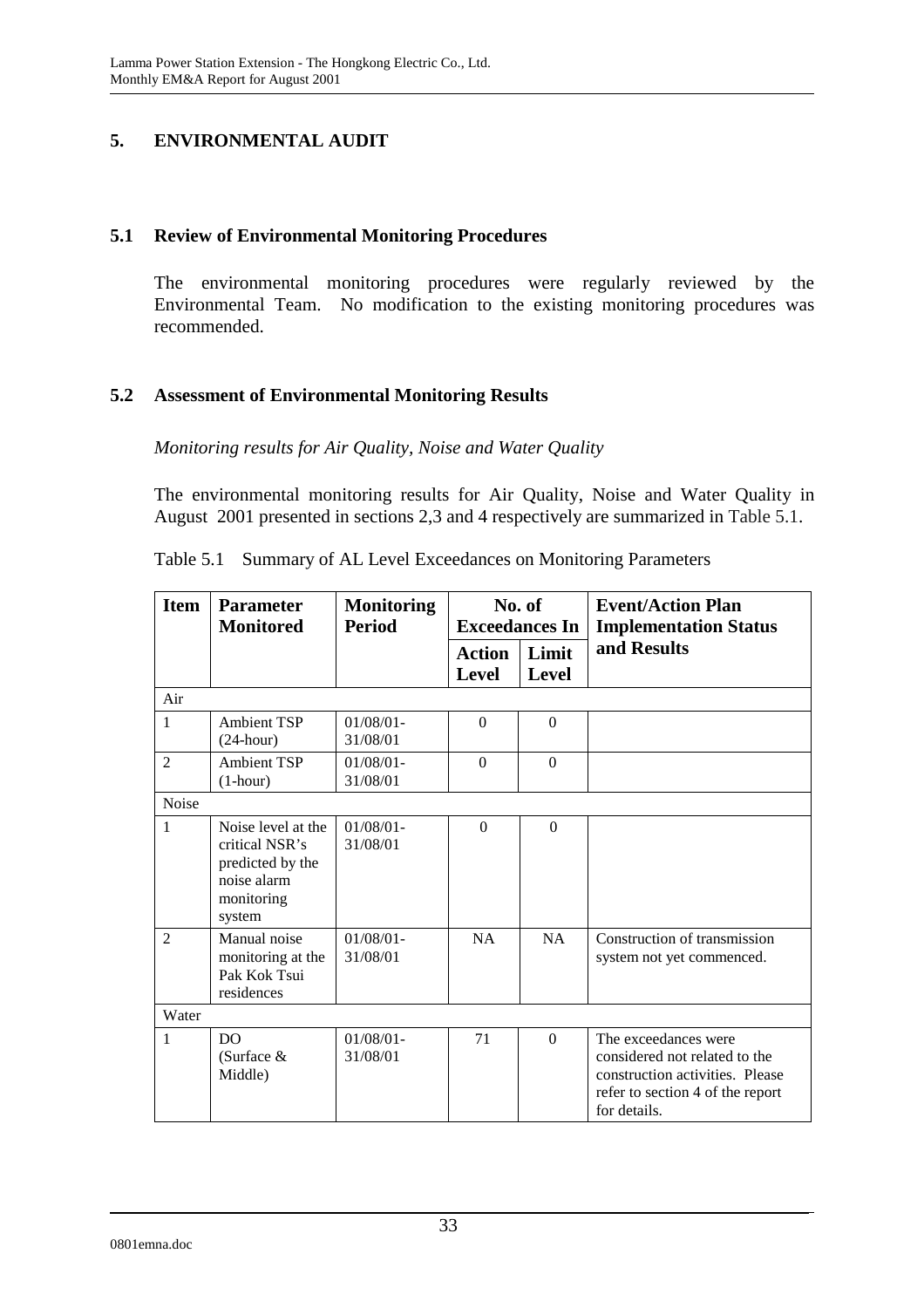| <b>Item</b>    | <b>Parameter</b><br><b>Monitored</b> | <b>Monitoring</b><br><b>Period</b> | No. of<br><b>Exceedances In</b> |                       | <b>Event/Action Plan</b><br><b>Implementation Status</b>                                                                                     |
|----------------|--------------------------------------|------------------------------------|---------------------------------|-----------------------|----------------------------------------------------------------------------------------------------------------------------------------------|
|                |                                      |                                    | <b>Action</b><br><b>Level</b>   | Limit<br><b>Level</b> | and Results                                                                                                                                  |
| $\overline{2}$ | DO (Bottom)                          | $01/08/01 -$<br>31/08/01           | 147                             | $\theta$              | The exceedances were<br>considered not related to the<br>construction activities. Please<br>refer to section 4 of the report<br>for details. |
| 3              | <b>SS</b>                            | $01/08/01 -$<br>31/08/01           | 3                               | 3                     | The exceedances were<br>considered not related to the<br>construction activities. Please<br>refer to section 4 of the report<br>for details. |
| $\overline{4}$ | Turbidity                            | $01/08/01 -$<br>31/08/01           | $\Omega$                        | $\Omega$              |                                                                                                                                              |
| 5              | $NH3-N$                              | $01/08/01$ -<br>31/08/01           | 23                              | $\Omega$              | The exceedances were<br>considered not related to the<br>construction activities. Please<br>refer to section 4 of the report<br>for details. |
| 6              | <b>TIN</b>                           | $01/08/01 -$<br>31/08/01           | 13                              | 80                    | The exceedances were<br>considered not related to the<br>construction activities. Please<br>refer to section 4 of the report<br>for details. |

## *Waste Management Records*

The estimated amounts of different types of waste generated in August 2001 are shown in Table 5.2.

Table 5.2 Estimated Amounts of Waste Generated in August 2001

| <b>Waste Type</b>          | <b>Examples</b>           | <b>Estimated Amount (m<sup>3</sup></b> |
|----------------------------|---------------------------|----------------------------------------|
| <b>Dredged Materials</b>   | Marine Mud                | 821,236                                |
| <b>Construction Waste</b>  | Concrete Waste, Used      |                                        |
|                            | formwork                  |                                        |
| <b>Excavated Materials</b> | Rock and soil             |                                        |
| <b>General Refuse</b>      | Domestic wastes collected |                                        |
|                            | on site                   |                                        |

The total bulk volume of dredged material was  $821,236m^3$ . No filling took place.

## **5.3 Site Environmental Audit**

In response to EPD's enquiry on the conditions of the installed silt curtains by letter to HEC ref: ( ) in L/M Ax (5) to EP2/N9/D/60 dated  $1<sup>st</sup>$  August 2001, explanations were given to EPD by letter on  $13^{th}$  August 2001.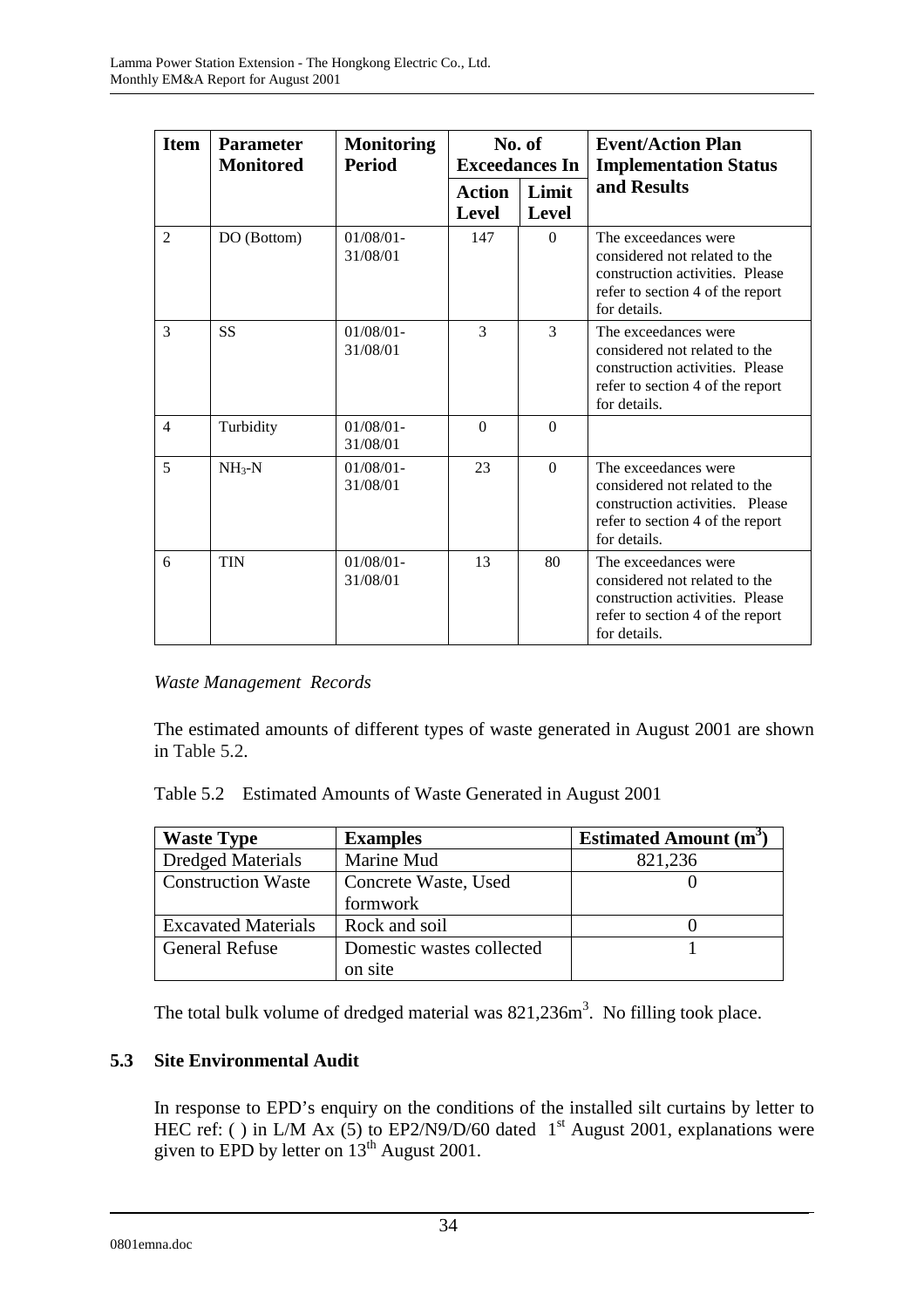There will be a salvage operation for a capsized sand barge adjacent to the Lamma Extension Construction Site. EPD reminded HEC by letter on 31st August 2001 that HEC need to submit EPD the revised silt curtain plans should there is any alternation to the original silt curtain plans.A response to EPD is being prepared.

EPD officials have inspected two hopper barges on  $21<sup>st</sup>$  August 2001. They were generally satisfied with the performance of the contractor on site. However, the automatic self-monitoring device (ASMD) data downloaded from one the dumpling barge (21777V) indicated the ASMD was not functioning properly. A warning letter was issued by EPD to the dredging contractor on  $4<sup>th</sup>$  September 2001 about the incident. The contractor has taken actions to repair the ASMD. The concerning barge will not be employed for dumping activities until the ASMD is completely repaired.

Site audits were carried out by ET on a weekly basis to monitor environmental issues at the construction sites to ensure that all mitigation measures were implemented timely and properly. The site conditions were generally satisfactory. All required mitigation measures were implemented. The weekly site inspection results are attached in Appendix J.

## **5.4 Status of Environmental Licensing and Permitting**

All permits/licenses obtained for the project are summarised in Table 5.3.

| <b>Description</b>                | Permit No.    | <b>Valid Period</b> |          | highlights                                                                                                                                                                                                              | <b>Status</b> |
|-----------------------------------|---------------|---------------------|----------|-------------------------------------------------------------------------------------------------------------------------------------------------------------------------------------------------------------------------|---------------|
|                                   |               | From                | Tо       |                                                                                                                                                                                                                         |               |
| Varied<br>Environmental<br>Permit | EP-071/2000/B | 13/07/01            |          | The whole construction<br>work site.                                                                                                                                                                                    | Valid         |
| Construction<br>Noise Permit      | GW-UW0256-01  | 29/06/01            | 07/12/01 | 4 derrick barges, 5<br>dredger grabs and 6 tug<br>boats before 2300<br>5 grab dredgers and 2<br>tug boats from 2300 to<br>0700 next day with a<br>condition restricting the<br>location of the grab<br>dredger (CNP063) | Valid         |
| Dumping<br>Permit                 | EP/MD/01-174  | 07/04/01            | 06/10/01 | Dumping at South<br>Cheung Chau Disposal<br>Area (Relocation of the<br>Spoil Disposal Area<br>with effective $9th$ July<br>2001 and $13th$ August<br>2001)                                                              | Valid         |

Table 5.3 Summary of Environmental Licensing and Permit Status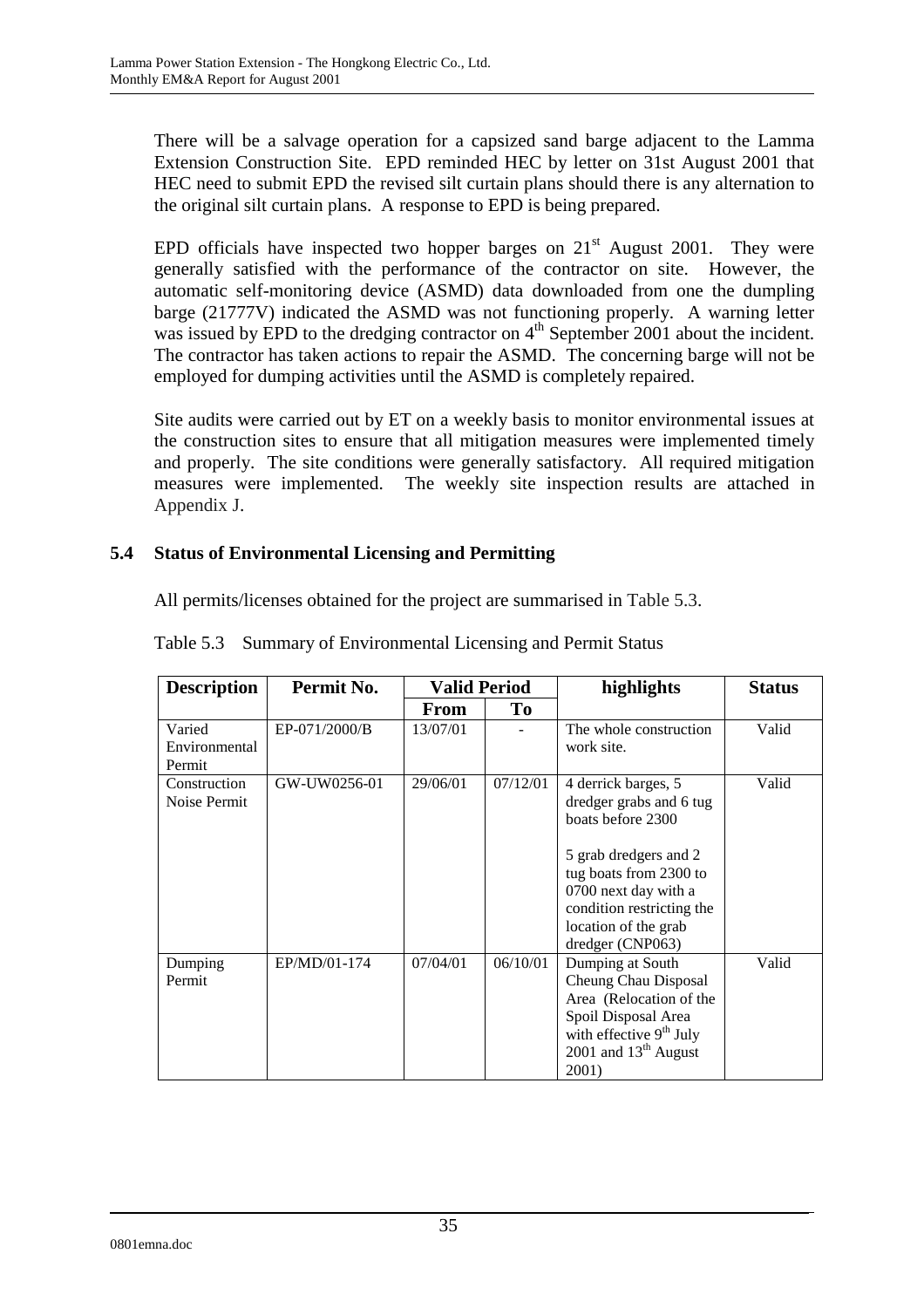## **5.5 Implementation Status of Environmental Mitigation Measures**

Mitigation measures detailed in the permits and the EM&A Manual (Construction Phase) are required to be implemented. An updated summary of the Environmental Mitigation Implementation Schedule (EMIS) is presented in Appendix K.

## **5.6 Implementation Status of Action/Limit Plans**

The Action/Event Plans for air quality, noise and water quality extracted from the EM&A Manual (Construction Phase) are presented in Appendix I.

As all the action/limit level exceedances were not related to the construction work, no further action can be devised. Nevertheless, EPD, IEC and the construction contractor have been informed of the exceedances accordingly as per the requirements in the EM&A Manual.

## **5.7 Implementation Status of Environmental Complaint Handling Procedures**

No environmental complaint against the construction activities was received in August 2001.

| Case Reference /<br>Date, Time<br>Received /<br>Date, Time<br>Concerned | Descriptions / Actions Taken | Conclusion /<br><b>Status</b> |
|-------------------------------------------------------------------------|------------------------------|-------------------------------|
| Nil                                                                     | N/A                          | N/A                           |

Table 5.4 Environmental Complaints / Enquiries Received in August 2001

|  |  | Table 5.5 Outstanding Environmental Complaints / Enquiries Received Before |
|--|--|----------------------------------------------------------------------------|
|  |  |                                                                            |

| Case Reference /<br>Date, Time<br>Received /<br>Date, Time<br>Concerned | Descriptions / Actions Taken | Conclusion /<br><b>Status</b> |
|-------------------------------------------------------------------------|------------------------------|-------------------------------|
| Nil                                                                     | N/A                          | N/A                           |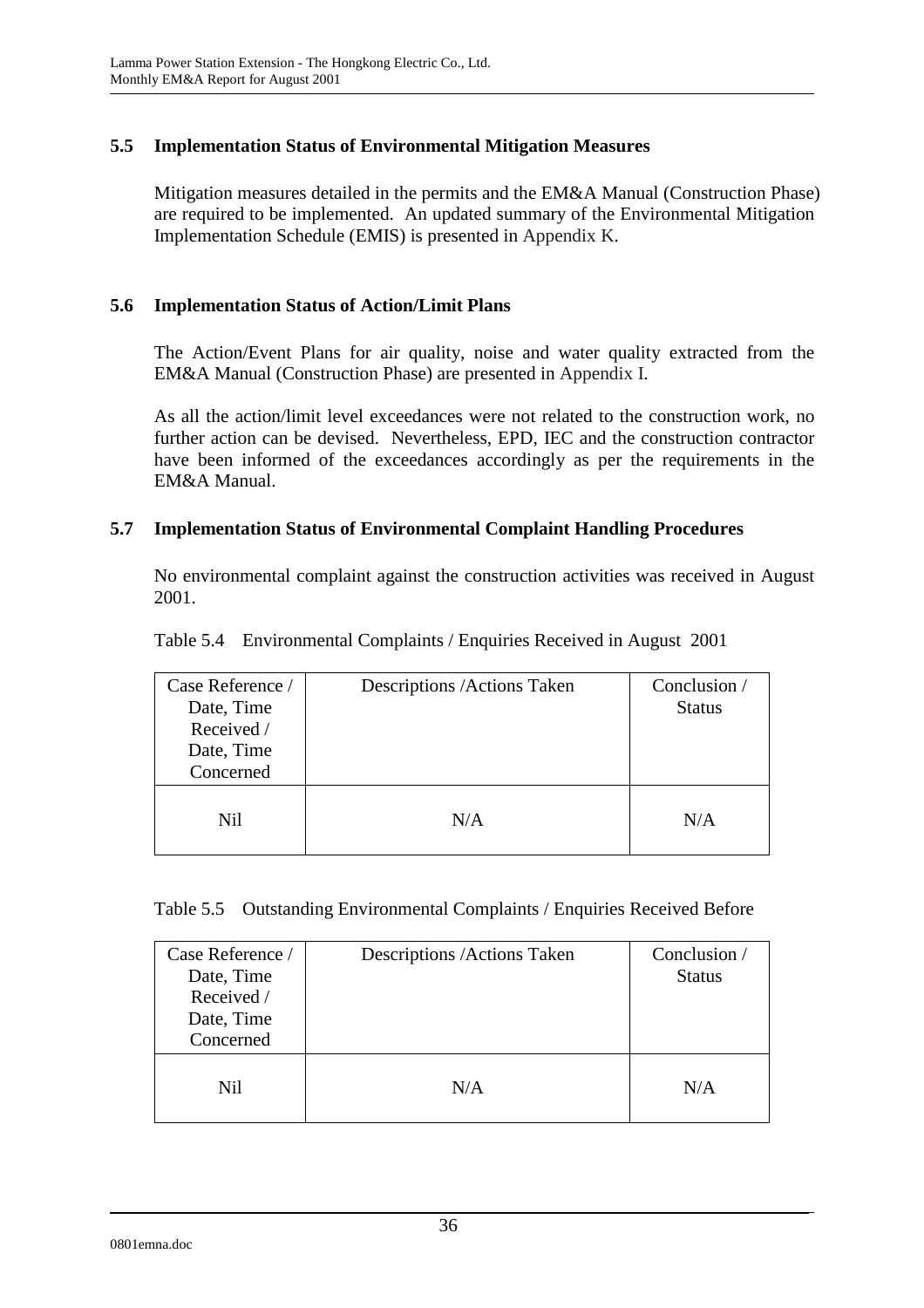## **6. FUTURE KEY ISSUES**

#### **6.1 Status of Natural Gas supply**

Based on current project schedule, HEC anticipates there is no delay in the supply of natural gas.

## **6.2 Key Issues for the Coming Month**

Key issues to be considered in the coming month include:

#### *Construction Noise Impact*

- To estimate the noise level induced during the bored piling operation and to prepare the CNP application for the bored piling works in advance;
- To continue the preventive measures for noise exceedance and keep monitoring/ reviewing the performance.

#### *Construction Water Impact*

- To keep reviewing the monitoring results in order to take corresponding action to ensure the sea water quality;
- To provide routine inspection and necessary maintenance for the silt curtain.

## **6.3 Monitoring Schedules for the Next 3 Months**

The tentative environmental monitoring schedules for the next 3 months are shown in Appendix D.

## **6.4 Construction Program for the Next 3 Months**

The tentative construction program for the next 3 months is shown in Appendix L.